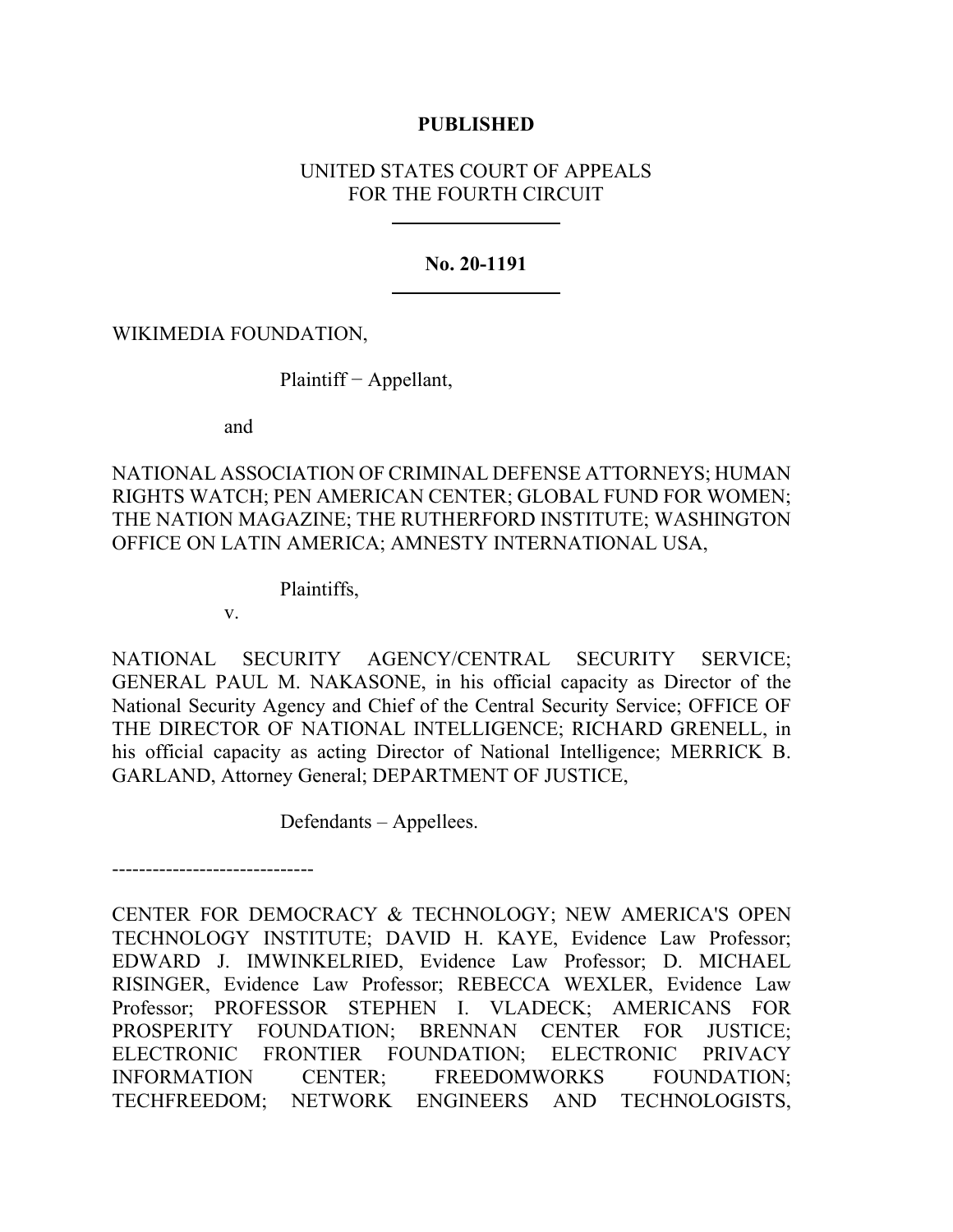Amici Supporting Appellant.

Appeal from the United States District Court of Maryland, at Baltimore. T. S. Ellis, III, Senior District Judge. (1:15−cv−00662−TSE)

Argued: March 12, 2021 Decided: September 15, 2021

Before MOTZ, DIAZ, and RUSHING, Circuit Judges.

Affirmed by published opinion. Judge Diaz wrote the majority opinion, in which Judge Motz joined as to Parts I and II.A, and in which Judge Rushing joined as to Part II.B.2 and C. Judge Motz wrote an opinion concurring in part and dissenting in part. Judge Rushing wrote an opinion concurring in part and in the judgment.

**ARGUED:** Patrick Christopher Toomey, AMERICAN CIVIL LIBERTIES UNION FOUNDATION, New York, New York, for Appellant. Joseph Forrest Busa, UNITED STATES DEPARTMENT OF JUSTICE, Washington, D.C., for Appellees. **ON BRIEF:**  Deborah A. Jeon, David R. Rocah, AMERICAN CIVIL LIBERTIES UNION FOUNDATION OF MARYLAND, Baltimore, Maryland; Ashley Gorski, Charles Hogle, AMERICAN CIVIL LIBERTIES UNION FOUNDATION, New York, New York; Benjamin H. Kleine, COOLEY LLP, San Francisco, California; Alex Abdo, Jameel Jaffer, KNIGHT FIRST AMENDMENT INSTITUTE AT COLUMBIA UNIVERSITY, New York, New York, for Appellant. Ethan P. Davis, Acting Assistant Attorney General, H. Thomas Byron III, Civil Division, UNITED STATES DEPARTMENT OF JUSTICE, Washington, D.C., for Appellees. Avery W. Gardiner, Gregory T. Nojeim, Mana Azarmi, Stan Adams, CENTER FOR DEMOCRACY & TECHNOLOGY, Washington, D.C.; Sharon Bradford Franklin, Ross Schulman, NEW AMERICA'S OPEN TECHNOLOGY INSTITUTE, Washington, D.C.; Andrew A. Bank, Bret S. Cohen, Allison M. Holt Ryan, Stevie N. DeGroff, HOGAN LOVELS US LLP, Washington, D.C., for Amici Center for Democracy & Technology and New America's Open Technology Institute. Benjamin B. Au, W. Henry Huttinger, Los Angeles, California, Aditya V. Kamdar, DURIE TANGRI LLP, San Francisco, California, for Amici Evidence Law Professors. Lauren Gallo White, San Francisco, California, Brian M. Willen, WILSON SONSINI GOODRICH & ROSATI PROFESSIONAL CORPORATION, New York, New York, for Amicus Professor Stephen I. Vladeck. Eric R. Bolinder, AMERICANS FOR PROSPERITY FOUNDATION, Arlington, Virginia; Sophia Cope, Mark Rumold, Andrew Cocker, ELECTRONIC FRONTIER FOUNDATION, San Francisco, California, for Amici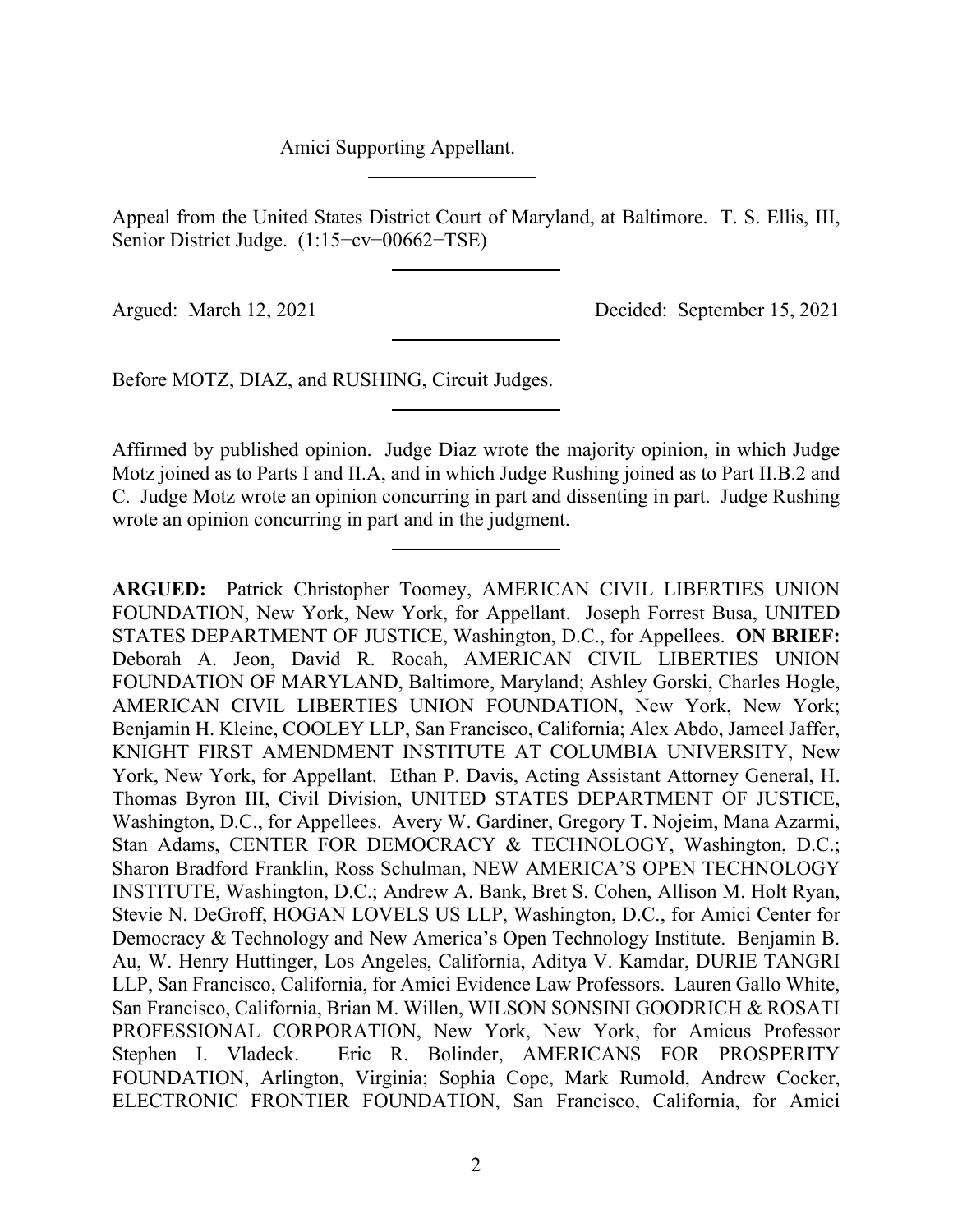Americans for Prosperity Foundation, Brennan Center for Justice, Electronic Frontier Foundation, Electronic Privacy Information Center, FreedomWorks Foundation, and TechFreedom. Jonathan Blavin, Elizabeth Kim, Alexander Gorin, MUNGER, TOLLES & OLSON LLP, San Francisco, California, for Amici Network Engineers and Technologists.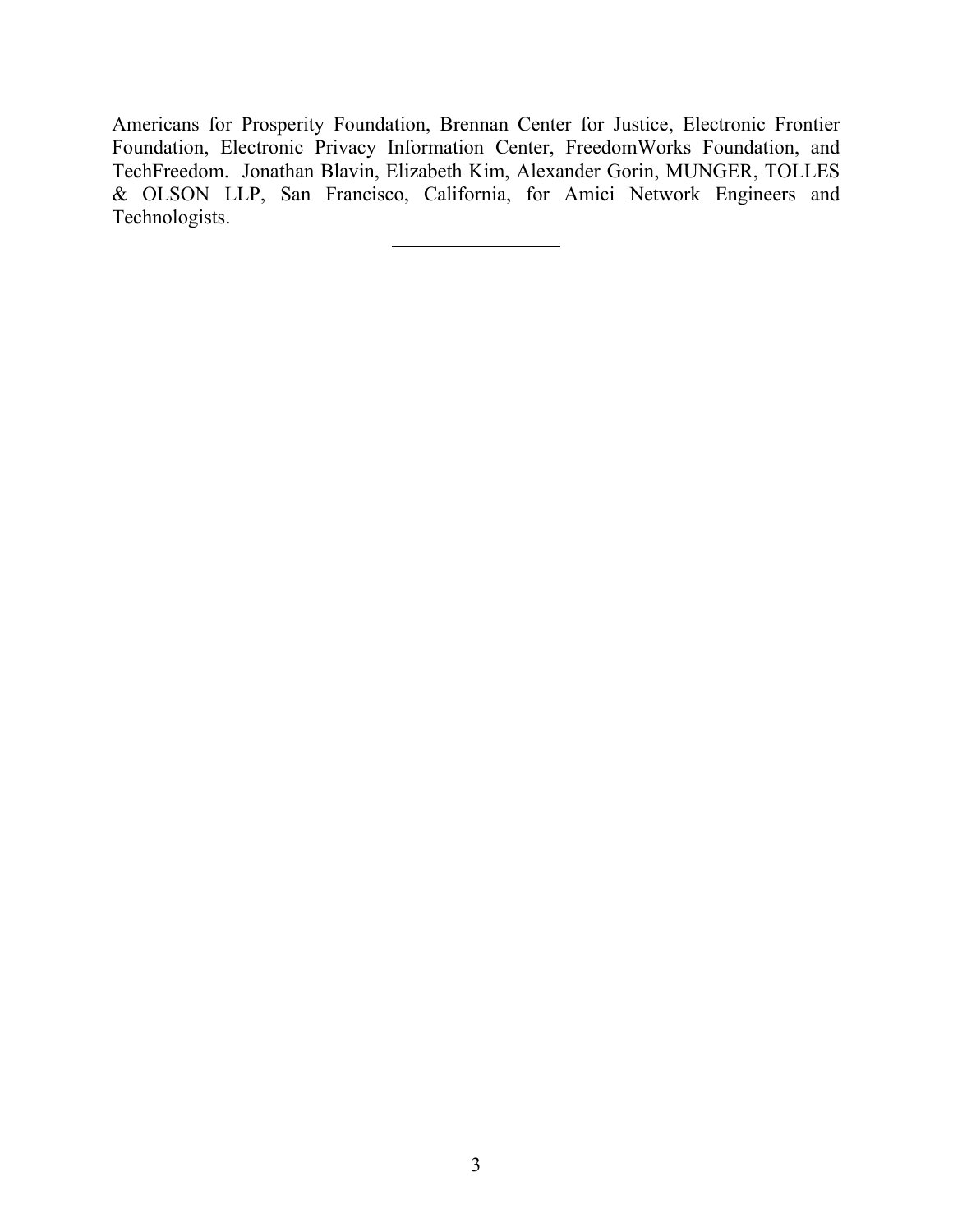DIAZ, Circuit Judge:

We consider, for the second time, the Wikimedia Foundation's contentions that the government is spying on its communications using Upstream, an electronic surveillance program run by the National Security Agency ("NSA"). In the first appeal, we found Wikimedia's allegations of Article III standing sufficient to survive a motion to dismiss and vacated the district court's judgment to the contrary. On remand, the court again dismissed the case, holding that Wikimedia didn't establish a genuine issue of material fact as to standing and that further litigation would unjustifiably risk the disclosure of state secrets.

Although the district court erred in granting summary judgment to the government as to Wikimedia's standing, we agree that the state secrets privilege requires the termination of this suit. We thus affirm.

I.

Our prior opinion contains many of the relevant facts, including descriptions of the Upstream surveillance program and its authorizing statute, Section 702 of the Foreign Intelligence Surveillance Act ("FISA"), 50 U.S.C. § 1881a. *See Wikimedia Found. v. Nat'l Sec. Agency*/*Cent. Sec. Serv.*, 857 F.3d 193, 200–07 (4th Cir. 2017). We take a moment here to briefly review the inner workings of Upstream, recap our previous decision, and relate what has occurred since then.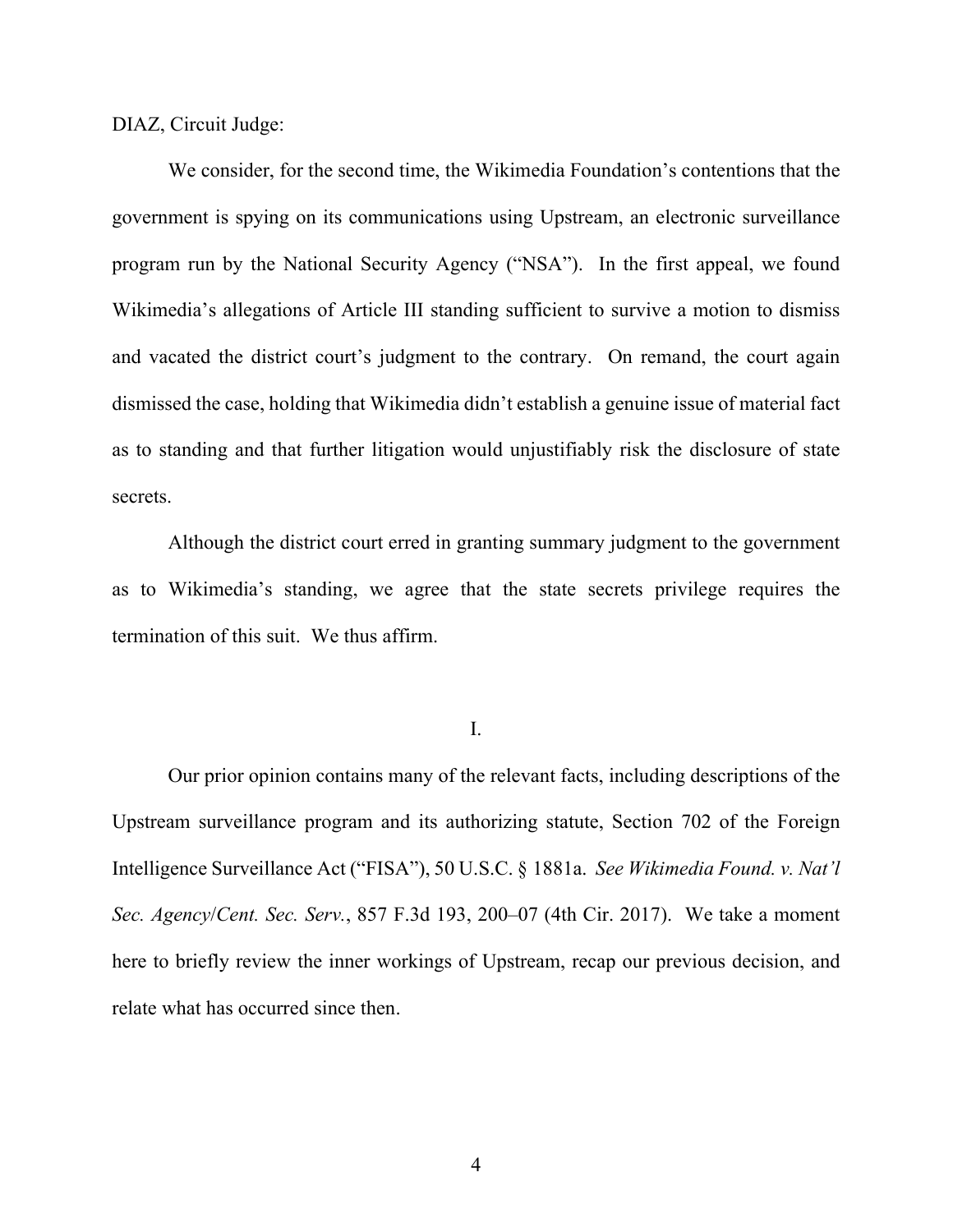As its name suggests, Upstream surveillance involves the NSA's collection of communications on the Internet backbone, "upstream" of the Internet user, by compelling the assistance of telecommunications-service providers. By contrast, the NSA obtains the "vast majority" of Internet communications collected under Section 702 directly from a user's Internet-service provider through the PRISM surveillance program, *Redacted*, 2011 WL 10945618, at \*9 & n.23 (FISA Ct. Oct. 3, 2011), which isn't at issue here.

The Internet backbone consists of domestic "high-speed, ultra-high bandwidth datatransmission lines" and the relatively limited number of submarine and terrestrial circuits that carry Internet communications into and out of the United States, J.A. 2739, which are often referred to as "chokepoint" cables. More specifically:

The NSA performs Upstream surveillance by first identifying a target and then identifying "selectors" for that target. Selectors are the specific means by which the target communicates, such as e-mail addresses or telephone numbers. Selectors cannot be keywords (e.g., "bomb") or names of targeted individuals (e.g., "Bin Laden").

The NSA then "tasks" selectors for collection and sends them to telecommunications-service providers. Those providers must assist the government in intercepting communications to, from, or "about" the selectors. "About" communications are those that contain a tasked selector in their content, but are not to or from the target.

*Wikimedia Found.*, 857 F.3d at 202.<sup>[1](#page-4-0)</sup>

<span id="page-4-0"></span><sup>&</sup>lt;sup>1</sup> The NSA suspended its collection of "about" communications in 2017 but continues to collect "to" and "from" communications.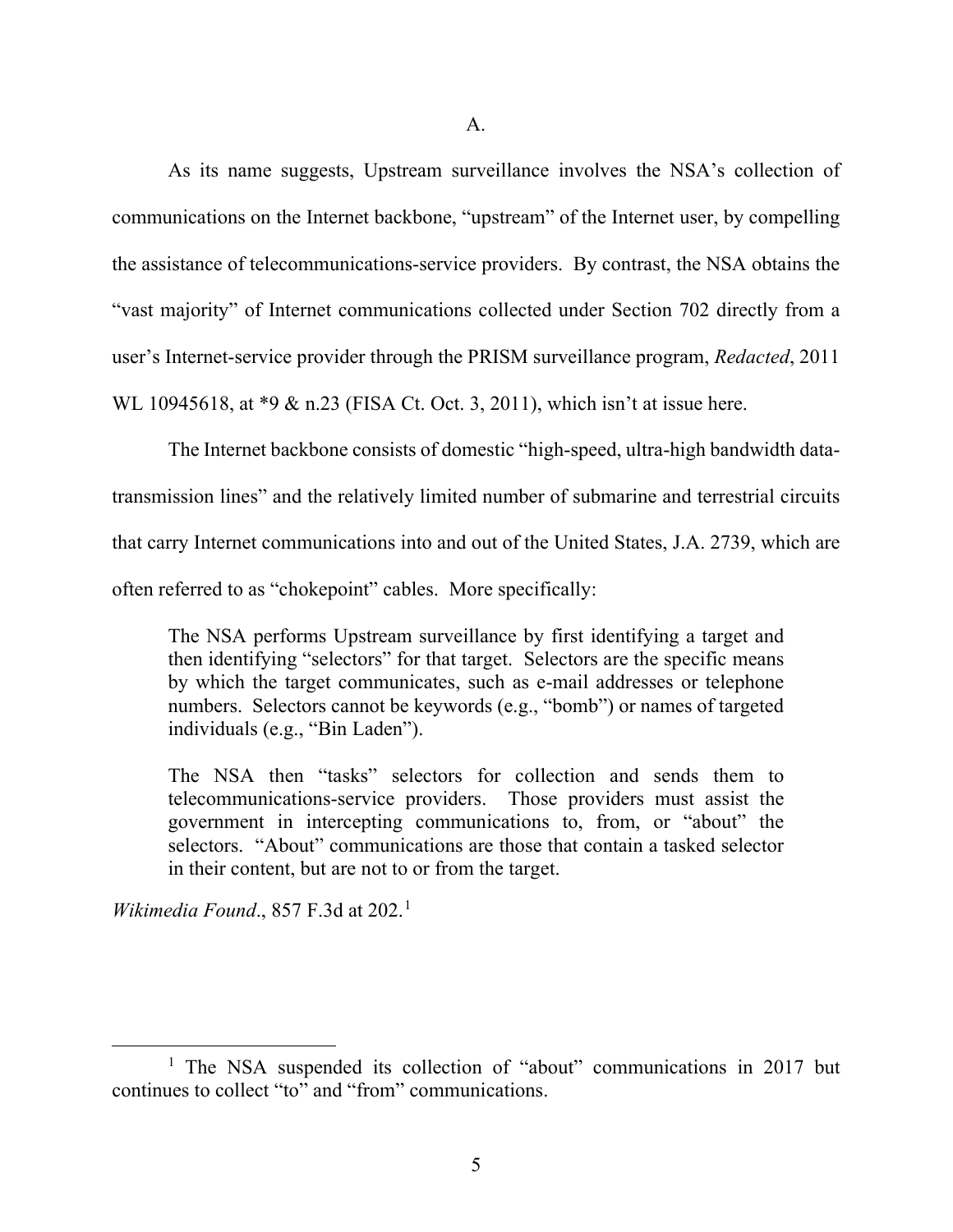Importantly, "[w]hile Upstream surveillance is intended to acquire Internet *communications*, it does so through the acquisition of Internet *transactions*." *Id.* at 203 (cleaned up). When an individual sends a communication over the Internet, it's broken up into one or more data packets that are transmitted to, and reassembled by, the receiving device. Each packet travels separately across the Internet backbone. This means that packets may take different paths to the recipient, and while in transit, they're mixed with countless other packets making their own journeys.

"[A] complement of packets traversing the Internet that together may be understood by a device on the Internet" as one or many discrete communications comprises an Internet "transaction." *Redacted*, 2011 WL 10945618, at \*9 n.23 (quoting a government submission to the Foreign Intelligence Surveillance Court ("FISC")). "If a single discrete communication within [a 'multi-communication transaction'] is to, from, or [until 2017] about, a Section 702-tasked selector, and at least one end of the transaction is foreign, the NSA will acquire the entire [multi-communication transaction]." Privacy & Civil Liberties Oversight Board, *Report on the Surveillance Program Operated Pursuant to Section 702 of the Foreign Intelligence Surveillance Act* 44 (2014) ("PCLOB Report").

#### B.

Wikimedia and eight other plaintiffs sued the government, seeking "among other things, a declaration that Upstream surveillance violates the First and Fourth Amendments, an order permanently enjoining the NSA from conducting Upstream surveillance, and an order directing the NSA to purge all records of Plaintiffs' communications" obtained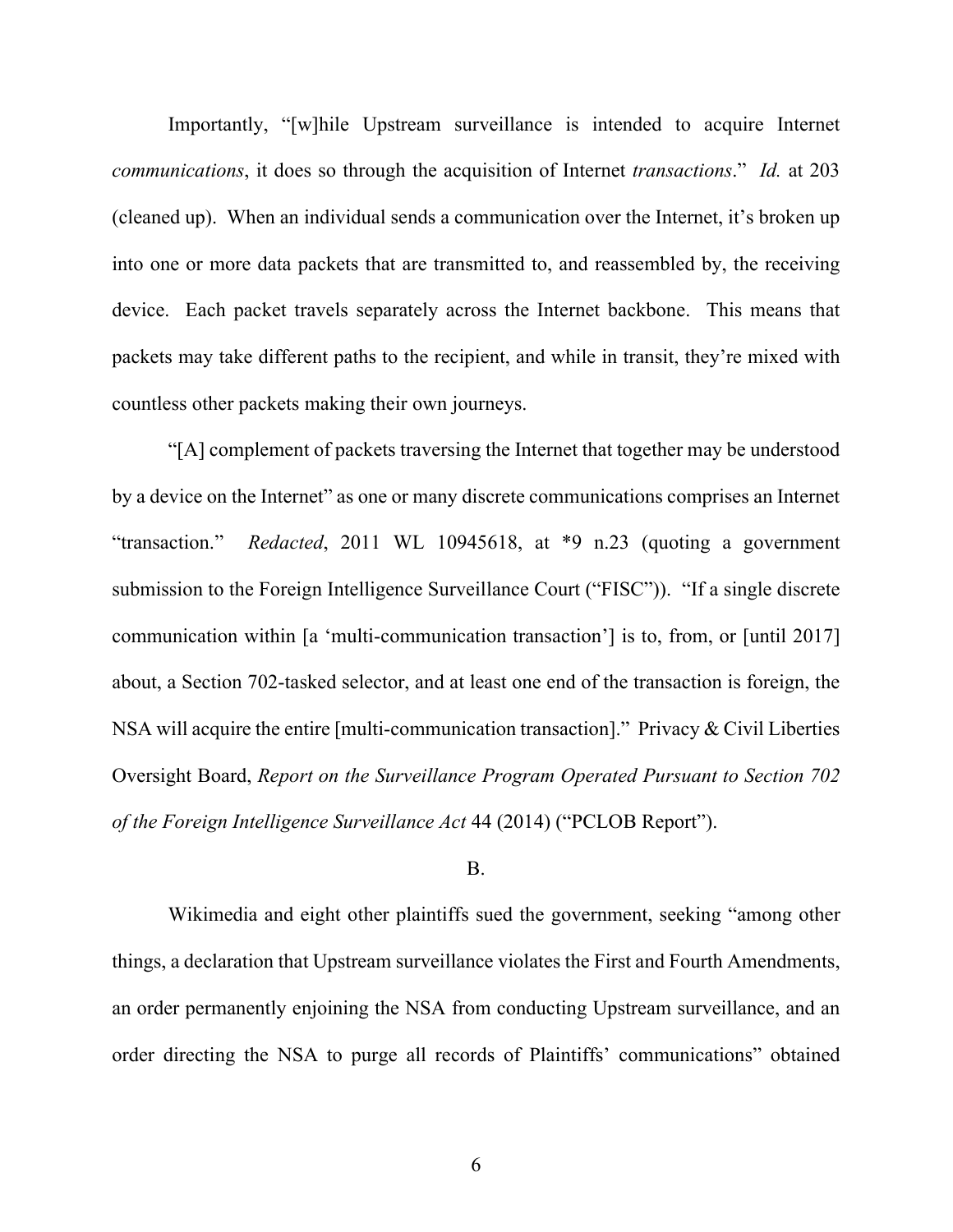through Upstream surveillance. *Wikimedia Found*., 857 F.3d at 202 (cleaned up). The district court dismissed the case for lack of Article III standing, and the plaintiffs appealed.

Article III "[s]tanding is part and parcel of the constitutional mandate that the judicial power of the United States extend only to 'cases' and 'controversies.'" *Libertarian Party of Va. v. Judd*, 718 F.3d 308, 313 (4th Cir. 2013) (quoting U.S. Const. art. III, § 2). To establish standing, a plaintiff must show: "(1) an injury in fact, (2) a sufficient causal connection between the injury and the conduct complained of, and (3) a likelihood that the injury will be redressed by a favorable decision." *Susan B. Anthony List v. Driehaus*, 573 U.S. 149, 157–58 (2014) (cleaned up).

In what we called the "Wikimedia Allegation," Wikimedia claimed it had standing because (1) its communications travel across every international Internet link<sup>[2](#page-6-0)</sup>; (2) the NSA conducts Upstream surveillance on at least one such link; and (3) "in order for the NSA to reliably obtain communications to, from, or about its targets in the way it has described, the government must be copying and reviewing all the international text-based communications that travel across a given link." J.A. 57.

Together, these assertions were "sufficient to make plausible the conclusion that the NSA is intercepting, copying, and reviewing at least some of Wikimedia's communications," establishing an injury-in-fact for a Fourth Amendment violation. *Wikimedia Found.*, 857 F.3d at 211. "And, because Wikimedia has self-censored its speech

<span id="page-6-0"></span><sup>&</sup>lt;sup>2</sup> Wikimedia uses "international" to describe something occurring between the United States and a foreign country and "international Internet link" to mean a chokepoint cable.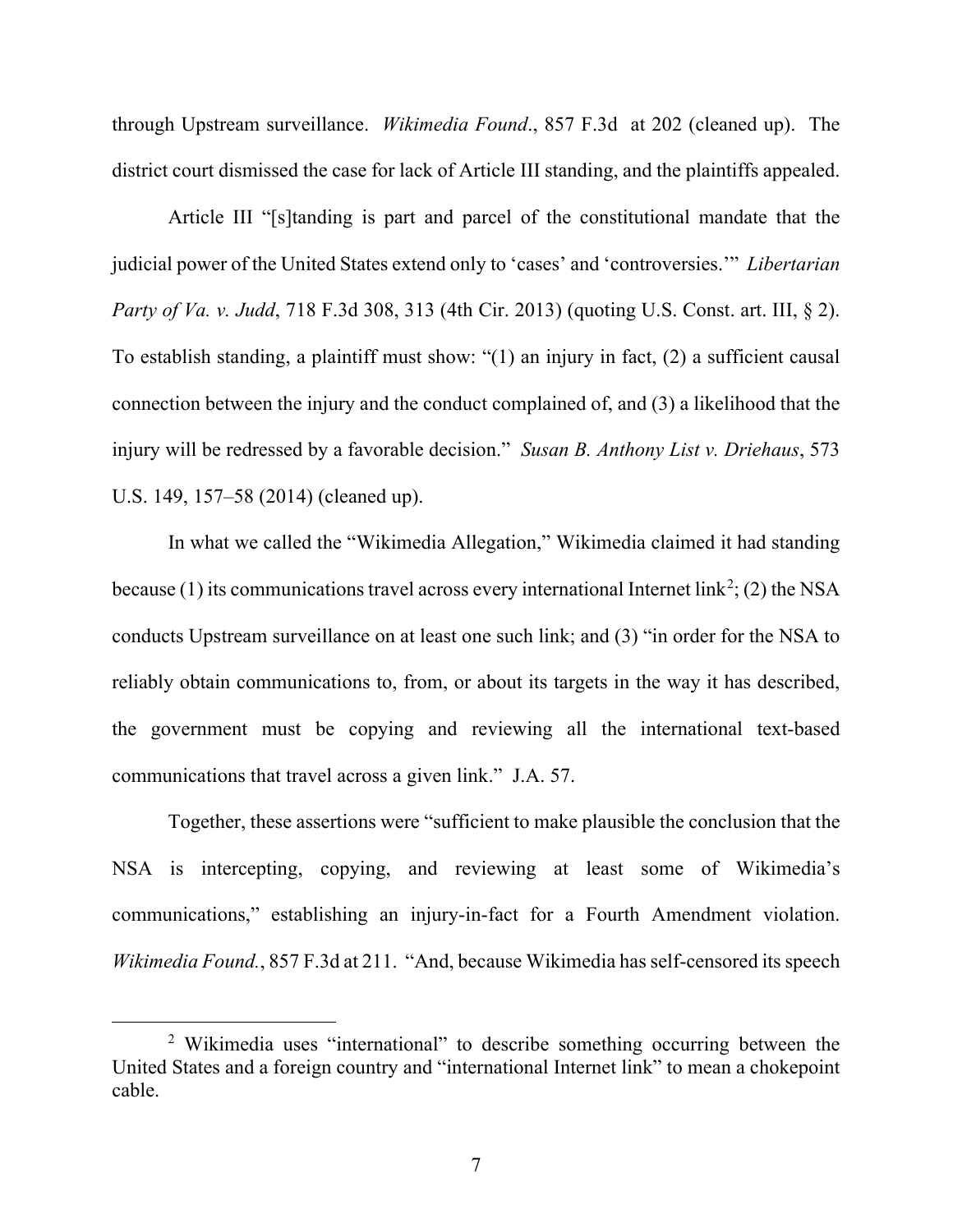and sometimes forgone electronic communications" as a result of that surveillance, it established an injury-in-fact for purposes of its First Amendment claim. *Id.* Wikimedia also met the two other requirements for standing because "Upstream surveillance is the direct cause of the alleged injury, and there's no reason to doubt that the requested injunctive and declaratory relief would redress the harm." *Id.* at 210.

We thus vacated the district court's judgment as to Wikimedia. We affirmed as to the other eight plaintiffs, who alleged that given the government's incentives to cast a wide net, "the NSA is intercepting, copying, and reviewing substantially all text-based communications entering and leaving the United States, including their own." *Wikimedia Found.*, 857 F.3d at 202 (cleaned up). We concluded that such claims "about what the NSA 'must' be doing" based on its goals "lack sufficient factual support to get 'across the line from conceivable to plausible.'" *Id.* at 214 (quoting *Bell Atl. Corp. v. Twombly*, 550 U.S. 544, 570 (2007)).

# C.

On remand, the district court ordered jurisdictional discovery. But when Wikimedia sought evidence related to Upstream, the NSA invoked the state secrets privilege.

The privilege permits the United States to "prevent the disclosure of information in a judicial proceeding if 'there is a reasonable danger' that such disclosure 'will expose [matters of state] which, in the interest of national security, should not be divulged.'" *El-Masri v. United States*, 479 F.3d 296, 302 (4th Cir. 2007) (quoting *United States v. Reynolds*, 345 U.S. 1, 10 (1953)). In *Reynolds,* the decision that modernized the privilege, three civilian observers aboard an Air Force bomber testing secret electronic equipment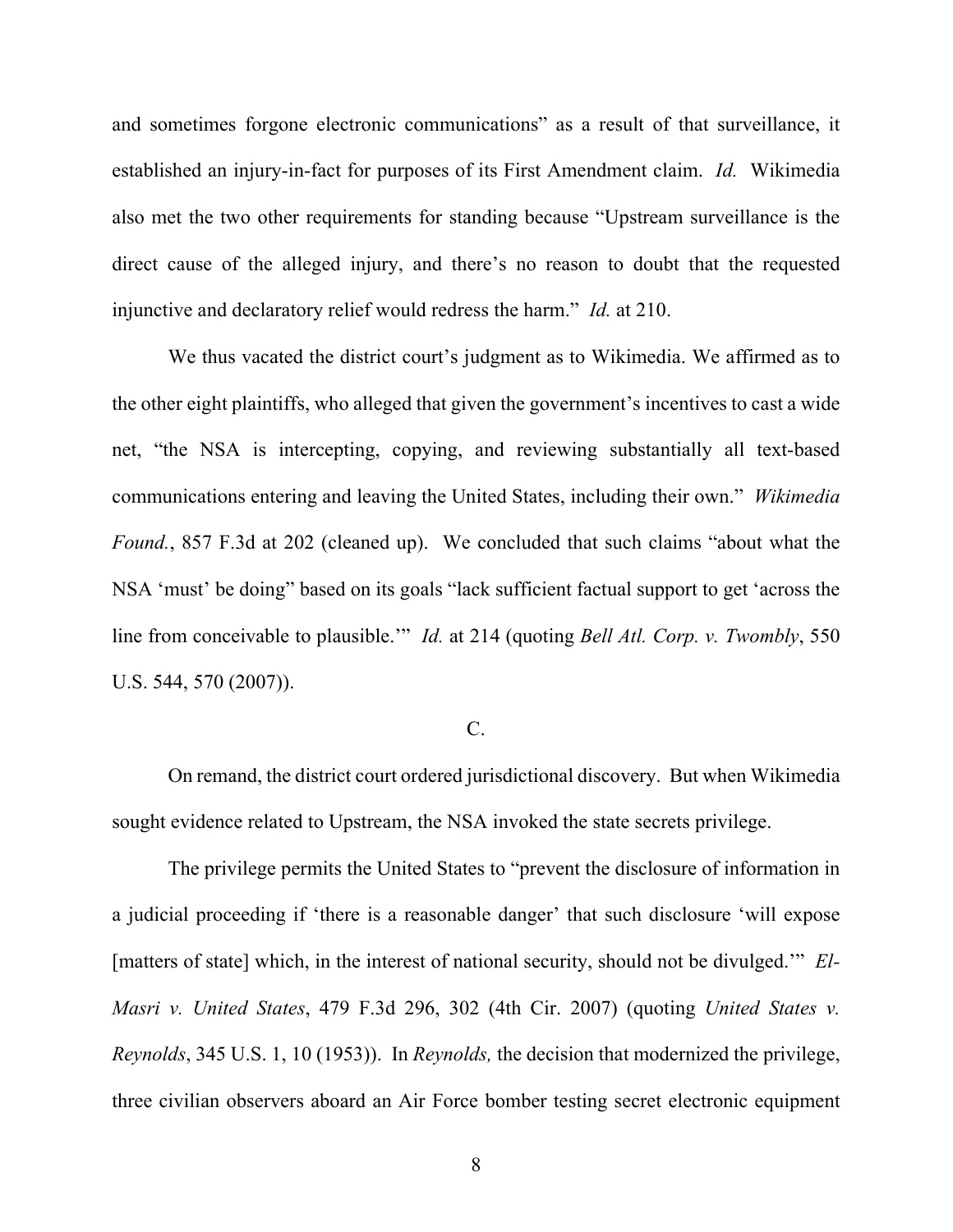died when the plane caught fire and crashed. 345 U.S. at 3. Their widows sued the United States under the Federal Tort Claims Act and sought discovery related to the incident. *Id.* at 3, 6. Instead of producing the requested information, the Secretary of the Air Force filed a formal claim of privilege, citing national security concerns. *Id.* at 4–5. The Supreme Court concluded that the government properly invoked the privilege and sustained its refusal to disclose the documents at issue. *Id.* at 6.

Thus, to invoke the state secrets privilege, the United States must make "a formal claim of privilege, lodged by the head of the department which has control over the matter, after actual personal consideration by that officer." *Id.* at 7–8. Here, the government filed the declaration of Daniel Coats, the then Director of National Intelligence, who attested that the disclosures requested by Wikimedia "reasonably could be expected to cause serious damage, and in many cases exceptionally grave damage, to the national security of the United States."[3](#page-8-0) J.A. 174.

In particular, Director Coats asserted the privilege over seven categories of information:

(A) information that would tend to confirm what individuals or entities are subject to Upstream surveillance activities; (B) information concerning the operational details of the Upstream collection process; (C) the location(s) at which Upstream surveillance is conducted; (D) the categories of Internetbased communications collected through Upstream surveillance activities; (E) information concerning the scope and scale of Upstream surveillance; (F) NSA cryptanalytic capabilities; and (G) additional categories of classified

<span id="page-8-0"></span><sup>&</sup>lt;sup>3</sup> The government also filed the classified declaration of George Barnes, the then Deputy Director of the NSA, describing the national security concerns in greater detail.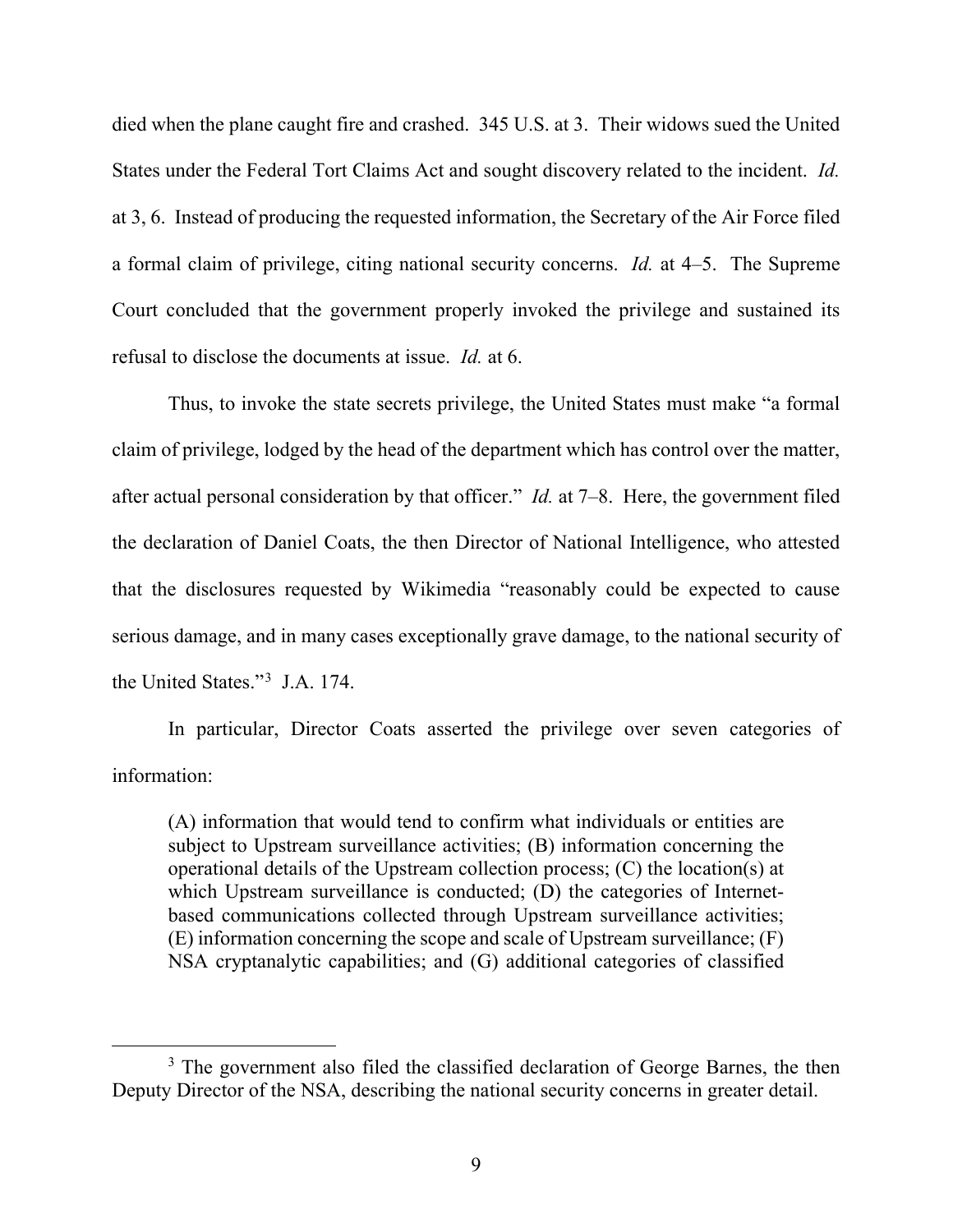information regarding Upstream surveillance contained in opinions and orders issued by, and submissions made to, the [FISC].

J.A. 174–75.

Director Coats also confirmed several key facts about Upstream surveillance. He explained that "in the course of the Upstream collection process, certain Internet transactions transiting the Internet backbone network(s) of certain electronic communication service provider(s) are filtered for the purpose of excluding wholly domestic communications." J.A. 177. The NSA then scans the remaining communications "to identify for acquisition those transactions that are to or from" (or, until 2017, "about") the targeted selector and "ingest[s]" them into government databases. J.A. 177–78.

Director Coats further acknowledged that the NSA "is monitoring at least one circuit carrying international Internet communications." J.A. 186. But he maintained that "[w]hile the Upstream collection process has been described in general terms in this declaration and in declassified documents and unclassified reports, certain operational details of Upstream collection remain highly classified." J.A. 178.

Despite the NSA's claim of privilege, Wikimedia moved to compel discovery. Wikimedia argued that FISA's discovery procedures, as provided in 50 U.S.C. § 1806(f), displace the state secrets privilege in cases involving government-run electronic surveillance. This provision permits an "aggrieved person" who is the target of electronic surveillance to request, under certain circumstances, that the court conduct an in camera and ex parte review of "the application, order, and such other materials relating to the surveillance as may be necessary to determine whether the surveillance of the aggrieved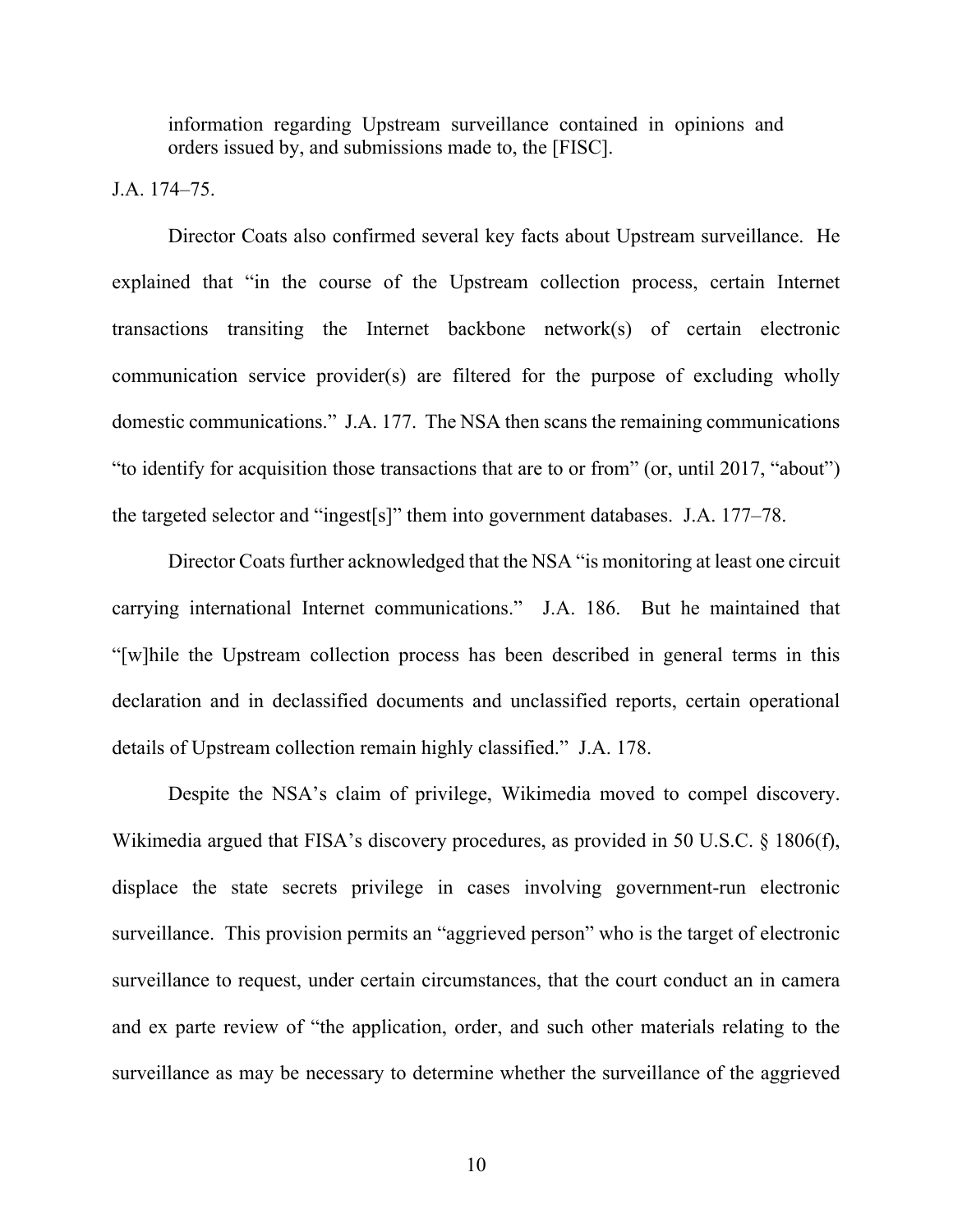person was lawfully authorized and conducted."50 U.S.C. § 1806(f).Wikimedia contended that (1) it had successfully alleged that it was an aggrieved person; and (2) § 1806(f) required the district court to review evidence related to Upstream surveillance in camera and ex parte to determine whether the NSA lawfully surveilled Wikimedia's communications, instead of dismissing the entire action.

The district court, however, concluded that FISA doesn't apply and denied Wikimedia's motion. In particular, the court explained that the "§ 1806(f) procedures do not apply where, as here, a plaintiff has not yet established that it has been the subject of electronic surveillance." *Wikimedia Found. v. Nat'l Sec. Agency*/*Cent. Sec. Serv.*, 335 F. Supp. 3d 772, 780 (D. Md. 2018). Because Wikimedia had "merely plausibly alleged that it has been the target of surveillance and ha[d] not yet adduced evidence establishing this fact of surveillance," the court determined that "it [wa]s not appropriate  $\dots$  to engage in *ex parte* and *in camera* review of the materials responsive to plaintiff's interrogatories or to those plaintiff describe[d] in its motion to compel." *Id.* at 786.

#### D.

The government then moved for summary judgment, contending that Wikimedia didn't establish a genuine issue of material fact as to the second or third prongs of the Wikimedia Allegation<sup>[4](#page-10-0)</sup> and that the state secrets privilege independently requires dismissal of the case. As we explain in further detail below, the district court granted this motion, holding that (1) Wikimedia established a genuine issue of material fact as to the second but

<span id="page-10-0"></span><sup>&</sup>lt;sup>4</sup> The government didn't dispute that Wikimedia had established the first prong.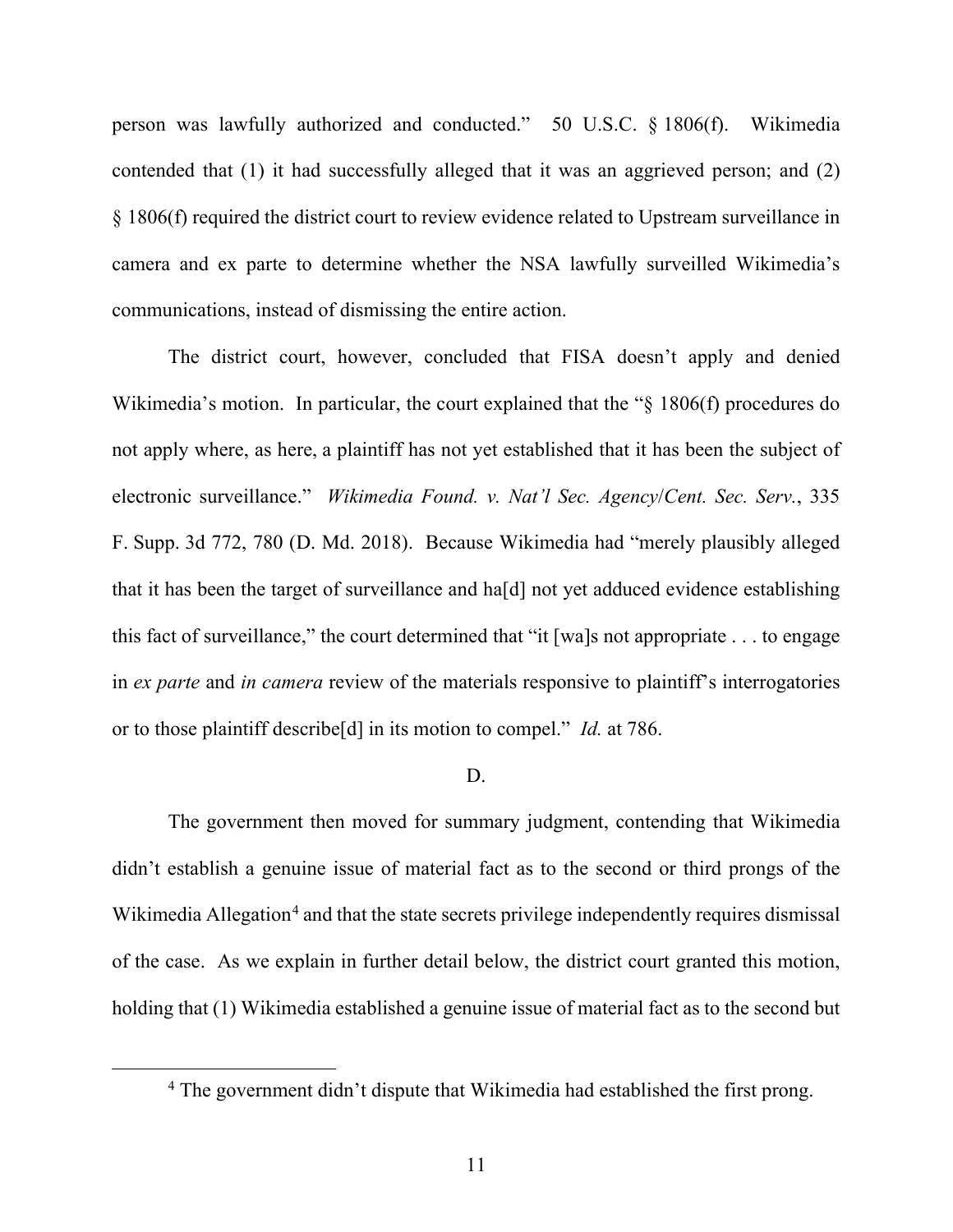not the third prong of the Wikimedia Allegation,<sup>[5](#page-11-0)</sup> (2) the state secrets privilege foreclosed further litigation, and (3) Wikimedia didn't show any other injury that gives rise to standing.

1.

The district court first determined that Wikimedia had established a genuine issue of material fact as to the second prong of the Wikimedia Allegation, which posits that the NSA conducts Upstream surveillance on at least one international Internet link.

To prove this assertion, Wikimedia primarily relied on a declassified 2011 FISC opinion, which states that "the government readily concedes that [the] NSA will acquire a wholly domestic 'about' communication if the transaction containing the communication is routed through an international Internet link being monitored by [the] NSA or is routed through a foreign server." *Redacted*, 2011 WL 10945618, at \*15 (citing a government submission to the FISC). An NSA witness confirmed the accuracy of this sentence, and of the opinion generally, as of October 2011. [6](#page-11-1)

<span id="page-11-0"></span><sup>&</sup>lt;sup>5</sup> The district court held that Wikimedia "established" the second prong of the Wikimedia Allegation "without a genuine dispute as to any material fact." *Wikimedia Found. v. Nat'l Sec. Agency/Cent. Sec. Serv.*, 427 F. Supp. 3d 582, 603 (D. Md. 2019). Read literally, the court appears to have granted partial summary judgment for Wikimedia on the second prong. But, although Wikimedia opposed the government's summary judgment motion, it never filed its own motion. Nor did the court invoke Federal Rule of Civil Procedure 56(f), which allows it to grant summary judgment to a nonmovant under certain circumstances. To square this circle, we assume that the district court found only that Wikimedia established a genuine issue of material fact on the second prong.

<span id="page-11-1"></span><sup>&</sup>lt;sup>6</sup> The district court recognized the quoted sentence as an admissible statement by a party opponent. *See Wikimedia Found*., 427 F. Supp. 3d at 602. On appeal, Wikimedia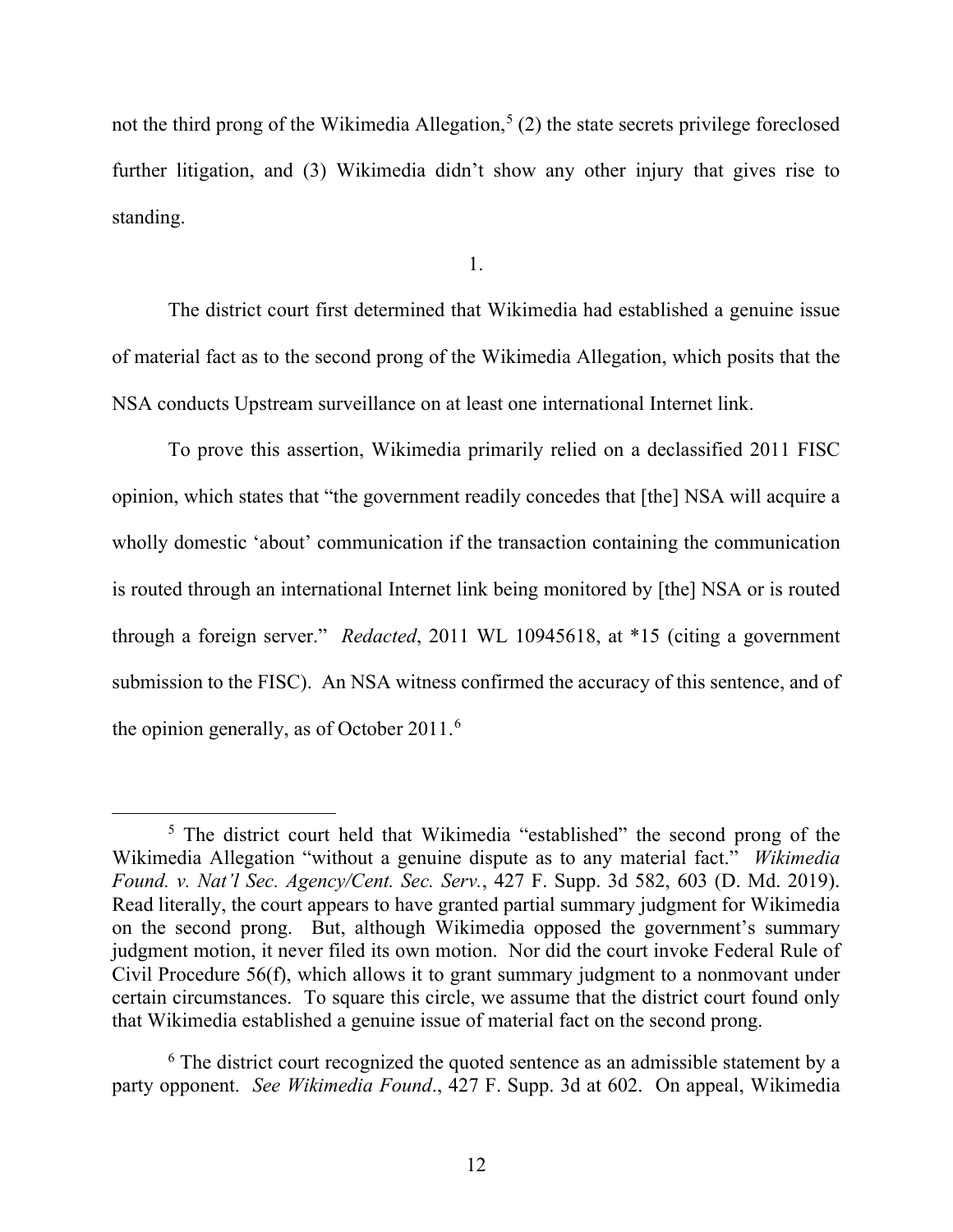But the government contended that the meaning of the phrase "international Internet link" as used in the FISC opinion isn't the same as that used in the Wikimedia Allegation. In fact, the NSA witness testified that the "NSA has an understanding of this term that is specific to how [the FISC] described it," but that its true definition can't be confirmed or denied because "it's classified." J.A. 447. And the government pointed out that the 2011 FISC opinion may not reflect the NSA's current practices.

"Rather than belabor the squabble between the parties about the meaning of this particular term" in the FISC opinion, the district court zeroed in on an entirely different government disclosure. *Wikimedia Found.*, 427 F. Supp. 3d at 602–03. The court sua sponte relied on Director Coats's statement that the "NSA is monitoring at least one circuit carrying international Internet communications" to conclude that Wikimedia had produced sufficient evidence to raise a genuine issue of material fact as to the second prong of the Wikimedia Allegation (i.e., that the NSA conducts Upstream surveillance on at least one international Internet link). *Id.* at 603.

### 2.

But the district court found that Wikimedia didn't establish a genuine issue of material fact as to the third prong of the Wikimedia Allegation, which asserts that the NSA is copying all communications on a monitored link. At the motion-to-dismiss stage, Wikimedia had alleged that "as a technical matter, the government cannot know

asserts, and the government doesn't dispute, that the NSA also adopted the facts in the FISC opinion as a whole.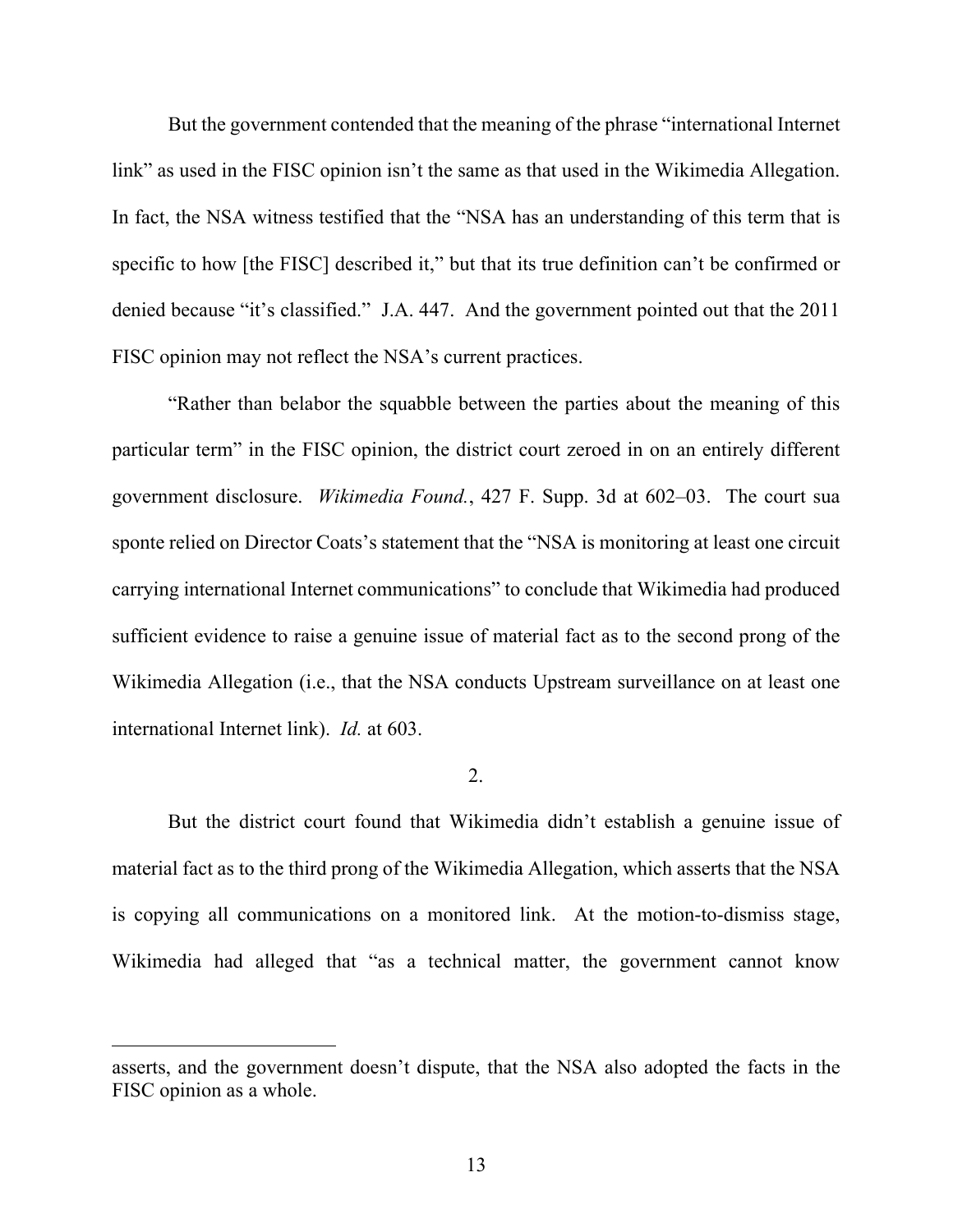beforehand which communications will contain selectors associated with its targets, and therefore it must copy and review all international text-based communications transiting a circuit in order to identify those of interest." *Wikimedia Found.*, 857 F.3d at 204 (cleaned up).

To undermine that claim, the government offered the declarations of Henning Schulzrinne, an "expert in internet technology." Appellee's Br. at 44. Schulzrinne wasn't privy to any classified or other non-public information about how the NSA actually operates Upstream surveillance, so he instead opined that the NSA could "in theory" use a technique called traffic mirroring to conduct Upstream-style surveillance without copying Wikimedia's communications. J.A. 719.

According to Schulzrinne, traffic mirroring requires installing a link (i.e., a fiberoptic cable) between the surveilling entity's equipment and a mirror port on the router or switch directing Internet traffic at the target location. The router or switch is then configured to copy traffic from one link to another without interrupting the original. It can also be programmed to whitelist or blacklist certain IP addresses, thereby filtering the data before copying it. Whitelisting involves copying only communications from specific IP addresses, while blacklisting involves copying everything except communications from specific IP addresses.

Wikimedia responded with the declarations of Scott Bradner, "an Internet networking expert." Appellant's Br. at 23. Although Bradner conceded that it's "technically possible" to use traffic mirroring with filtering (as envisioned by Schulzrinne),

14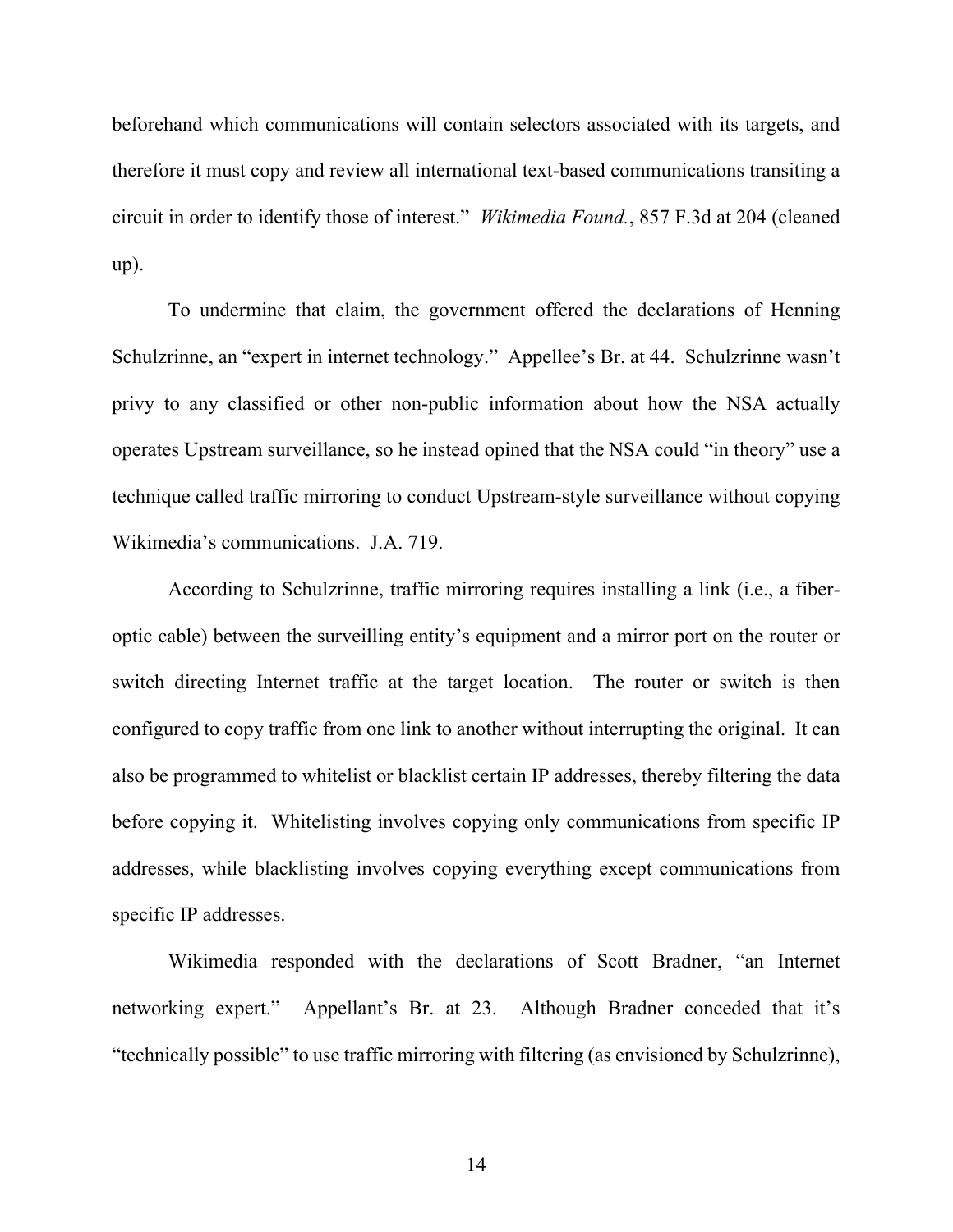"doing so would purposefully ignore most of the Internet" and "would be inconsistent with the publicly known details about the [U]pstream collection program." J.A. 3898.

Bradner explained that traffic mirroring with filtering "would require either that the [Internet Service Provider ("ISP")] agree to place an NSA-operated device into the heart of its network"—which could negatively impact "the ISP's network in the event of an equipment failure or misconfiguration—or that the ISP's personnel have enough knowledge of the filter criteria to configure the ISP's router." J.A. 1023. Moreover, these filters would "place potentially significant additional demands on the router's processing power, which could affect the performance of the router and create a risk of overloading the router, thereby interfering with the ISP's ability to support its customers' traffic." J.A. 1025.

Bradner further opined that rather than traffic mirroring with filtering, the NSA is "most likely" using link-layer copying (essentially traffic mirroring without filtering) or optical splitters. J.A. 1022. An optical splitter is a physical device attached to a fiber-optic cable that reflects a portion of the light traveling down that circuit to a different receiver. The information continues on its original course, while an exact duplicate is sent to the surveilling entity. Any filtering must take place after the copy is made. The technology is "extremely reliable as it consumes no power, has no software, and cannot slow traffic." Technologists' Amicus Br. at 10; *see also* J.A. 3921. According to Bradner, link-layer copying and optical splitters offer the NSA the "greatest operational control and confidentiality in carrying out upstream collection with the least risk of interference with the ISP's ordinary network operations." J.A. 1025.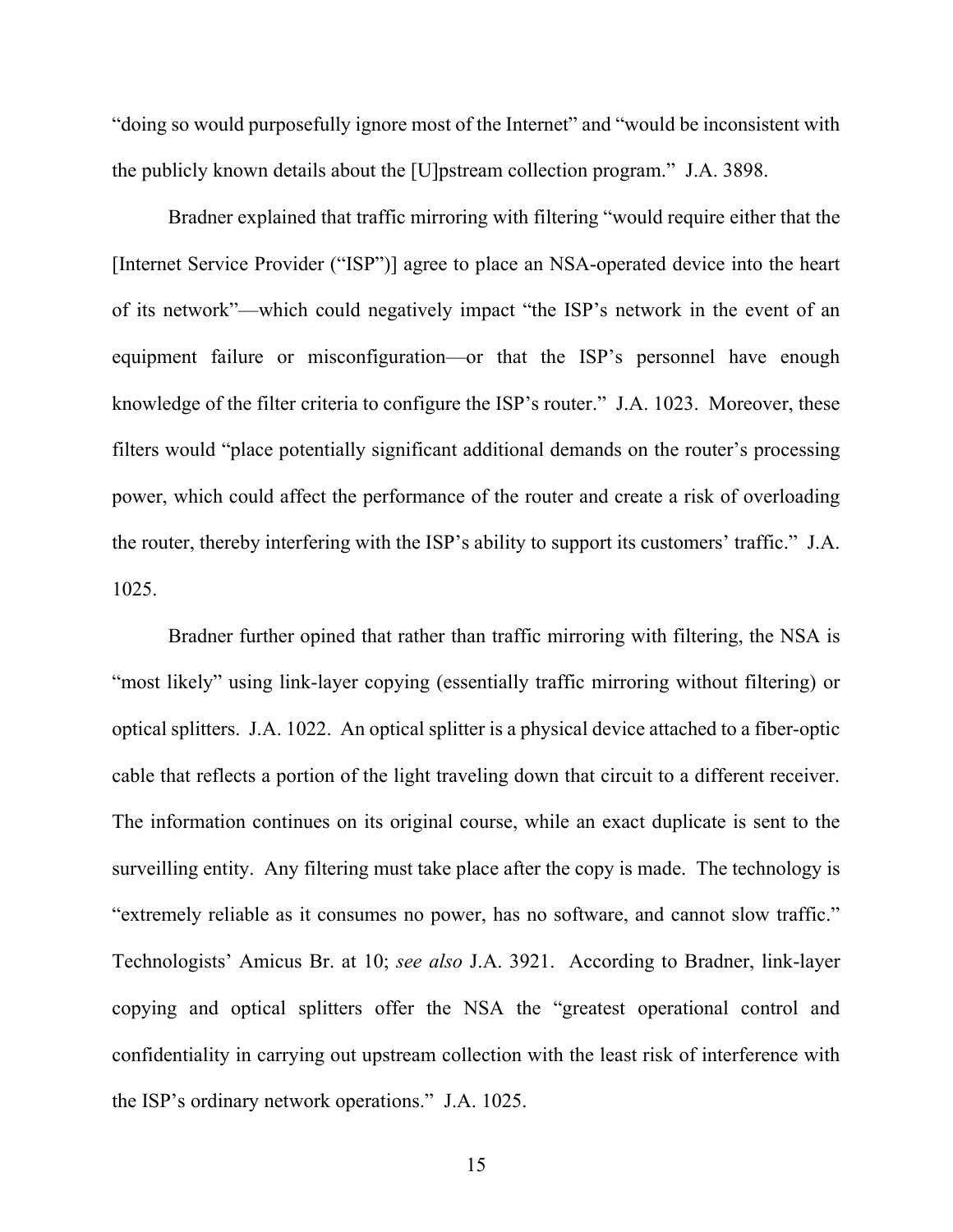Bradner also pointed to several government disclosures as evidence that the NSA is copying all communications on a monitored link. These include the previously discussed statement from the 2011 FISC opinion, which provides that the "NSA will acquire a wholly domestic 'about' communication if the transaction containing the communication is routed through an international Internet link being monitored by [the] NSA or is routed through a foreign server," *Redacted*, 2011 WL 10945618, at \*15; and a government report stating that the NSA's goal is to "comprehensively acquire communications that are sent to or from its targets," PCLOB Report 10, 37, 123.[7](#page-15-0)

Of these disclosures, the district court mentioned only the PCLOB Report in the context of Bradner's opinion that the NSA is likely conducting Upstream surveillance using link-layer copying or optical splitters rather than traffic mirroring with filtering. *See Wikimedia Found.*, 427 F. Supp. 3d at 603–10. It declined to consider this opinion, reasoning that it rests on "speculative assumptions about the NSA's surveillance practices

<span id="page-15-0"></span><sup>&</sup>lt;sup>7</sup> Wikimedia's evidence also included (1) another government report revealing that the NSA had more than 120,000 Section 702 targets in 2017, Office of the Director of National Intelligence Statistical Transparency Report for 2017 (Apr. 2018); (2) "[t]he leading treatise on national security investigations, co-authored by the former Assistant Attorney General for National Security," Appellant's Br. at 31–32 (citing David Kris & J. Douglas Wilson, Nat'l Security Investigations & Prosecutions 2d § 17.5 (2015)); (3) "[r]ecent disclosures by the United Kingdom about functionally equivalent surveillance undertaken by the NSA's British counterpart," *id.* at 32 (citing Further Observations of the Government of the United Kingdom, Human Rights Organizations v. United Kingdom, Eur. Ct. H.R. (Dec. 16, 2016), https://privacyinternational.org/sites/default/files/2018- 02/2016.12.16%20Government%27s%20further%20obs.pdf); and (4) descriptions of "the U.S. government's EINSTEIN 2 surveillance program, which protects government networks through a similar form of Internet surveillance," *id.* (citing Legal Issues Relating to the Testing, Use, and Deployment of an Intrusion-Detection System (EINSTEIN 2.0), 33 Op. O.L.C. 1 (Jan. 9, 2009)).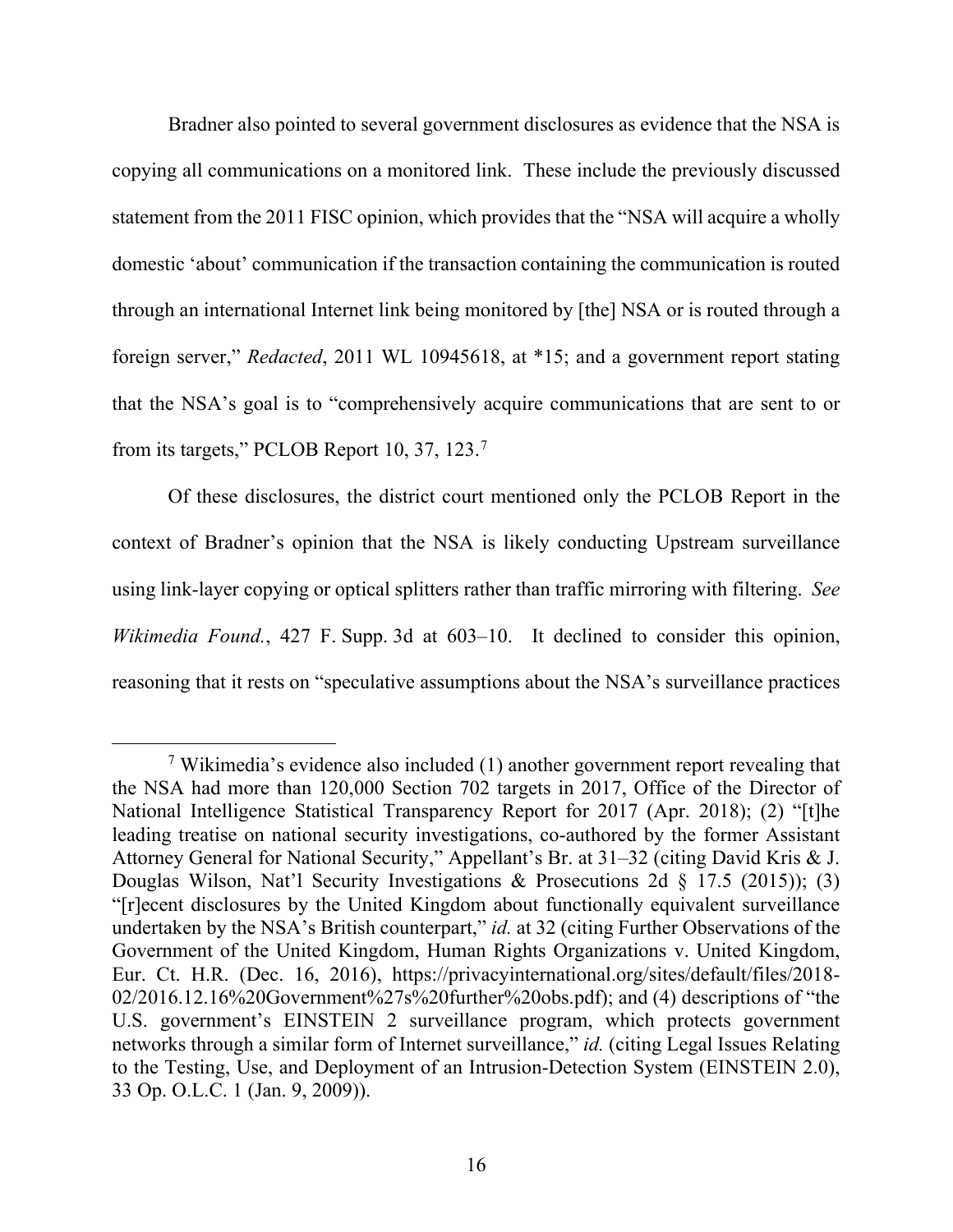and priorities and [its] resources and capabilities." *Id.* at 604–05 (citing Fed. R. of Evid. 702 and *Daubert v. Merrell Dow Pharms., Inc.*, 509 U.S. 579 (1993)).

The court instead focused on the technical arguments presented by both sides and concluded that the record didn't establish that the NSA must copy all communications on a surveilled circuit by "technological necessity." *Id.* at 609. It therefore held that Wikimedia had failed to establish a genuine issue for trial as to standing.

# 3.

The district court next "assum[ed] *arguendo* that[] there is a genuine dispute of material fact as to the third prong of the Wikimedia Allegation," yet still determined that the case must be dismissed because of the state secrets privilege. *Id.* at 610.

In doing so, the court again rejected Wikimedia's argument that FISA displaces the state secrets privilege in this case. This time, it distinguished Wikimedia's case from the only other circuit case directly addressing this issue, *Fazaga v. FBI*, 916 F.3d 1202 (9th Cir. 2019), *amended on denial of reh'g en banc by* 965 F.3d 1015 (9th Cir. 2020), *cert. granted*, 2021 WL 2301971 (June 7, 2021), which holds that FISA's discovery procedures in § 1806(f) apply instead of the state secrets privilege under certain circumstances.

The plaintiffs there challenged a counter-terrorism investigation involving electronic surveillance conducted by an informant for the Federal Bureau of Investigation. "Several sources," including the Bureau, had confirmed the identity of the informant and that he "created audio and video recordings" for the investigation. *Fazaga*, 965 F.3d at 1028.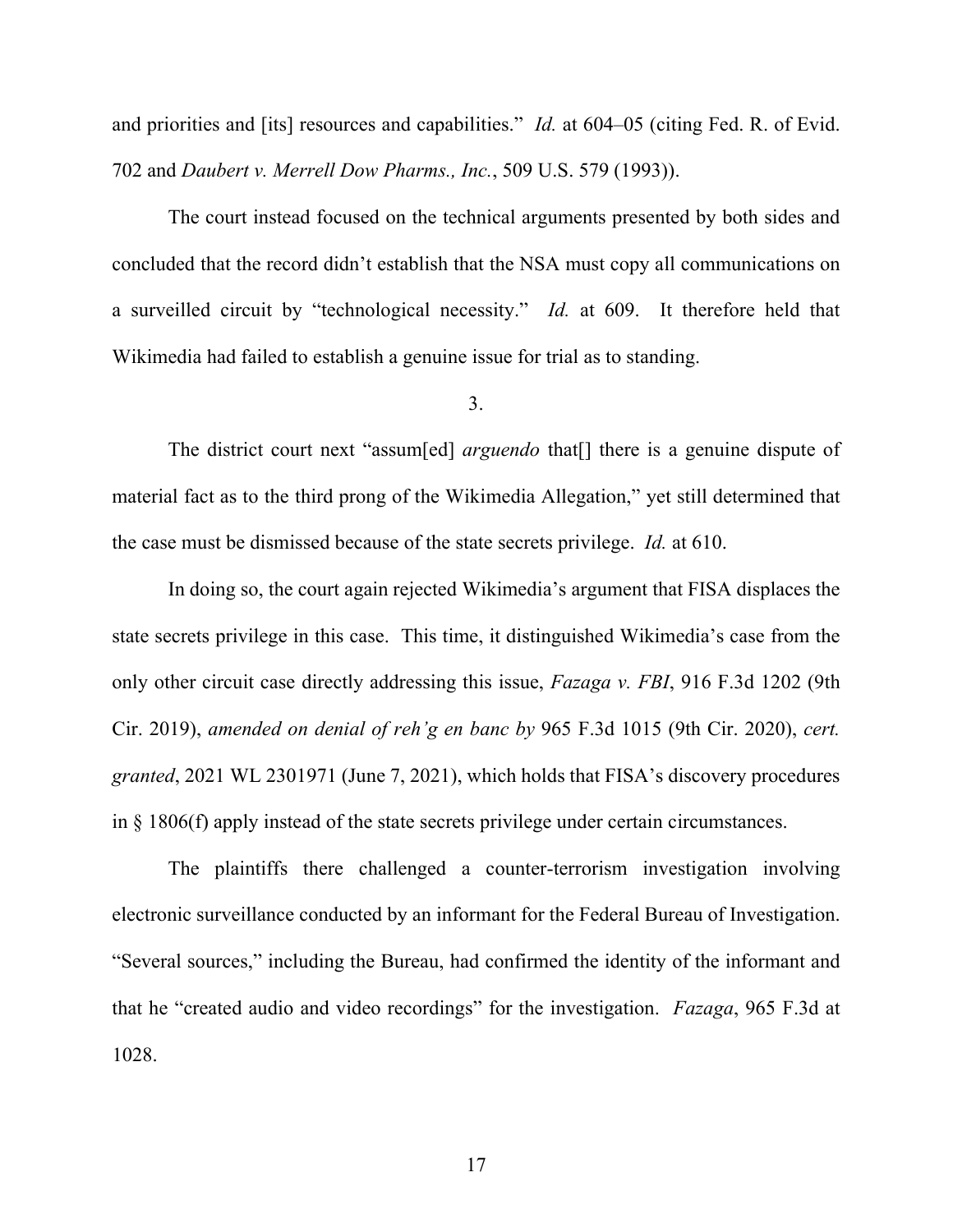The *Fazaga* district court dismissed all but one of the plaintiffs' claims at the pleading stage based on the government's assertion of the state secrets privilege. But the Ninth Circuit reversed, holding that FISA displaces the privilege whenever "an aggrieved person affirmatively challenges, in any civil case, the legality of electronic surveillance or its use in litigation, whether the challenge is under FISA itself, the Constitution, or any other law" and that "[t]he complaint's allegations are sufficient if proven to establish that Plaintiffs are 'aggrieved persons'" who had been subjected to electronic surveillance by the government. *Id.* at 1030, 1053.

The district court here determined that even if *Fazaga* were binding in our circuit such that § 1806(f) displaces the state secrets privilege, it wouldn't help Wikimedia. That's because the Ninth Circuit found the *Fazaga* plaintiffs' allegations sufficient to establish that they were aggrieved persons (as required to apply  $\S$  1806(f)) at the motion-to-dismiss stage. Wikimedia, on the other hand, faced summary judgment and thus needed to establish a genuine issue of material fact that it was the subject of electronic surveillance but had failed to do so. Accordingly, the court concluded once more that the  $\S$  1806(f) procedures don't apply.

That being so, the court turned to the government's claim of privilege. It determined that state secrets are "so central" to litigating the Wikimedia Allegation that "the defendants cannot properly defend themselves without using privileged evidence," *Wikimedia Found.*, 427 F. Supp. 3d at 613, and that further proceedings "would present an unjustifiable risk" of disclosing privileged information, *id.* at 612. The court thus ruled that the case must also be dismissed because of the state secrets privilege.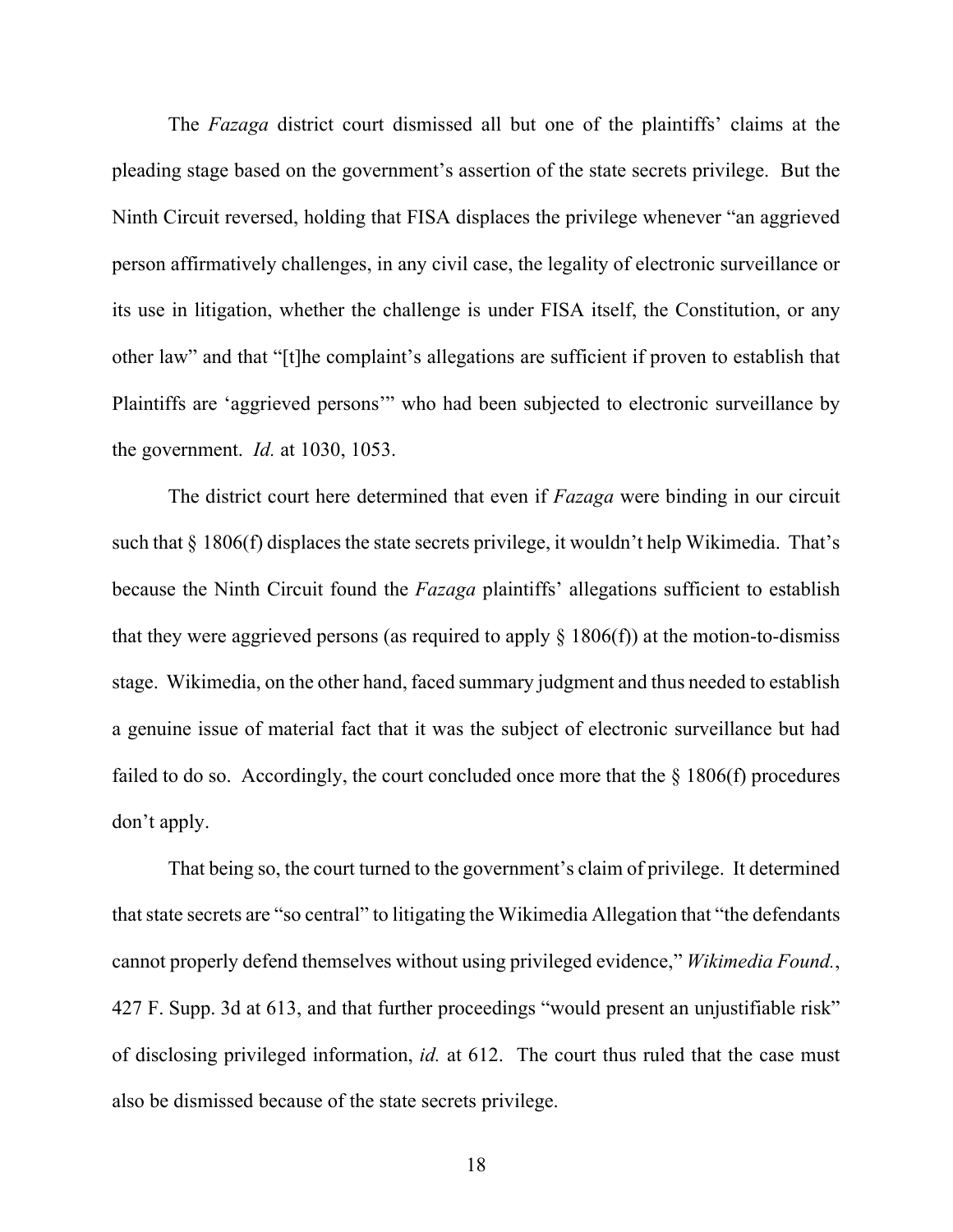4.

Finally, the district court concluded that none of Wikimedia's other alleged injuries independently establish standing. In addition to the Wikimedia Allegation, Wikimedia asserted that: (1) Upstream surveillance impaired Wikimedia's communications with its community members, as evidenced by the drop in readership for certain Wikipedia pages; (2) Wikimedia had to take costly protective measures against Upstream surveillance; and (3) Wikimedia has third party standing to assert its users' rights. The court held that the first two theories fail under *Clapper v. Amnesty International USA*, 568 U.S. 398 (2013), and the last collapses under its own weight.

In *Clapper*, several plaintiffs in the United States challenged Section 702, alleging that their work "requires them to engage in sensitive international communications with individuals who they believe are likely targets of surveillance." 568 U.S. at 401. As we described in our prior opinion, the plaintiffs there "had two separate theories of Article III standing: (1) there was an 'objectively reasonable likelihood' that their communications would be intercepted in the future pursuant to Section 702 surveillance, and (2) they were forced to undertake costly and burdensome measures to avoid a substantial risk of surveillance." *Wikimedia Found.*, 857 F.3d at 206 (quoting *Clapper*, 568 U.S. at 407). "They did not, however, have actual knowledge of the Government's Section 702 targeting practices." *Id.* (cleaned up). The Supreme Court held that neither theory was sufficient to prove standing at the summary-judgment stage because they depended on a "speculative chain of possibilities [that] does not establish that injury based on potential future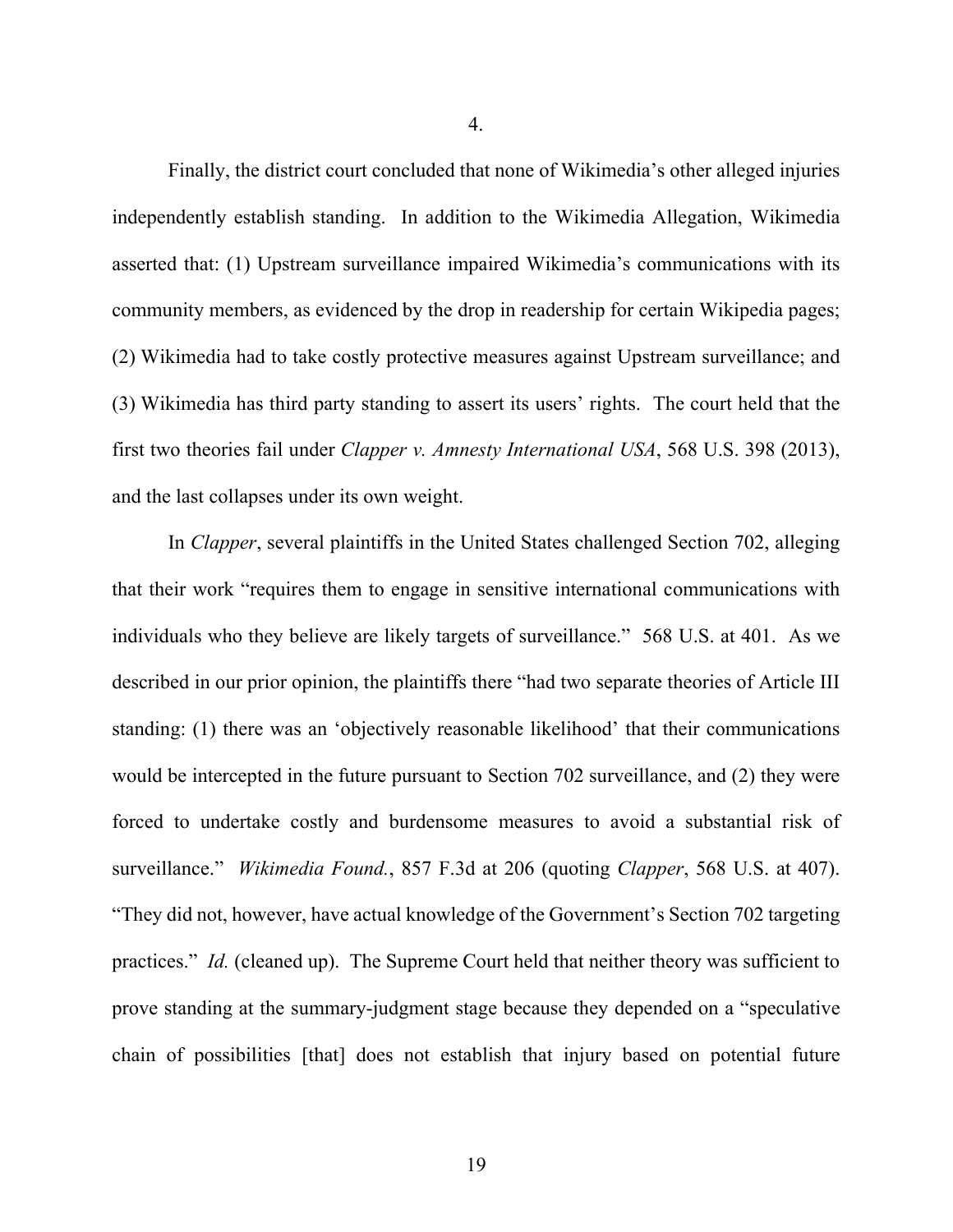surveillance is certainly impending or is fairly traceable" to Section 702 surveillance. *Clapper*, 568 U.S. at 414.

As relevant to Wikimedia's claim of decreased readership, *Clapper* explained that "a chilling effect arising merely from the individual's knowledge that a governmental agency was engaged in certain activities or from the individual's concomitant fear that, armed with the fruits of those activities, the agency might in the future take some other and additional action detrimental to that individual" doesn't establish standing. 568 U.S. at 417–18; *see also id.* at 418 ("Because allegations of a subjective 'chill' are not an adequate substitute for a claim of specific present objective harm or a threat of specific future harm, the plaintiffs . . . lack standing." (cleaned up)).

The district court found that Wikimedia made a similarly deficient assertion: that its "decreased readership is a result of individual[] fear that the government might be monitoring their Internet activity and might use that information at some later date." *Wikimedia Found*., 427 F. Supp. 3d at 616. The court then determined that Wikimedia otherwise lacked objective evidence of "an ongoing and sustained drop in [its] readership," or that any such decline stemmed from "Upstream surveillance specifically" rather than "media coverage of NSA surveillance generally." *Id.* (cleaned up). It thus concluded that Wikimedia's reduction in readership didn't establish standing.

In assessing Wikimedia's standing based on protective measures, the district court pointed to *Clapper*'s admonition that plaintiffs "cannot manufacture standing merely by inflicting harm on themselves based on their fears of hypothetical future harm." 568 U.S. at 416. By finding the summary judgment record inadequate to establish the Wikimedia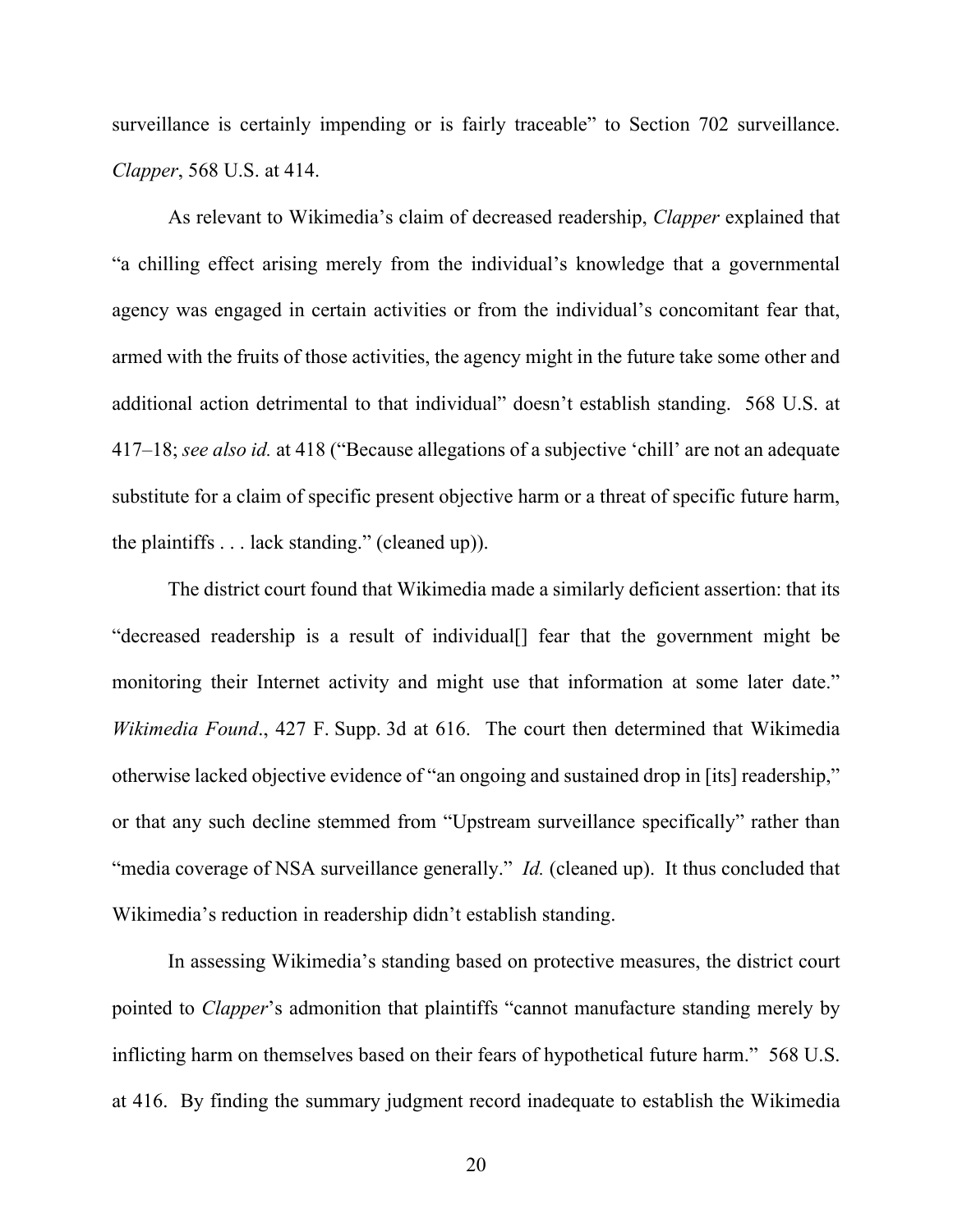Allegation, the court had already ruled that any harm to Wikimedia from Upstream surveillance was "purely hypothetical" and thus insufficient to prove standing. *Wikimedia Found.*, 427 F. Supp. 3d at 617. As an additional nail in the coffin, the court observed that Wikimedia began implementing its protective measures years before learning about Upstream for a variety of other reasons, "including protecting against individual computer hackers and keeping . . . company policies up-to-date and transparent," so the requested injunctive and declaratory relief "would not redress any alleged injury from these protective expenditures." *Id.* at 617 n.63.

Nor was the district court persuaded that Wikimedia had established third party standing. For third party standing, a plaintiff must demonstrate "(1) an injury-in-fact; (2) a close relationship between [itself] and the person whose right [it] seeks to assert; and (3) a hindrance to the third party's ability to protect his or her own interests." *Freilich v. Upper Chesapeake Health Inc*., 313 F.3d 205, 215 (4th Cir. 2002).

The court held that Wikimedia didn't satisfy any of these elements. As discussed, the court had already rejected all of Wikimedia's alleged injuries-in-fact. The court also determined that, unlike lawyers and clients or doctors and patients, Wikimedia doesn't have the requisite "protected, close relationships" with its "largely unidentified contributors." *Wikimedia Found.*, 427 F. Supp. 3d at 617 & n.65. In fact, Wikimedia "only presented declarations from one single contributor," who claimed that the "normal burdens of litigation" and her "workload as a medical student" make it "impossible" for her to bring suit. *Id.* at 617–18. The court found this "insufficient" to show that an obstacle prevents her from protecting her own interests. *Id.* at 618.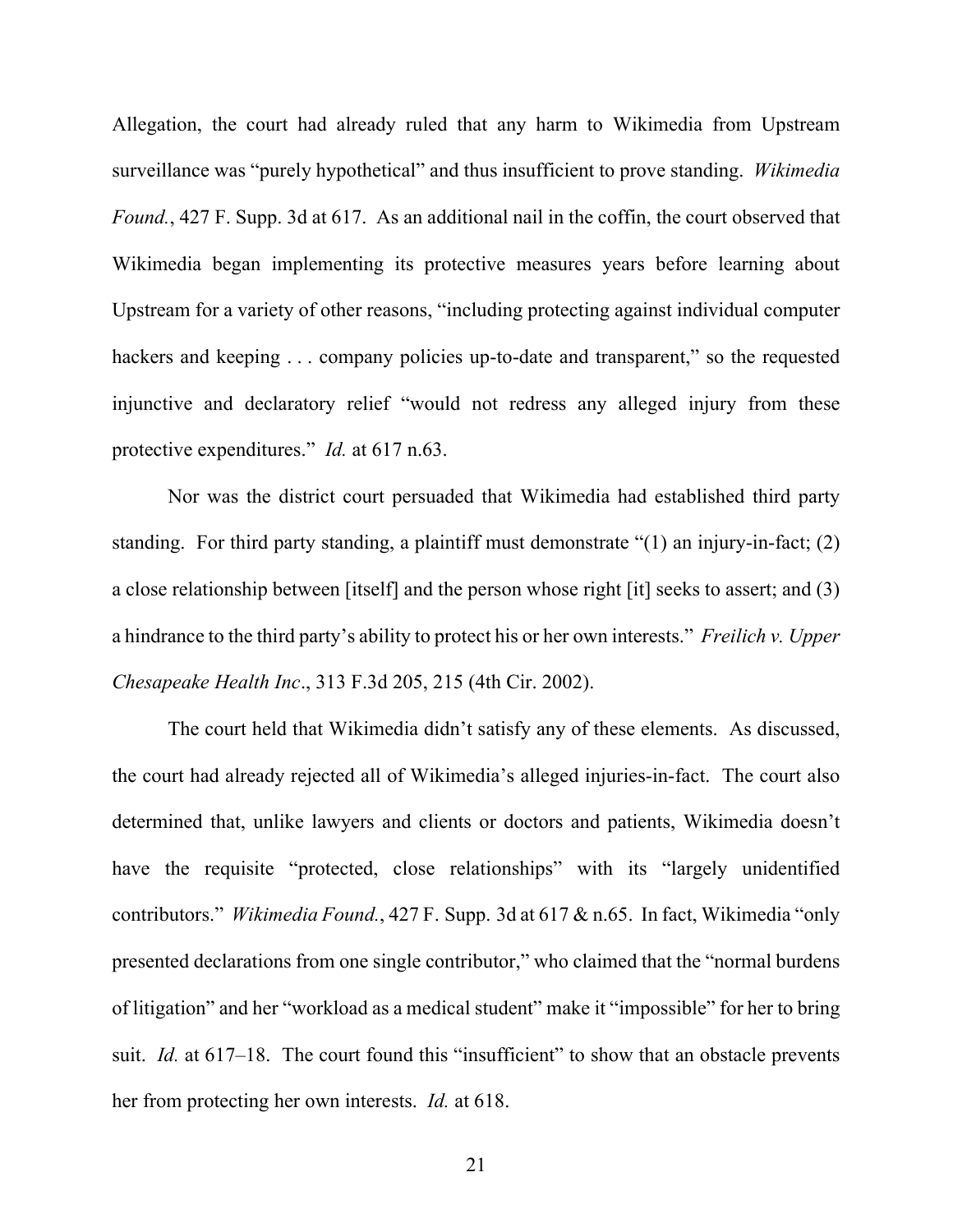The district court thus dispatched all of Wikimedia's theories of standing, dismissed the case, and entered judgment for the government. This appeal followed.

II.

Wikimedia contends that the district court erred in dismissing its case because (1) the evidence it presented establishes a genuine dispute of material fact with respect to its standing; (2) FISA displaces the state secrets privilege in this context; (3) even if FISA doesn't apply, the state secrets privilege doesn't require dismissal because "Wikimedia can establish its standing without resort to privileged evidence[]" and the government hasn't shown that it can't defend itself without privileged evidence; and (4) "Wikimedia has presented evidence of additional injuries" that don't implicate any state secrets. Appellant's Br. at 14, 17.

As we explain, the record evidence is sufficient to establish a genuine issue of material fact as to Wikimedia's standing. But FISA doesn't displace the state secrets privilege, and further litigation would unjustifiably risk the disclosure of privileged information. And because Wikimedia's other alleged injuries don't provide independent bases for standing, this case must be dismissed.

# A.

Because standing is jurisdictional, we begin our discussion there. *See Libertarian Party of Va.*, 718 F.3d at 313. Our review of a district court's decision on summary judgment is de novo, and we view all facts and reasonable inferences in the light most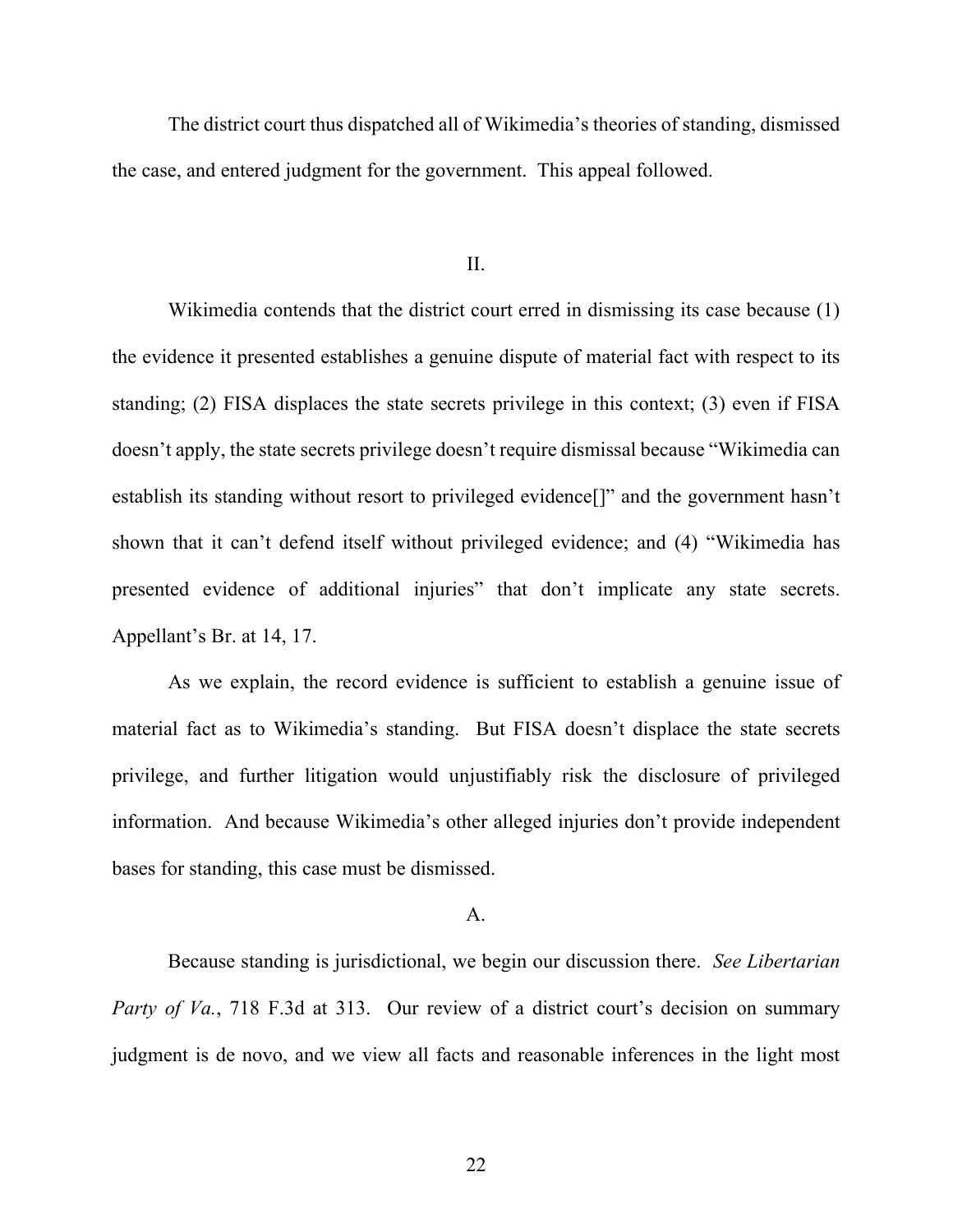favorable to the nonmovant—here, Wikimedia. *See Sylvia Dev. Corp. v. Calvert Cnty.*, 48 F.3d 810, 817 (4th Cir. 1995).

1.

The government maintains that Wikimedia hasn't established a genuine issue for trial as to standing on the second prong of the Wikimedia Allegation: that Upstream surveillance occurs on at least one international Internet link. We disagree.

Wikimedia contends that an "international Internet link" is a "chokepoint" cable, which refers to one of the relatively limited number of circuits that carry Internet communications into and out of the United States. Because Wikimedia claims that its communications traverse all chokepoint cables—but not necessarily all other circuits on the Internet backbone—the second prong of the Wikimedia Allegation centers on showing that the NSA is monitoring at least one of these chokepoint cables.

The problem for Wikimedia is that the NSA never uses the words "chokepoint cable" in its public disclosures. The NSA does, however, use the phrase "international Internet link." The parties therefore dispute whether those terms are interchangeable, and even if they are, whether the relevant disclosures reveal that the NSA is actually monitoring such a circuit.

At the outset, we focus on the government's concession in the 2011 FISC opinion and not the Coats declaration (on which the district court relied). As Wikimedia acknowledges, Director Coats's statement that the NSA is "monitoring at least one circuit carrying international Internet communications," J.A. 186, doesn't identify where on the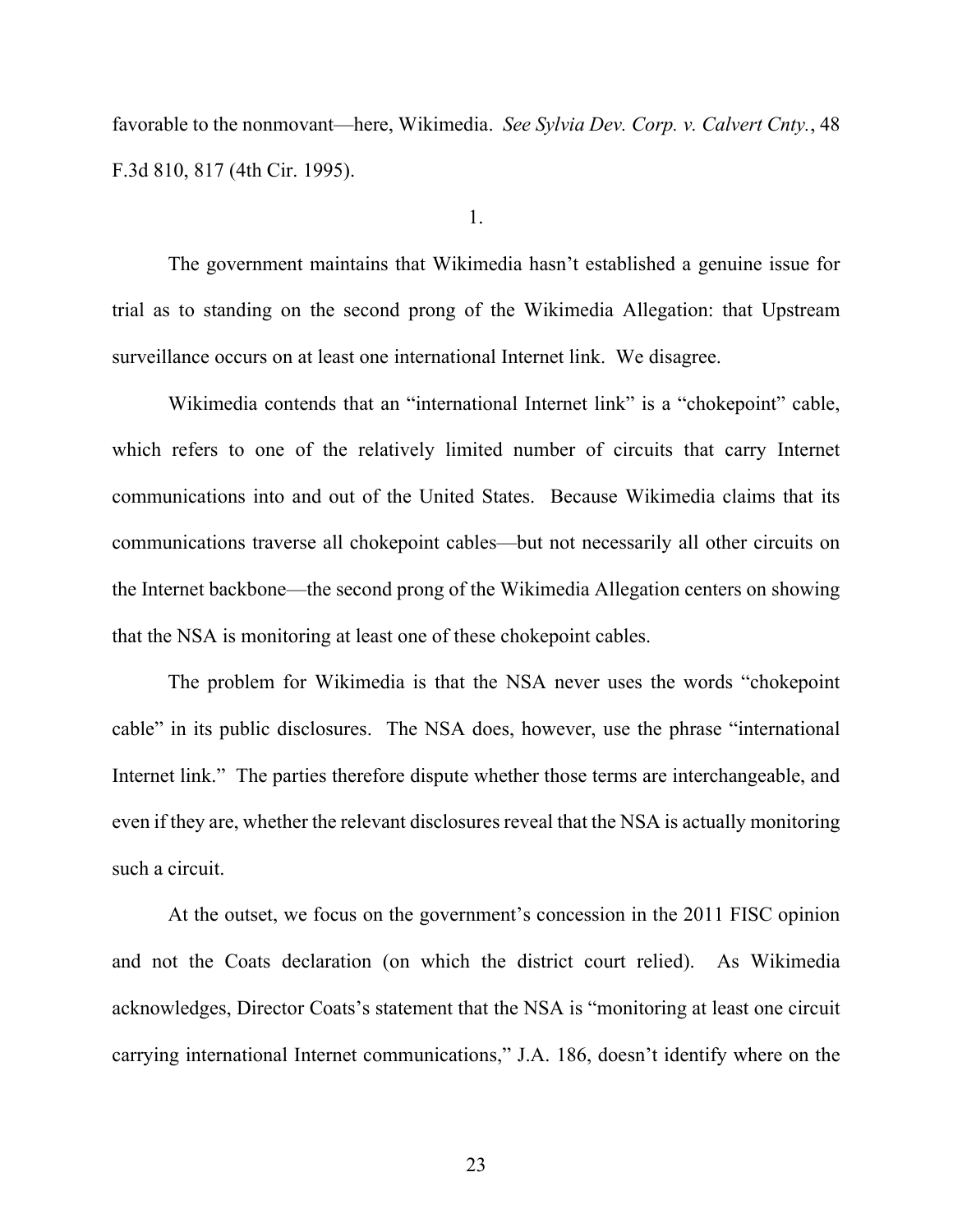Internet backbone that circuit is located. The Coats declaration thus doesn't show that the NSA is monitoring a chokepoint cable.

By contrast, the FISC opinion recites a government concession in that case "that [the] NSA will acquire a wholly domestic 'about' communication if the transaction containing the communication is routed through *an international Internet link being monitored by [the] NSA*." *Redacted*, 2011 WL 10945618, at \*15 (emphasis added). According to Wikimedia, this concession—the accuracy of which the NSA has confirmed in this case—is evidence that NSA is in fact monitoring a circuit carrying international communications.

The government argues that the statement from the FISC opinion doesn't reveal that the NSA is actually monitoring an international Internet link. Rather, it conveys only that *if* the NSA is monitoring such a link, the agency will acquire the communications traversing it. But the government's strained construction ignores grammar. The consequence described in the independent clause (i.e., the NSA's acquisition of a domestic communication) is tied to a conditional clause that turns on whether the transaction is on an international Internet link that the NSA is monitoring—not whether the NSA is monitoring such a link at all. The sentence is thus premised on the NSA surveilling at least one international Internet link, over which a transaction of interest may travel.

The government also says that Wikimedia has no evidence that the NSA still adheres to these practices, even if it did in 2011, and that "at least the conclusion of this conditional statement is no longer accurate" because "'about' collection ended in 2017." Appellee's Br. at 40 n.3 (quoting *Wikimedia Found*., 427 F. Supp. 3d at 602 n.38). But the government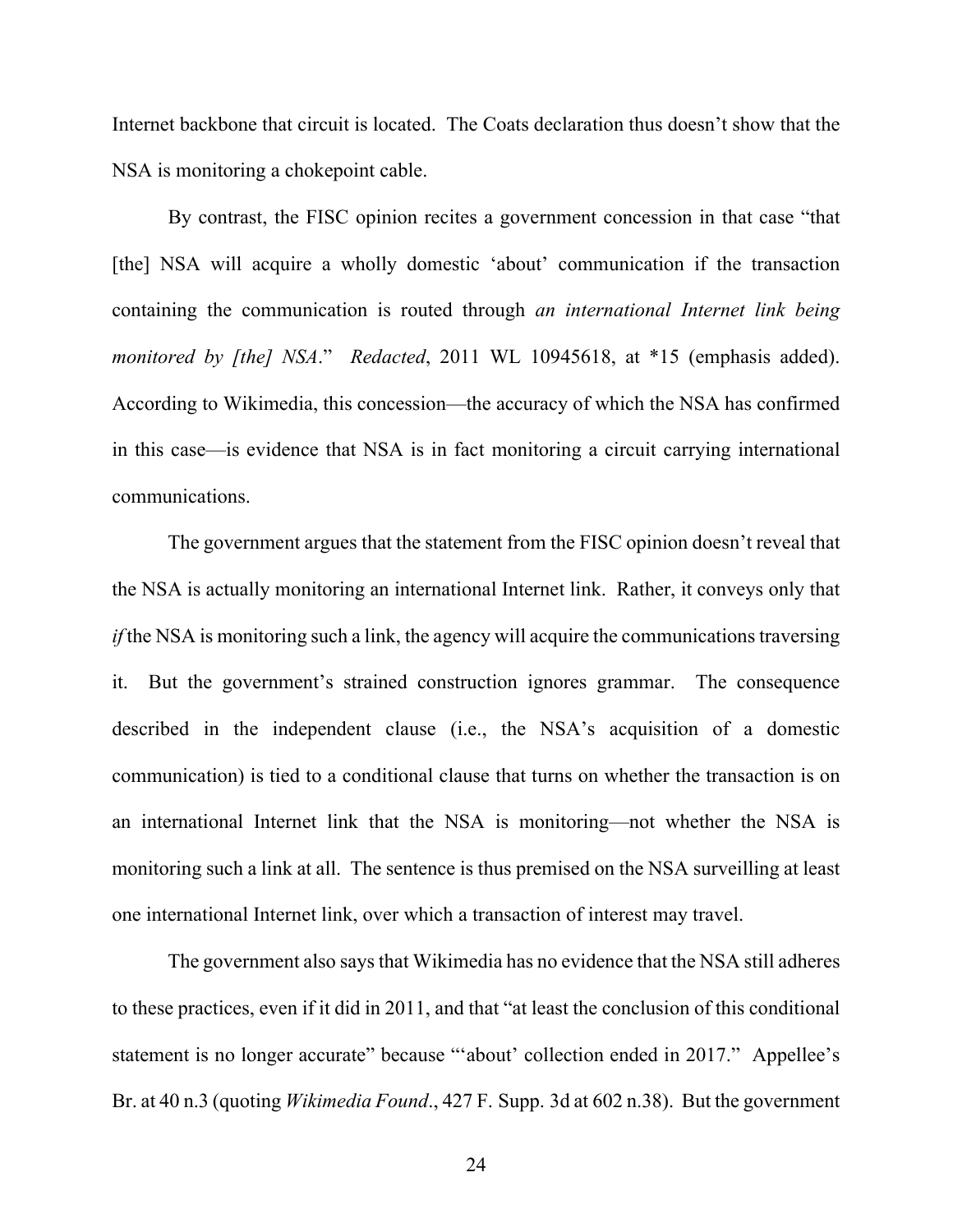never says that the way it acquired "about" communications differs from the way it collects "to" and "from" communications. Nor have we seen anything in the record to suggest that.

To the contrary, Upstream collection is often described as a single process across all types of communications. *See, e.g., Redacted*, 2011 WL 10945618, at \*11 ("[The] NSA's upstream Internet collection devices are generally incapable of distinguishing between transactions containing only a single discrete communication to, from, or about a tasked selector and transactions containing multiple discrete communications, not all of which may be to, from, or about a tasked selector."). And given the lack of evidence that the NSA has changed the way it operates Upstream, it's reasonable to infer that the government's concession in the FISC opinion remains accurate despite the passage of time and even though the government no longer retains "about" communications.

Next, the government argues that Wikimedia didn't dispute the district court's determination that "the differences between the term 'international internet link' and the term ['chokepoint cable'] . . . cannot be known without violation of the state secrets privilege." *Wikimedia Found.*, 427 F. Supp. 3d at 602.Because the "opening brief does not mention the district court's ruling on this point, much less argue that the court erred or explain how [it erred]," the government contends that Wikimedia failed to preserve this issue. Appellee's Br. at 41 (citing *Grayson O Co. v. Agadir Int'l LLC*, 856 F.3d 307, 316 (4th Cir. 2017)).

But it's not clear that the district court actually ruled on the definition of "international Internet link," as opposed to merely describing the government's position on it. *See Wikimedia Found.*, 427 F. Supp. 3d at 602 ("Defendants, however, assert . . . .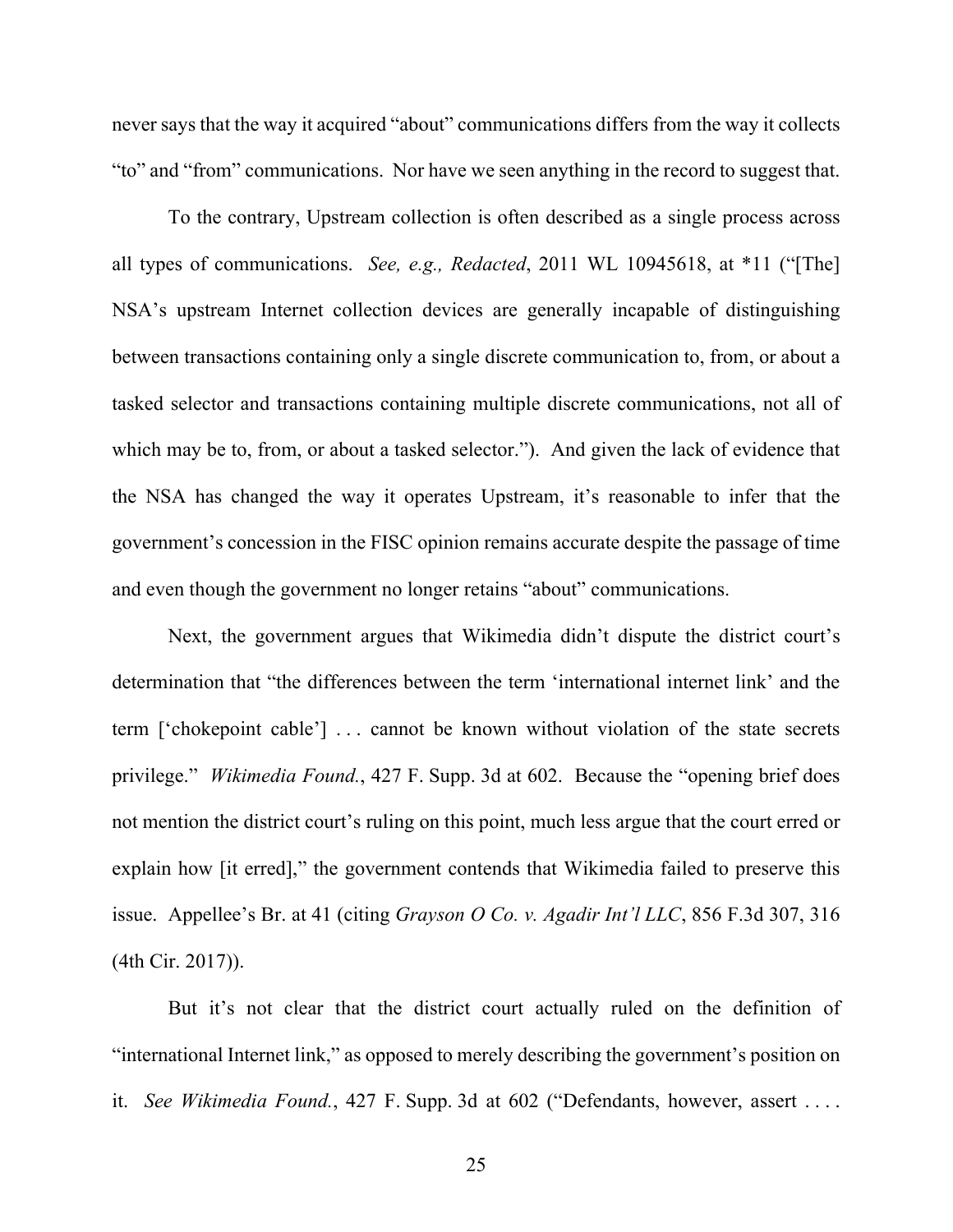Thus, the differences between the term  $\dots$ ."). The court then turned away from the FISC opinion to focus on the Coats declaration, suggesting that the court didn't intend to resolve the significance of "international Internet link" at all—on state secrets or any other grounds. *Id.* at 602–03.

Even if the court was commenting on the secret nature of the phrase "international internet link," it ultimately found for Wikimedia on the second prong. Wikimedia thus had no reason to raise any arguments on the second prong before the government contested it. $8$ *See Nw. Airlines, Inc. v. Cnty. of Kent*, 510 U.S. 355, 364 (1994) ("A prevailing party need not . . . defend a judgment on any ground properly raised below, so long as that party seeks to preserve, and not to change, the judgment.").

The government argues that the meaning of "international Internet link" is in fact classified and that Wikimedia thus lacks evidence showing that the meaning of those words as used in the FISC opinion is the same as that used in the Wikimedia Allegation. But the government's insistence that the true definition of this phrase is a secret doesn't invalidate its concession in the FISC opinion as "concrete evidence from which a reasonable juror could return a verdict in [Wikimedia's] favor." *Anderson v. Liberty Lobby, Inc*., 477 U.S. 242, 256 (1986). Even if "international Internet link" could conceivably be code for

<span id="page-25-0"></span><sup>&</sup>lt;sup>8</sup> In any event, Wikimedia's opening brief explains how the FISC opinion supports the second prong based on publicly available information. This preserves its arguments on the point. *See* Appellant's Br. at 25–27; *see also Blackwelder v. Millman*, 522 F.2d 766, 771 (4th Cir. 1975) (holding that a prevailing party "may support the judgment by urging any theory, argument, or contention which is supported by the record, even though it was specifically rejected by the lower court").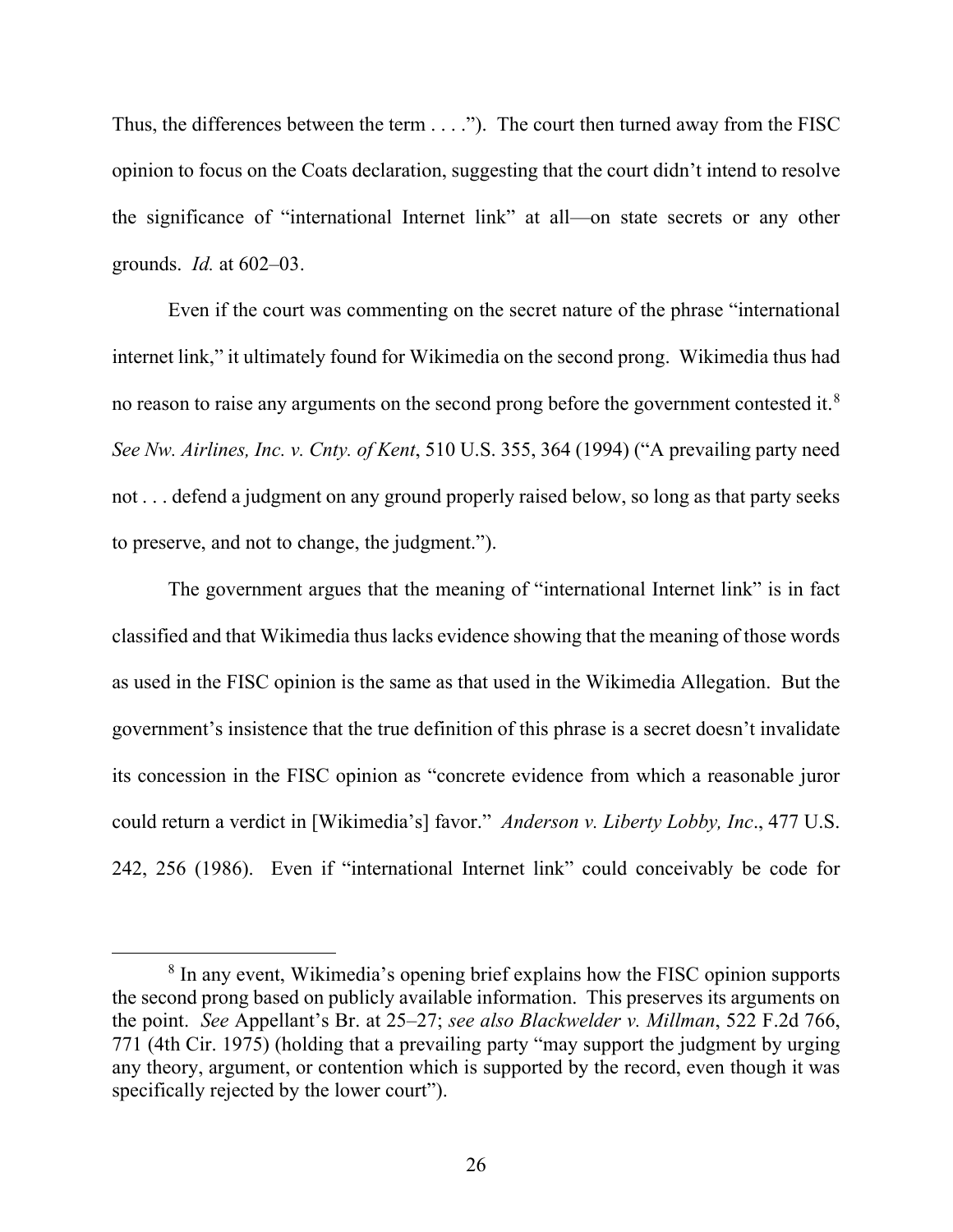anything from a chihuahua to a chandelier, it's sensible to infer that the FISC opinion uses that phrase to refer to a chokepoint cable.<sup>[9](#page-26-0)</sup>

Indeed, the ordinary meaning of "international Internet link" is a connection carrying Internet traffic between two countries. And its usage in describing Upstream surveillance suggests that one of those countries must be the United States. *See, e.g.*, PCLOB Report at 40 ("Upstream collection . . . [occurs] with the compelled assistance (through a Section 702 directive) of the providers that control the telecommunications backbone . . . . The collection therefore *does not occur at . . . foreign telephone or Internet companies*, which the government cannot compel to comply with a Section 702 directive." (emphasis added)); *id.* at 36–37 ("Once tasked, selectors used for the acquisition of upstream Internet transactions are sent to a *United States electronic communication service provider* to acquire communications that are transiting through ... the 'Internet backbone.'" (emphasis added)); J.A. 1003 (Bradner Decl.) ("This of course makes sense, given that public Internet traffic on [chokepoint cables] . . . is the traffic that the NSA is authorized to monitor under its Section 702 procedures.").

To be sure, "whether an inference is reasonable cannot be decided in a vacuum; it must be considered in light of the competing inferences to the contrary." *Sylvia Dev. Corp.*, 48 F.3d at 818 (cleaned up). But the government doesn't offer any evidence suggesting that "international Internet link" has a counterintuitive meaning. Wikimedia's

<span id="page-26-0"></span><sup>&</sup>lt;sup>9</sup> Wikimedia also argues that it's reasonable to infer from government disclosures that the NSA is monitoring multiple chokepoints. But this assertion is superfluous to what Wikimedia must prove for standing, so we don't address it further.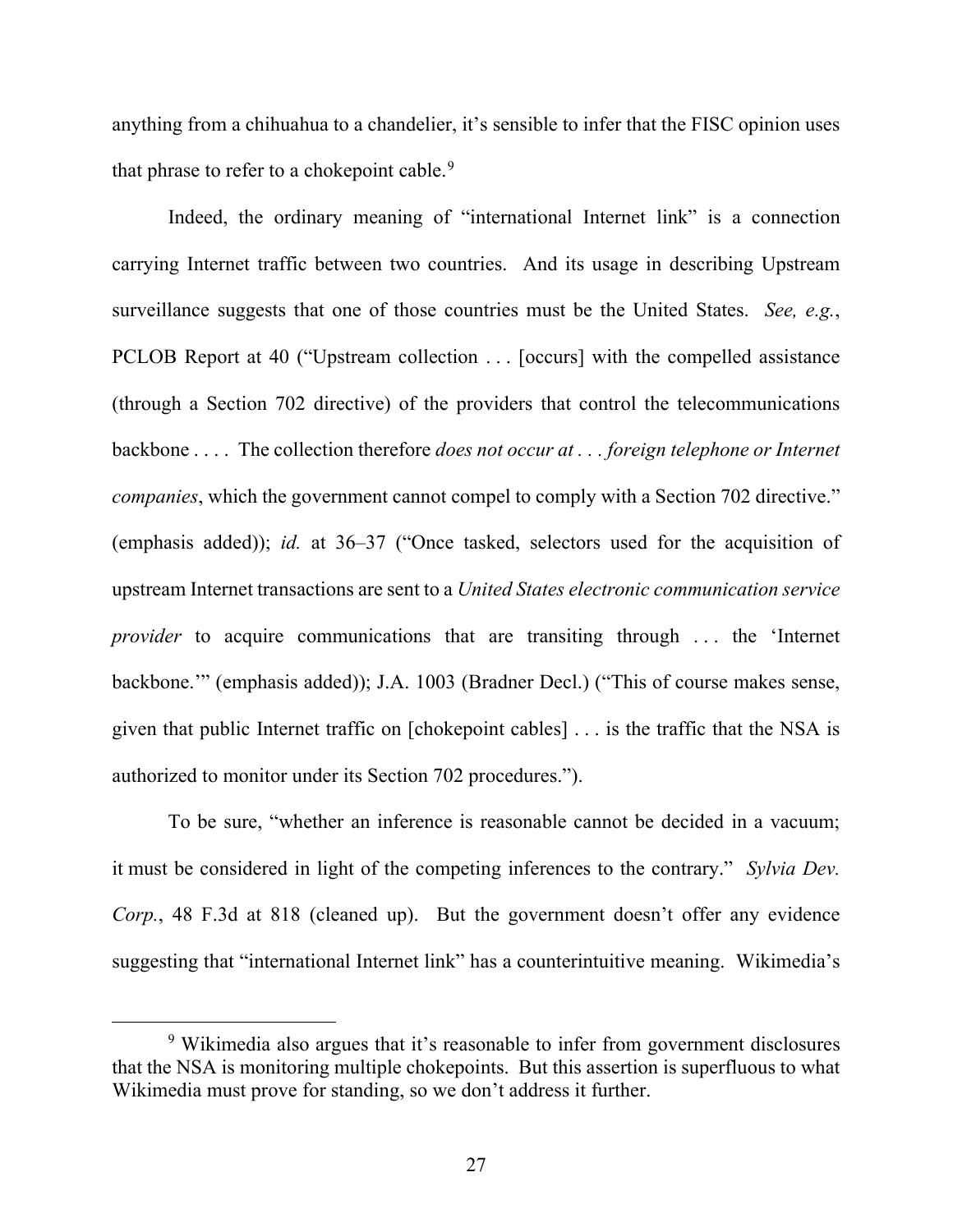argument that the government's concession in the FISC opinion refers to a chokepoint cable thus falls well "within the range of reasonable probability." *Id.* (quoting *Ford Motor Co. v. McDavid,* 259 F.2d 261, 266 (4th Cir. 1958)). And because we must draw all reasonable inferences in Wikimedia's favor, this is sufficient to establish a genuine issue of material fact as to the second prong of the Wikimedia Allegation.

#### 2.

Wikimedia next argues that summary judgment for the government wasn't appropriate as to the third prong of the Wikimedia Allegation: that the NSA copies all communications on a monitored link. In particular, Wikimedia asserts that this prong is supported by (1) "the government's own disclosures"; (2) the "technical and practical necessities" of conducting Upstream surveillance; and (3) the NSA's goal of "comprehensively acquir[ing] communications that are sent to or from its targets." Appellant's Br. at 28–30. Relatedly, Wikimedia contends that the court shouldn't have excluded a portion of Bradner's expert opinion when assessing this prong.

We agree in part. Because reasonable inferences drawn from the government's concession in the FISC opinion establish a genuine issue of material fact as to the third prong, the district court erred in granting summary judgment to the government.

The government doesn't dispute that Wikimedia may prove the third prong by showing that the NSA is copying all transactions on a monitored link by choice, as Wikimedia urges now, rather than by technological necessity, as it argued at the motionto-dismiss stage. This shift in focus is hardly surprising, given Wikimedia's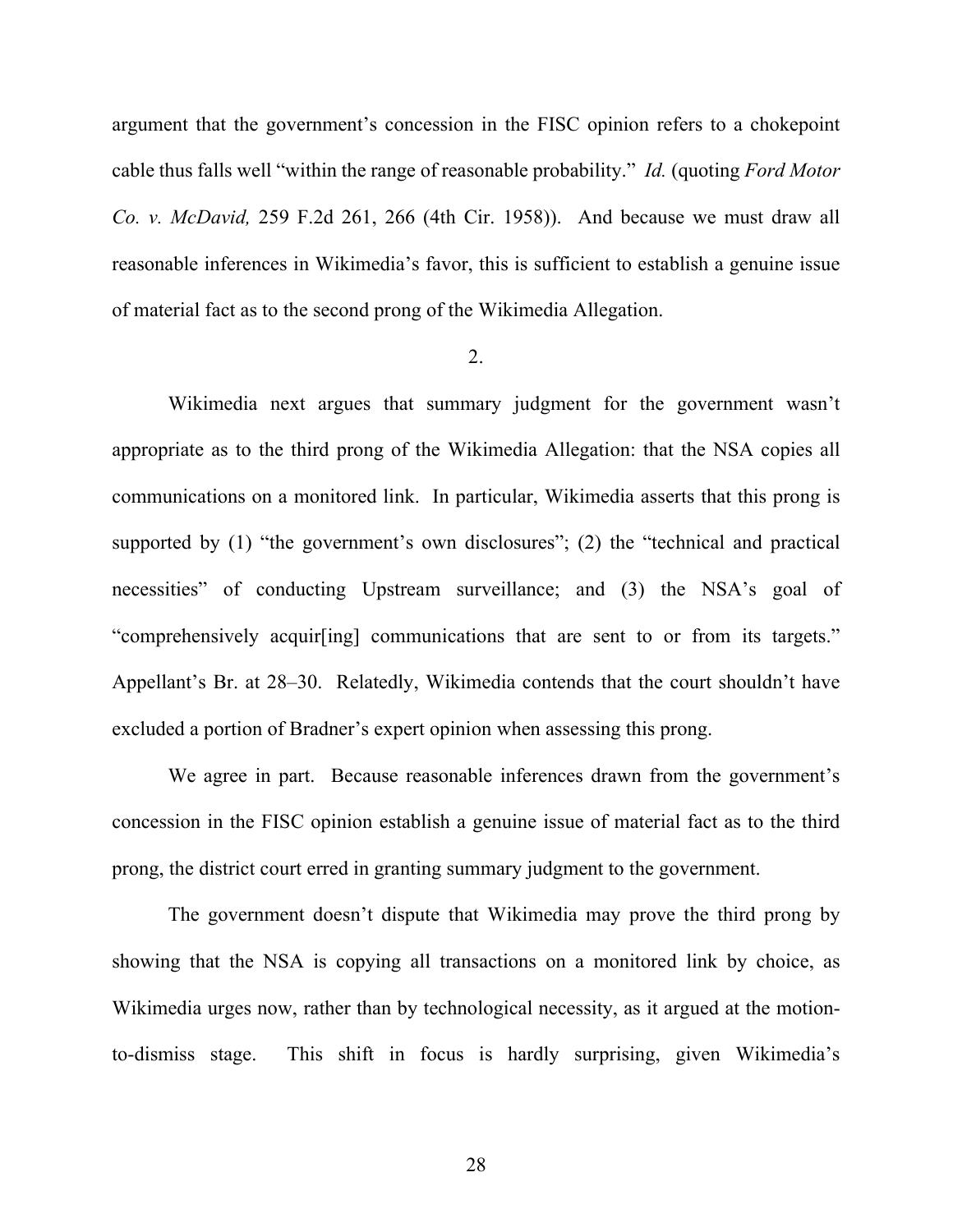acknowledgment that it's technically feasible to conduct Upstream surveillance without copying all communications on a monitored link.

The district court, when discussing the third prong of the Wikimedia Allegation, made no mention of most of the government disclosures Wikimedia cited for its claim that the NSA is copying all communications transiting a monitored link by choice. To the extent that the court touched on copying by choice at all, it did so only in the context of excluding from its analysis Bradner's expert opinion that discusses why the NSA might prefer link-layer copying or optical splitters (which both result in wholesale copying). We thus conduct the analysis that the district court passed on: whether Wikimedia "set forth specific facts showing that there is a genuine issue for trial" with respect to the allegation that the NSA has elected to copy all transactions on a surveilled circuit. *Lujan v. Nat'l Wildlife Fed.*, 497 U.S. 871, 888 (1990).

As support for this proposition, Wikimedia again leads with the same statement from the 2011 FISC opinion, this time highlighting a different portion of it. The government's concession in that case that the "NSA *will acquire* a domestic 'about' communication if the transaction containing the communication is routed through an international Internet link being monitored by [the] NSA" can only be true, says Wikimedia, if the NSA is copying all traffic on a surveilled circuit. [10](#page-28-0) *Redacted*, 2011 WL 10945618, at \*15 (emphasis added).

<span id="page-28-0"></span><sup>&</sup>lt;sup>10</sup> The "will acquire" language also appears once more in the FISC opinion, expressing essentially the same notion. *See Redacted*, 2011 WL 10945618, at \*11 ("[The] NSA likely acquires tens of thousands more wholly domestic communications every year,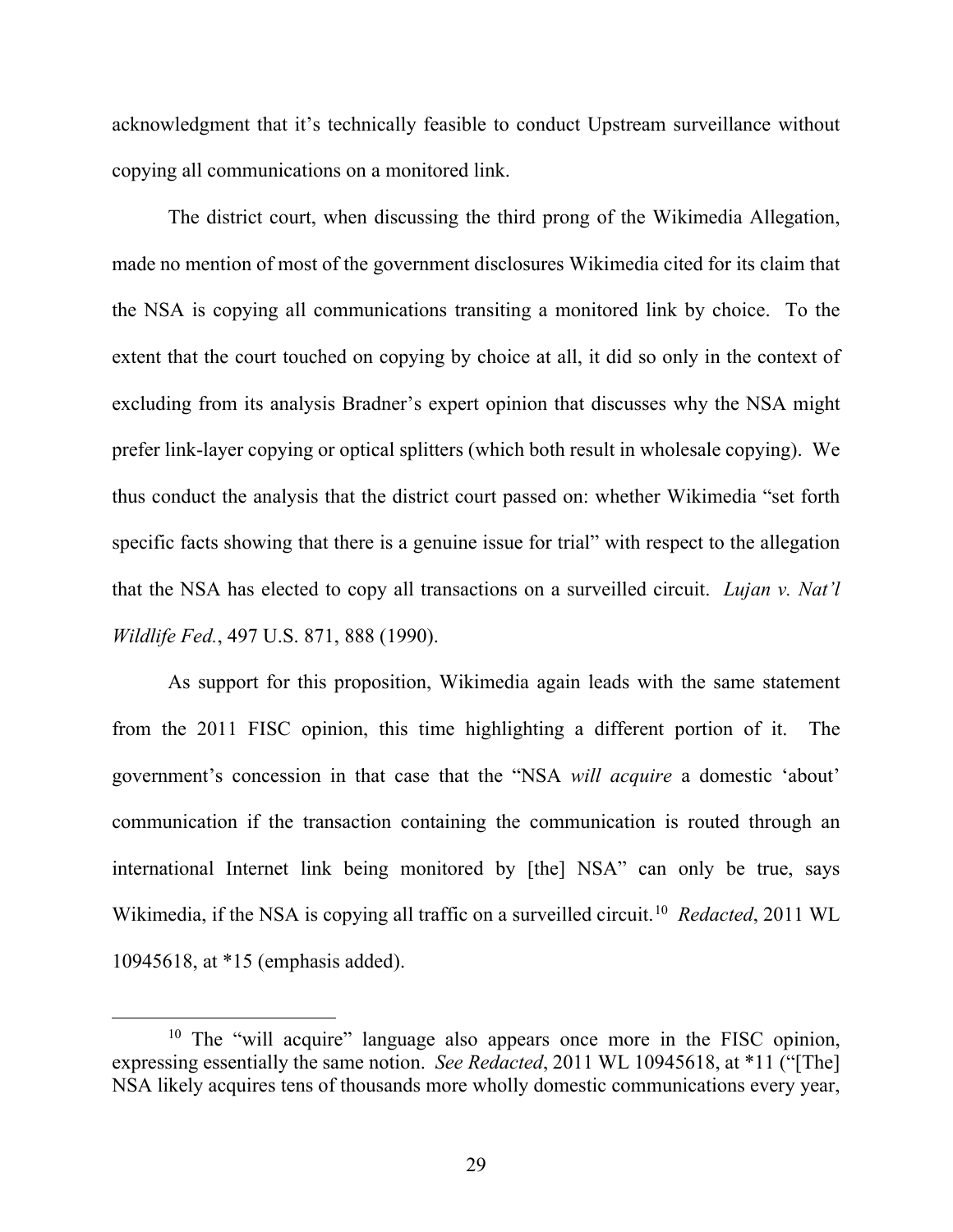The government says that this portion of the FISC opinion lacks technical precision. In particular, it points to another part of the FISC opinion that says the "NSA *may acquire* wholly domestic communications," *id.* at \*11 n.34 (emphasis added), which it claims is inconsistent with the "will acquire" statement. This argument, however, takes the "may acquire" quote out of context.

The "may acquire" phrase comes from a portion of the opinion describing a specific kind of transaction (a multi-communication transaction), and not how transactions on a monitored link are generally acquired. One or more of the discrete communications contained within a single multi-communication transaction may be wholly domestic but the NSA may "lack[] sufficient information . . . to determine the location or identity" of the sender. *Id.* Accordingly, "[the] NSA *may acquire* wholly domestic communications" within a particular multi-communication transaction without knowing that it has done so.<sup>[11](#page-29-0)</sup> *Id.* (emphasis added).But this says nothing about how the NSA obtained the multicommunication transaction—i.e., whether it's because, as Wikimedia alleges, the NSA is copying all transactions on a monitored link.

The government also offers a competing interpretation of its concession in the FISC opinion. It argues that the "will acquire" quote doesn't mean the NSA acquires *every*

given that [the] NSA's upstream collection devices *will acquire* a wholly domestic 'about' [communication] if it is routed internationally." (emphasis added)).

<span id="page-29-0"></span> $11$  In fact, when the NSA manually reviewed a random sample of transactions collected through Upstream, it couldn't "determine conclusively" whether 224 out of 5,081 multi-communication transactions contained wholly domestic communications. *Redacted*, 2011 WL 10945618, at \*11 n.34.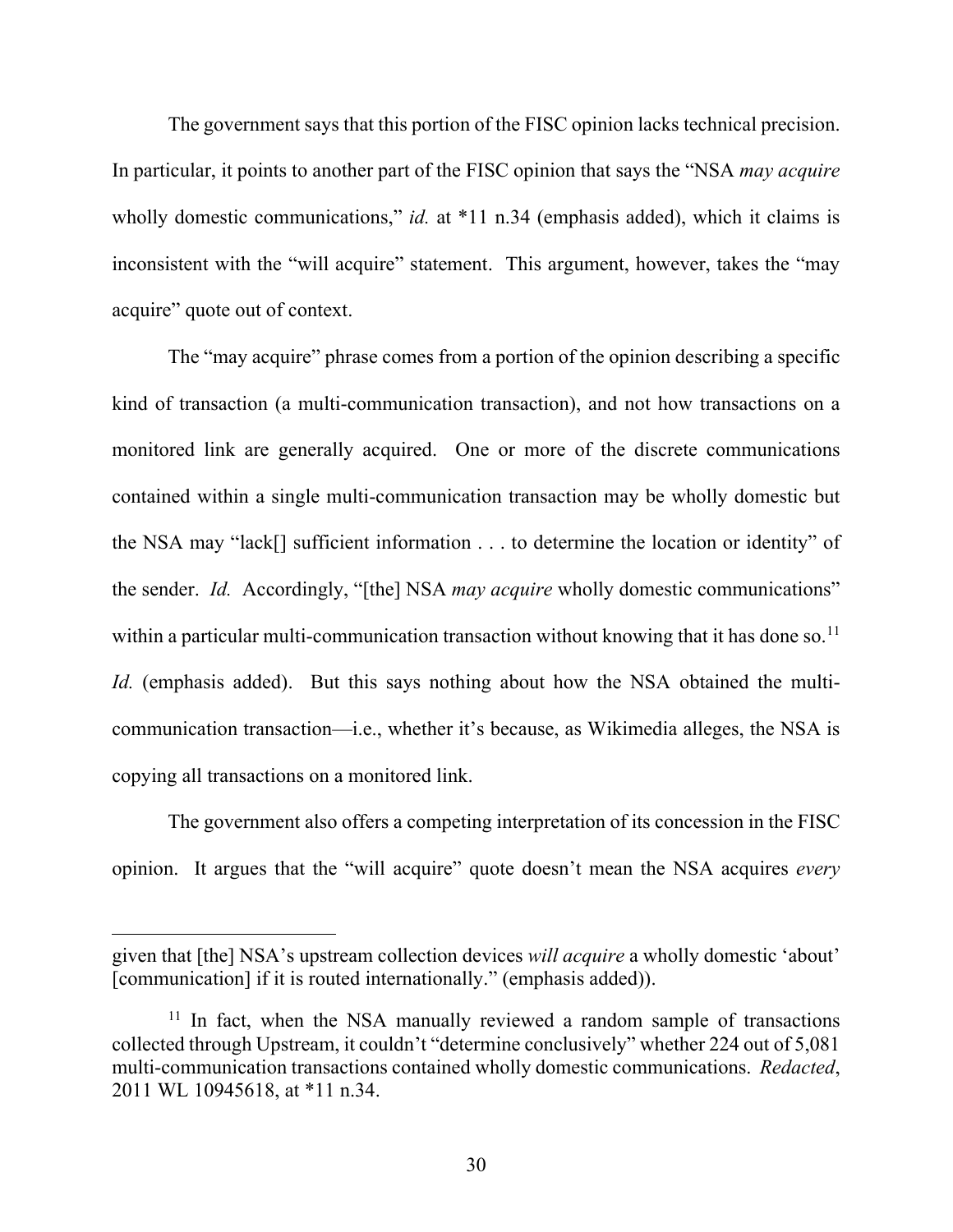domestic communication on a monitored link. Why? Because, posits the government, the relevant sentence says only the NSA will acquire "a" domestic communication, not "all" such communications. While literally true, the government's myopic reading ignores the significance of the word "a" in context.

As an indefinite article, "a" can mean "any" and precedes a "singular noun[] when the referent is unspecified." *A*, MERRIAM-WEBSTER, https://www.merriam-webster. com/dictionary/a (last visited August 18, 2021). Therefore, the best reading of the government's concession is that the NSA "will acquire" any single, unspecified domestic communication, so long as it's traversing a monitored international Internet link. In the context of the "will acquire" sentence then, the NSA's surefire acquisition of "a" domestic communication on a surveilled circuit is equivalent to its acquisition of "all" such transactions.

Judge Rushing says that we take the government's concession in the FISC opinion out of context. Not so. The fact that the "will acquire" phrase appears in a section of the FISC opinion explaining that the NSA intentionally designed its collection devices to acquire wholly domestic communications is entirely consistent with the inference that the NSA has chosen to copy all communications on a monitored link.

Moreover, the government's concession isn't a stray statement swimming against a tide of contrary text. In fact, only a few subparts of the eighty-page FISC opinion are relevant to how the NSA acquires transactions. *See Redacted*, 2011 WL 10945618, at \*9– 16 (discussing the scope of the NSA's Upstream collections and the NSA's targeting procedures). And it's telling that the FISC opinion recites the "will acquire" language a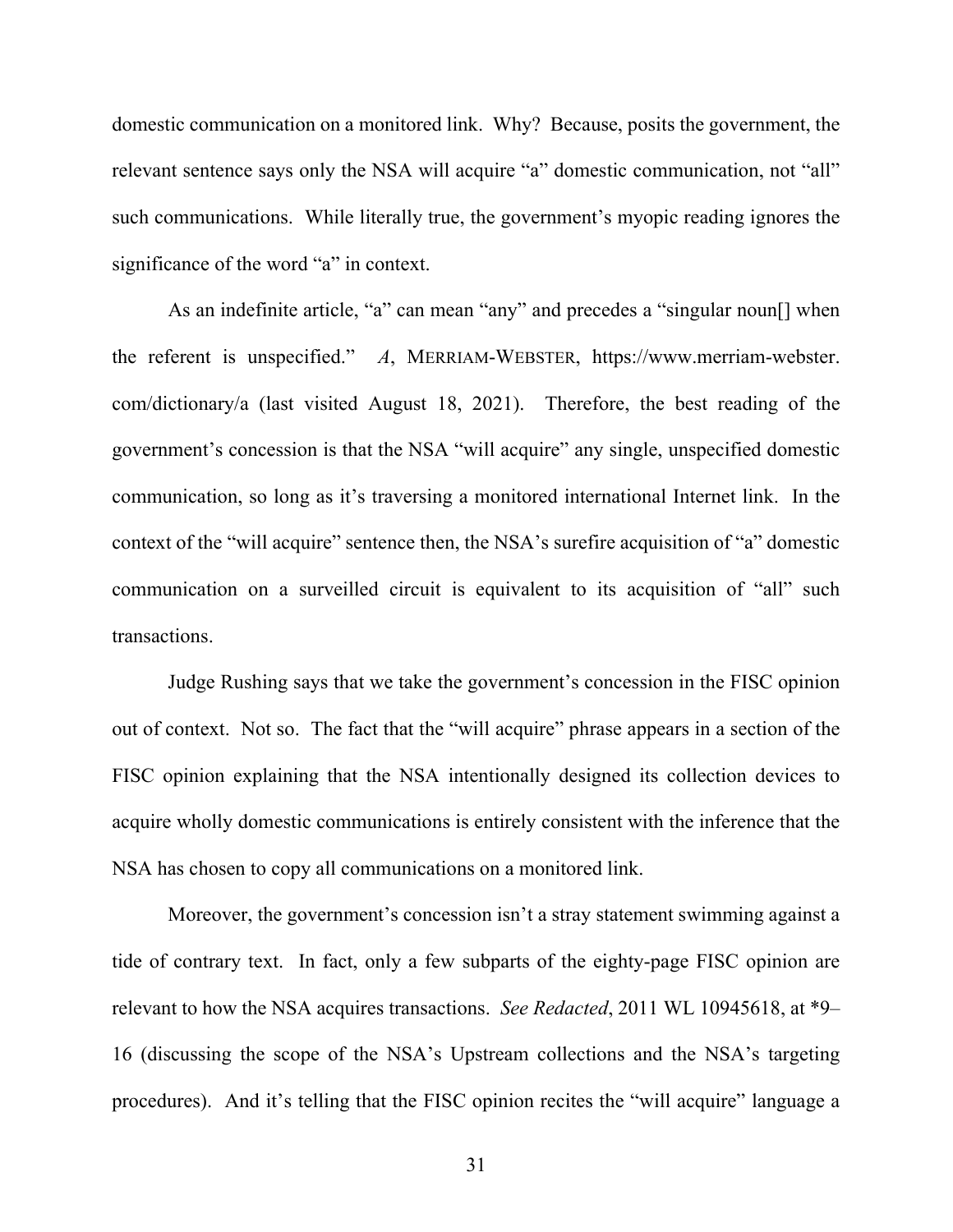second time, *see id.* at \*11, when describing the government's collection of wholly domestic communications in a portion of the opinion dedicated to "the comprehensiveness of the NSA's collection practices," Concurrence at 66. Indeed, neither the government nor my colleague have pointed to a single sentence in the other seventy-nine pages of the FISC opinion that refutes Wikimedia's interpretation of the government's concession.[12](#page-31-0)

#### 3.

Wikimedia's "grab-bag" of other support for the third prong, Appellee's Br. at 51, doesn't contain standalone proof that the NSA is copying before filtering. For example, the NSA's desire to be "comprehensive[]" in its surveillance, PCLOB Report at 10, 123, doesn't necessarily mean that its collection of communications is exhaustive, especially given the agency's technical, logistical, and financial restraints in the face of competing mission priorities—all of which are classified.

But Wikimedia's supplemental evidence is at least consistent with its reasonable interpretation of the government's concession in the FISC opinion, and the government again fails to offer any contradictory evidence that casts doubt on those inferences.

<span id="page-31-0"></span><sup>&</sup>lt;sup>12</sup> At best, Judge Rushing's belief that the government's concession in the FISC opinion can be reasonably interpreted another way confirms that Wikimedia has raised a genuine issue of material fact sufficient to preclude summary judgment. *See W. C. English, Inc. v. Rummel, Klepper & Kahl, LLP*, 934 F.3d 398, 404 (4th Cir. 2019) (explaining that when there are "two reasonable interpretations" of a phrase, "the granting of summary judgment for either side [is] improper" (cleaned up)).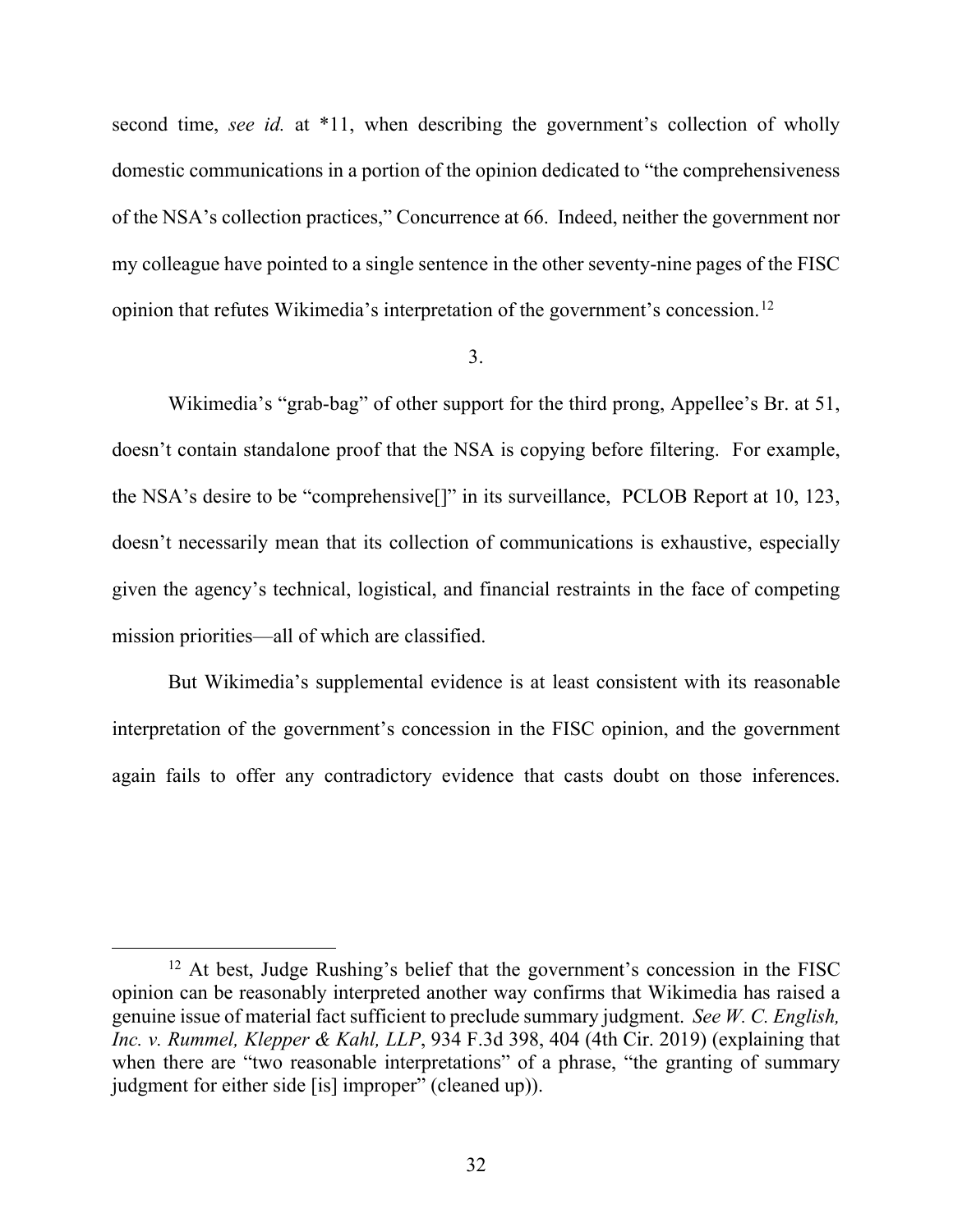Wikimedia thus has established a genuine issue of material fact with respect to the third prong of the Wikimedia Allegation and its Article III standing.<sup>[13](#page-32-0)</sup>

### B.

Having confirmed our jurisdiction, we now turn to Wikimedia's contention that the court erred in relying on the state secrets privilege to deny its motion to compel discovery and grant the government's motion to dismiss because § 1806(f) of FISA displaces the privilege. [14](#page-32-1) We review de novo both questions of statutory interpretation, *United States v. Abugala*, 336 F.3d 277, 278 (4th Cir. 2003), and "legal determinations involving state secrets," *El-Masri v. United States*, 479 F.3d 296, 302 (4th Cir. 2007). Because we conclude that § 1806(f) is relevant only when a litigant challenges the admissibility of the government's surveillance evidence, it doesn't apply here. Instead, we apply the state secrets privilege and hold, like the district court, that it forecloses further litigation.

<span id="page-32-0"></span> $13$  Because we hold that the case must nonetheless be dismissed because of the state secrets privilege, we don't tackle Wikimedia's claim that the district court abused its discretion in excluding some of Bradner's opinions. Nor do we address Wikimedia's arguments about the merits of Schulzrinne's opinions.

<span id="page-32-1"></span><sup>&</sup>lt;sup>14</sup> Judge Motz chides us for (as she describes it) rushing to decide this issue in the face of the Supreme Court's grant of certiorari in *Fazaga*. But this case was briefed and argued months before the Court decided to take *Fazaga*, and we have given it all due deliberation. Moreover, our superior Court is often informed by the views of the circuits. *See, e.g., Hertz Corp. v. Friend*, 559 U.S. 77, 92 ("In an effort to find a single, more uniform interpretation of the statutory phrase, we have reviewed the Courts of Appeals' divergent . . . interpretations."). As we've done in the past, we respectfully offer our perspective on this "novel and difficult question" (Dissent at 56) before the Court provides a definitive answer. *See, e.g., Int'l Refugee Assistance Project v. Trump*, 883 F.3d 233 (4th Cir. 2018) (affirming the district court's grant of a preliminary injunction despite the Supreme Court's grant of a writ of certiorari on the same issues).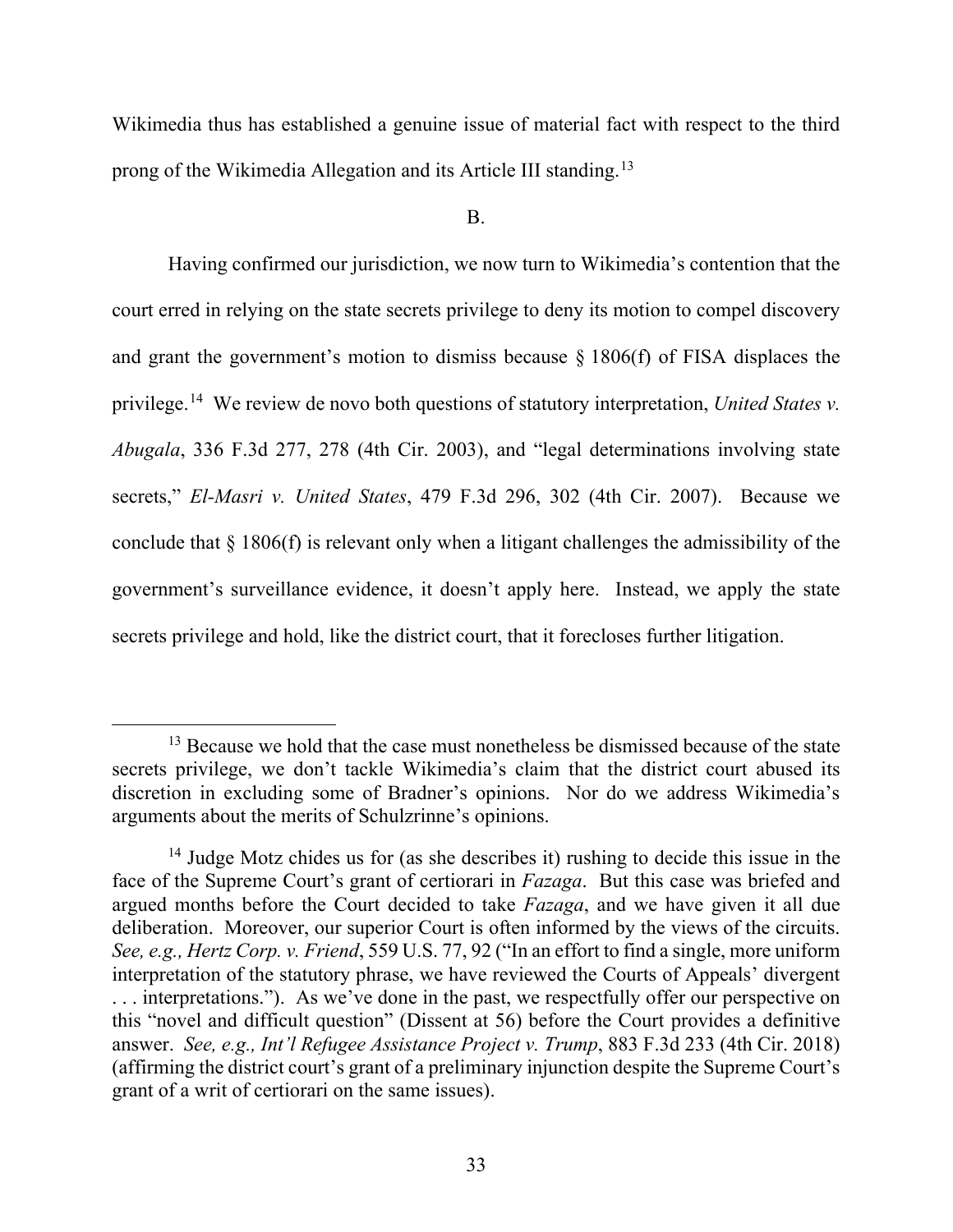The parties first debate the origin of the state secrets privilege. Wikimedia calls it a common law privilege, which Congress can abrogate by passing a statute that "speak[s] directly to the question addressed by" the privilege, even if the statute doesn't "affirmatively proscribe it." *United States v. Texas*, 507 U.S. 529, 534 (1993). The government says the privilege is "constitutionally grounded," Appellee's Br. at 11, and can only be supplanted where "Congress specifically has provided" for a statute to do so. *Dep't of Navy v. Egan*, 484 U.S. 518, 530 (1988).

We have indeed observed that the state secrets privilege is an evidentiary rule "bas[ed] in the common law of evidence." *El-Masri*, 479 F.3d at 303–04; *see also Gen. Dynamics Corp. v. United States*, 563 U.S. 478, 485 (2011) ("*Reynolds* . . . decided a purely evidentiary dispute by applying evidentiary rules."). But we've also recognized that the privilege "performs a function of constitutional significance[] because it allows the executive branch to protect information whose secrecy is necessary to its military and foreign-affairs responsibilities." *El-Masri*, 479 F.3d at 303; *see also United States v. Nixon*, 418 U.S. 683, 711 (1974) ("The the extent [an evidentiary privilege] relates to the effective discharge of a President's powers, it is constitutionally based.").

Fortunately, we need not decide today who has the better argument. As we explain, even if we agree with Wikimedia that the state secrets privilege is grounded in the common law (which Congress may abrogate), FISA doesn't "speak directly" to the situation here. *Texas*, 507 U.S. at 534.

1.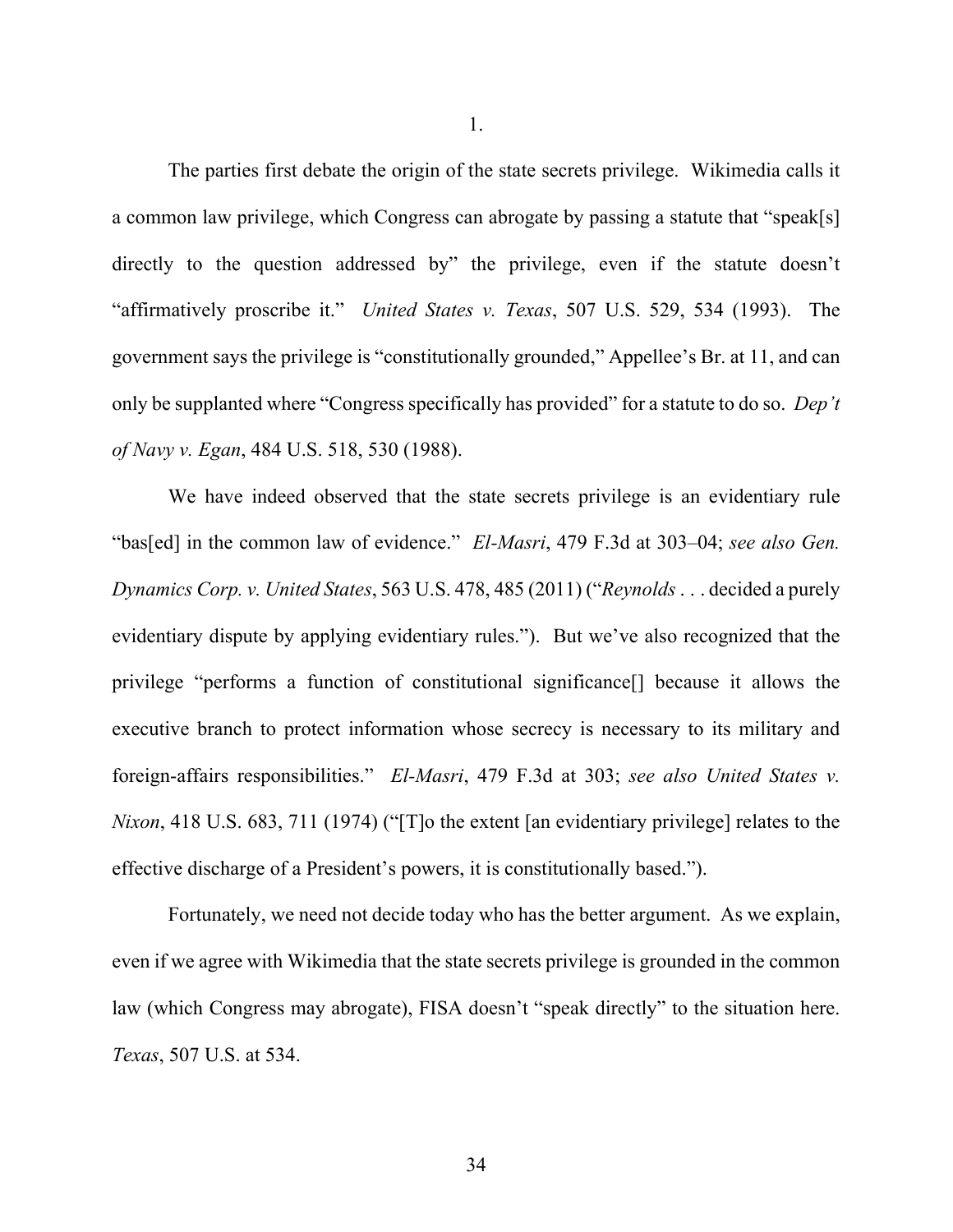"We begin, as always in deciding questions of statutory interpretation, with the text

of the statute." *Othi v. Holder*, 734 F.3d 259, 265 (4th Cir. 2013). The relevant subsection

# of FISA provides:

Whenever a court or other authority is notified pursuant to subsection (c) or (d) of this section, or whenever a motion is made pursuant to subsection (e) of this section, or whenever any motion or request is made by an aggrieved person pursuant to any other statute or rule of the United States or any State before any court or other authority of the United States or any State to discover or obtain applications or orders or other materials relating to electronic surveillance or to discover, obtain, or suppress evidence or information obtained or derived from electronic surveillance under this chapter, the United States district court or, where the motion is made before another authority, the United States district court in the same district as the authority, shall, notwithstanding any other law, if the Attorney General files an affidavit under oath that disclosure or an adversary hearing would harm the national security of the United States, review in camera and ex parte the application, order, and such other materials relating to the surveillance as may be necessary to determine whether the surveillance of the aggrieved person was lawfully authorized and conducted. In making this determination, the court may disclose to the aggrieved person, under appropriate security procedures and protective orders, portions of the application, order, or other materials relating to the surveillance only where such disclosure is necessary to make an accurate determination of the legality of the surveillance.

50 U.S.C. § 1806(f). FISA further defines an "aggrieved person" as a "person who is the

target of an electronic surveillance or any other person whose communications or activities

were subject to electronic surveillance." *Id.* at § 1801(k).

The first lines of this subsection describe three conditions that trigger the district court's in camera and ex parte review obligations. These are: (i) when the federal or state government notifies the court that it intends to use electronic surveillance information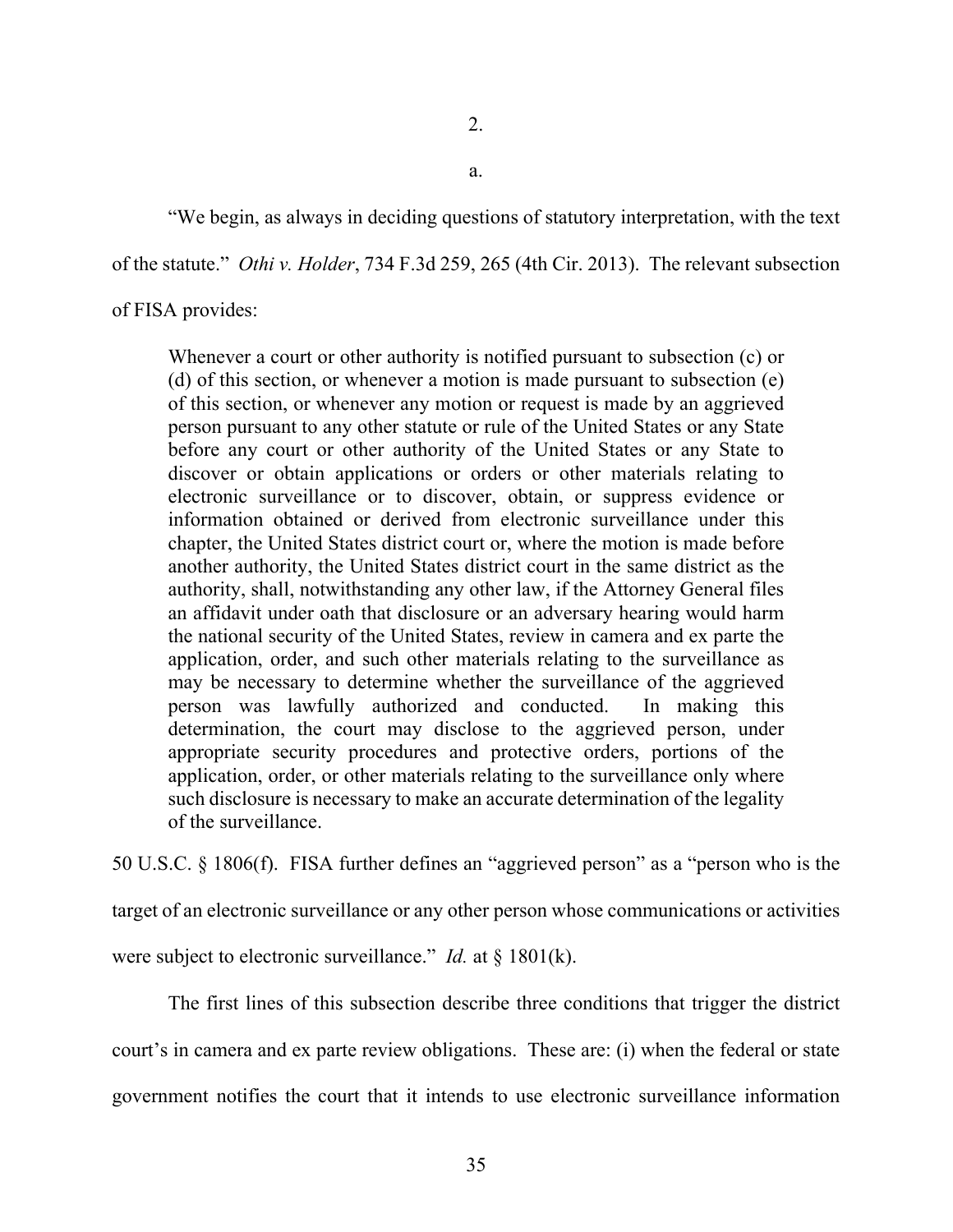against an aggrieved person, which it's required to do before introducing such evidence in a judicial proceeding under  $\S 1806(c)$  or (d); (ii) when an aggrieved person makes a motion to suppress electronic surveillance information used by the government under  $\S 1806(e)$ ; and (iii) when an aggrieved person makes "any motion or request . . . pursuant to any other statute or rule . . . to discover or obtain applications or orders or other materials relating to electronic surveillance or to discover, obtain, or suppress evidence or information obtained or derived from electronic surveillance." *Id.* at § 1806(f).

#### b.

Relying heavily on *Fazaga*, Wikimedia claims that the third condition unambiguously encompasses the circumstances at hand: Wikimedia is an aggrieved person that made a motion before the district court under Federal Rule of Civil Procedure 37(a) to compel discovery of "materials relating to electronic surveillance." *Id.* at § 1806(f). Wikimedia thus reads § 1806(f) as a free-floating right to obtain information related to the government's electronic surveillance pursuant to any (and all) federal statutes or rules.

But "[t]he plainness or ambiguity of statutory language is determined by reference to the language itself, the specific context in which that language is used, and the broader context of the statute as a whole." *Healthkeepers, Inc. v. Richmond Ambulance Auth.*, 642 F.3d 466, 471 (4th Cir. 2011) (quoting *Robinson v. Shell Oil Co.*, 519 U.S. 337, 340 (1997)). "This includes employing various grammatical and structural canons of statutory interpretation which are helpful in guiding our reading of the text." *Id.* (citing *United Sav. Ass'n. v. Timbers of Inwood Forest Assocs*., 484 U.S. 365, 371 (1988)).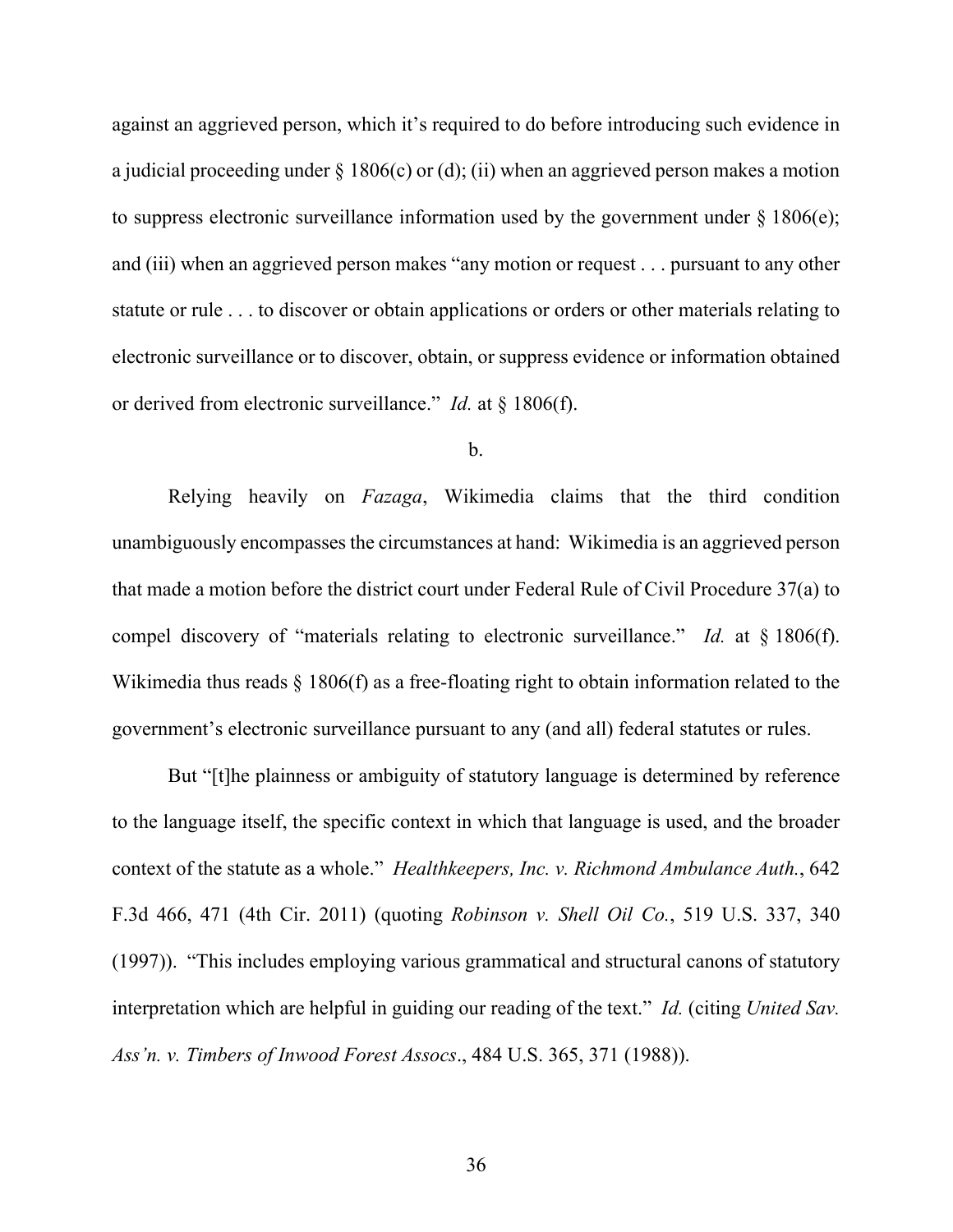Reading the third condition in context reveals that Wikimedia's gloss makes for a shiny but ill-fitting shoe. Both parties agree that  $\S 1806(f)$  may apply regardless of who initiated the suit. But we agree with the government that  $\S$  1806(f) describes procedures for determining the admissibility of electronic surveillance information only when the *government* seeks to use such evidence in a particular proceeding—whether civil or criminal. Thus, even assuming that Wikimedia is an aggrieved person,<sup>[15](#page-36-0)</sup> we conclude that it can't use § 1806(f) to force the government to introduce electronic surveillance information into this case. To the extent our reasoning, as laid out below, is inconsistent with *Fazaga*, we decline to follow our sister circuit.

"[W]e rely on the principle of *noscitur a sociis*—a word is known by the company it keeps—to avoid ascribing to one word a meaning so broad that it is inconsistent with its accompanying words, thus giving unintended breadth to the Acts of Congress." *Yates v. United States*, 574 U.S. 528, 543 (2015) (cleaned up). Both of the specific conditions in § 1806(f) (notice of government intent to use surveillance information and a motion to suppress) presume the government's introduction of surveillance evidence into the proceedings. The subsequent general condition "is therefore appropriately read to refer, not to any [motion]," as Wikimedia asserts, "but specifically to the subset" of motions contingent on the government's use of surveillance evidence. *Id.* at 544; *see also id.* at 543

<span id="page-36-0"></span><sup>&</sup>lt;sup>15</sup> Given our assumption, we don't have to determine what a litigant must prove to qualify as an aggrieved person and whether Wikimedia has done so.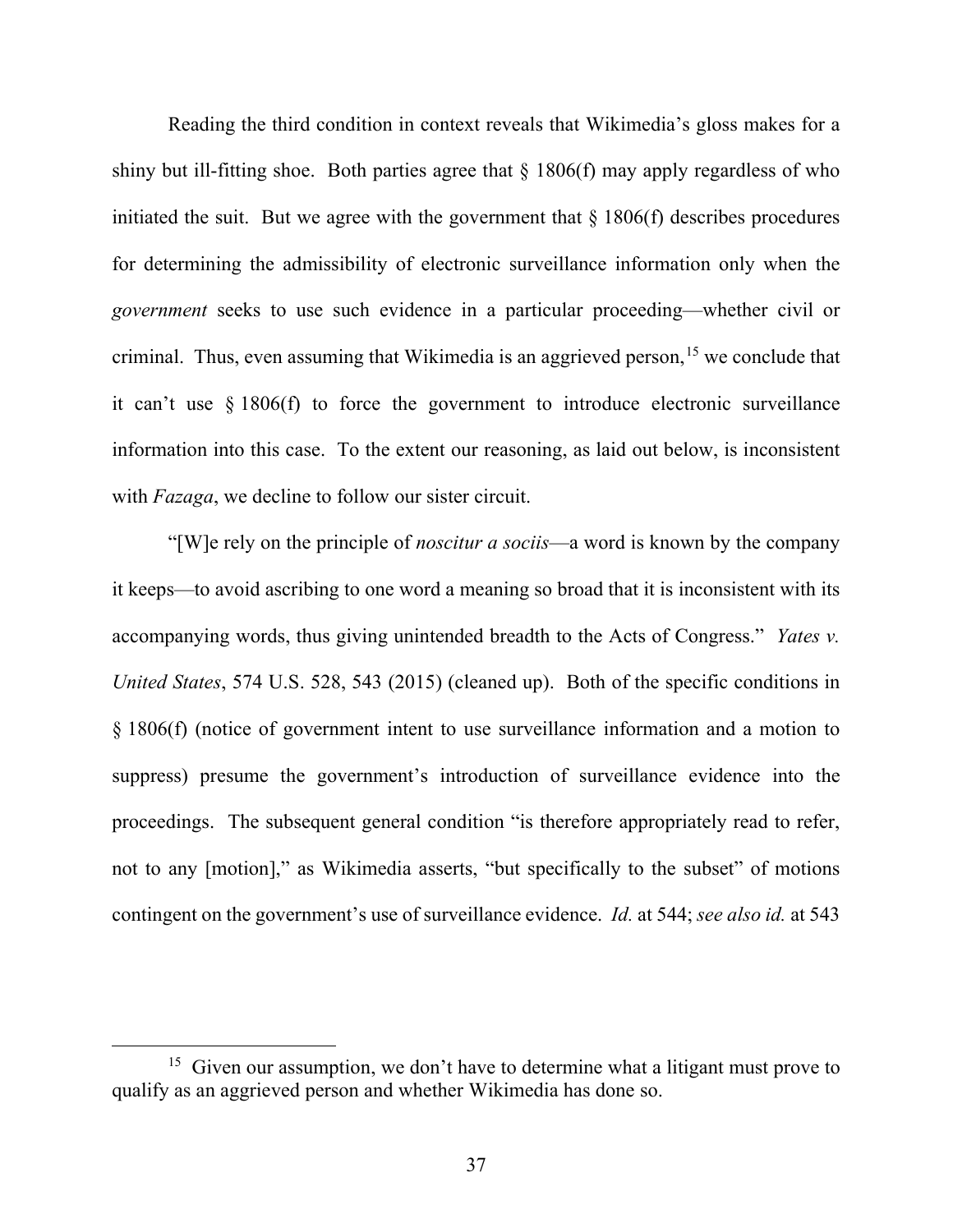(explaining that the meaning of a word in a list may be limited by the other enumerated terms, "even though the list began with the word 'any'").

Relatedly, where "general words follow specific words in a statutory enumeration," the *ejusdem generis* canon counsels that "the general words are construed to embrace only objects similar in nature to those objects enumerated by the preceding specific words." *Wash. State Dep't of Soc. & Health Servs. v. Guardianship Estate of Keffeler*, 537 U.S. 371, 384 (2003); *see also CSX Transp., Inc. v. Ala. Dept. of Revenue*, 562 U.S. 277, 295 (2011) ("We typically use *ejusdem generis* to ensure that a general word will not render specific words meaningless."). Here, if  $\S 1806(f)$ 's third condition requiring the district court to act on "any motion or request" were as "all encompassing" as Wikimedia alleges, it would render the second condition superfluous. *See Yates*, 574 U.S*.* at 546. "Congress would have had no reason to refer specifically to [motions to suppress]"—in fact, it's "hard to see why [Congress] would have needed to include the examples at all." *Id.* at 545–46.

It makes more sense to conclude that, by including the two preceding conditions, Congress signaled its intent to "cabin the contextual meaning" of the third condition. *Id.* at 543. Like its predecessors, the third condition thus applies only when an aggrieved person makes a motion or request *in response* to the government's attempt to use surveillance evidence in a proceeding.

This interpretation accords with the limitations that Congress attached to the third condition on the back end. Section 1806(f) specifies that the litigant's motion must be "to discover, obtain, or suppress." These are familiar "procedural motions pertaining to the admissibility of evidence." *Fazaga*, 965 F.3d at 1083 (Butamay, J. dissenting). The direct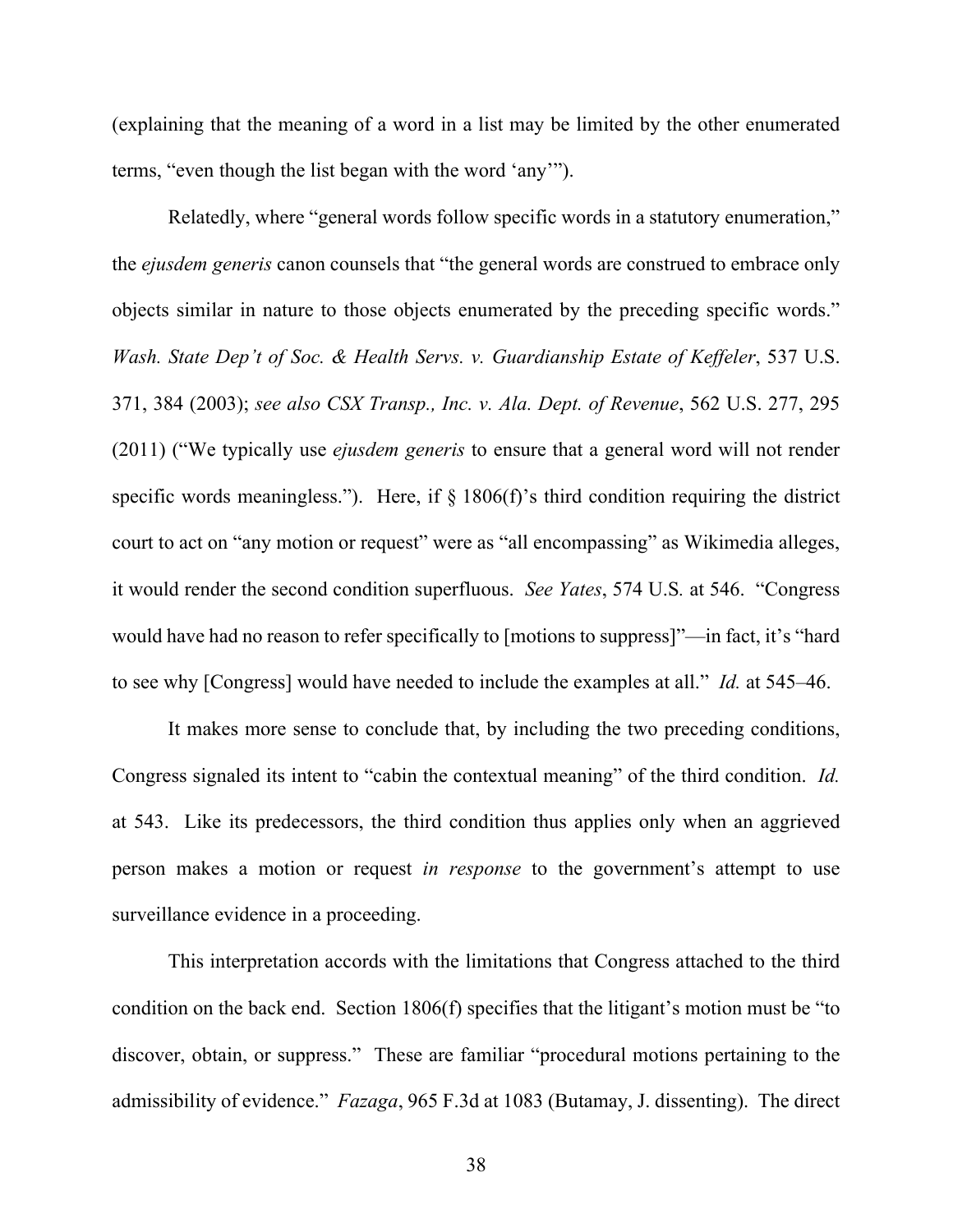objects of those actions are the "applications or orders or other materials relating to electronic surveillance" or the "evidence or information obtained or derived from [such] surveillance." 50 U.S.C. § 1806(f). And the district court's review is correspondingly restricted to the "application, order, and such other materials relating to the surveillance as may be necessary to determine whether the surveillance . . . was lawfully authorized and conducted." *Id.*

Here, too, *noscitur a sociis* and *ejusdem generis* color our understanding of "other material" and "such other material" to mean those like a FISA application or order—i.e., documents related to officially approving and defining the scope of FISA surveillance that can thus be used to determine the legality of the government's surveillance operations. *See also Such*, MERRIAM-WEBSTER, https://www.merriam-webster.com/dictionary/such (last visited August 18, 2021) (defining "such" as "of the character, quality, or extent previously indicated or implied").

In short, the third condition in  $\S$  1806(f) is confined to procedural requests related to a circumscribed body of evidence (i.e., the government's FISA documentation and the resulting intelligence). This corresponds with interpreting § 1806(f) as directed towards determining the admissibility of the fruits of the government's surveillance—a question that arises only when the government offers such evidence in a case—and not as an unbounded invitation for litigants to acquire any information they desire about the government's intelligence programs.

39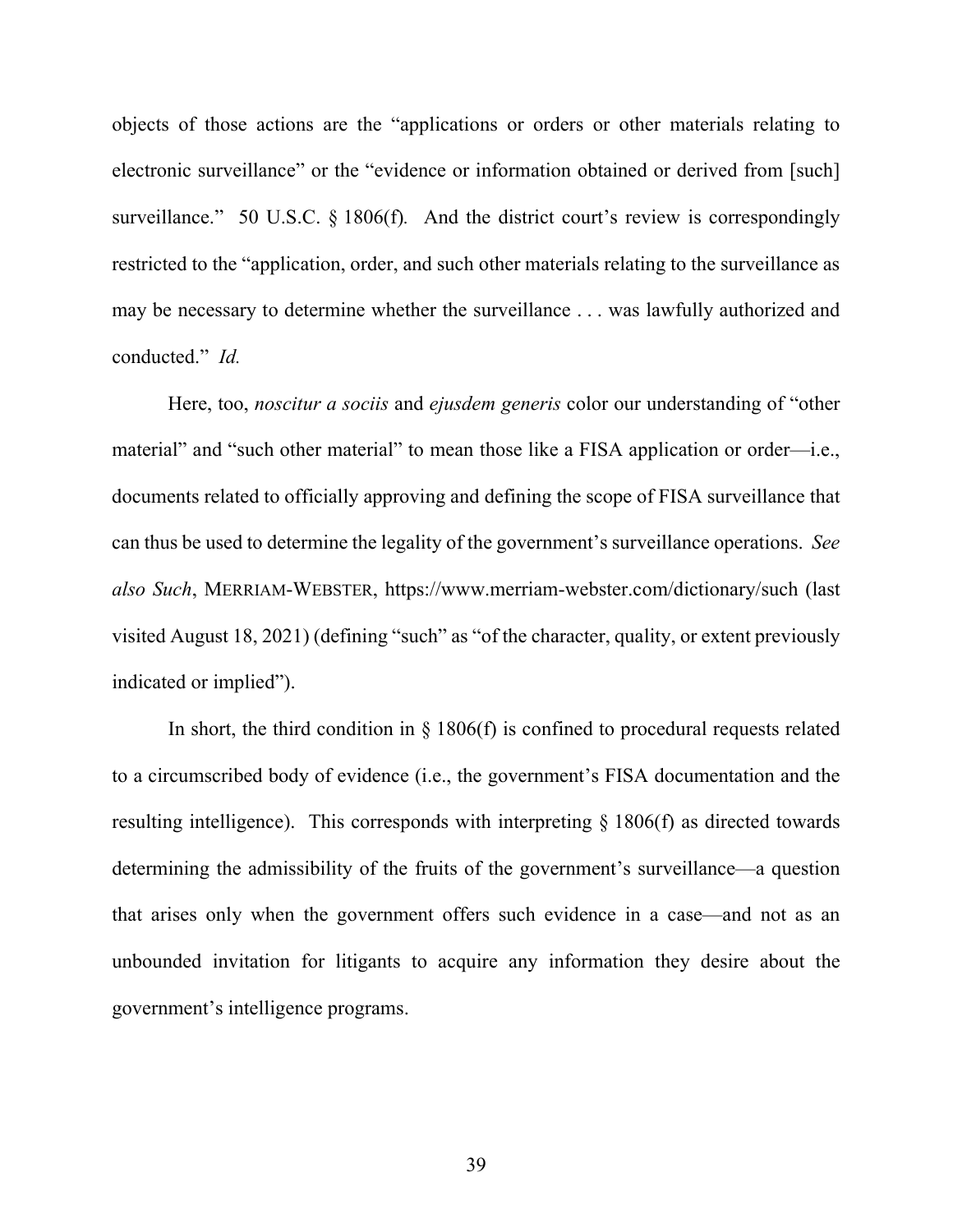The remedy available to a successful movant confirms our reading of this condition.

As the very next subsection provides:

If the United States district court pursuant to subsection (f) determines that the surveillance was not lawfully authorized or conducted, it shall, in accordance with the requirements of law, suppress the evidence which was unlawfully obtained or derived from electronic surveillance of the aggrieved person or otherwise grant the motion of the aggrieved person. If the court determines that the surveillance was lawfully authorized and conducted, it shall deny the motion of the aggrieved person except to the extent that due process requires discovery or disclosure.

50 U.S.C. § 1806(g).

The paradigmatic remedy is thus the suppression of evidence. It's even the focus of the subsection's title: "Suppression of evidence; denial of motion." *Id.*; *see also Fla. Dept. of Revenue v. Piccadilly Cafeterias, Inc.*, 554 U.S. 33, 47 (2008) ("[A] subchapter heading cannot substitute for the operative text of the statute. Nonetheless, statutory titles and section headings are tools available for the resolution of a doubt about the meaning of a statute." (cleaned up)).<sup>[16](#page-39-0)</sup> And a litigant would seek such a remedy only in response to the government's introduction of surveillance evidence into the case.

By contrast, consider the mismatch between the remedy described in  $\S$  1806(g) and the remedy that Wikimedia seeks. Rather than request the suppression of evidence, Wikimedia wants the district court to review the evidence requested by the motion to

<span id="page-39-0"></span><sup>&</sup>lt;sup>16</sup> The titles of  $\S$  1806 as a whole, "Use of information," and  $\S$  1806(f), "In camera and ex parte review by district court," are less illuminating but remain consistent with the notion that it's the government's use of information that matters.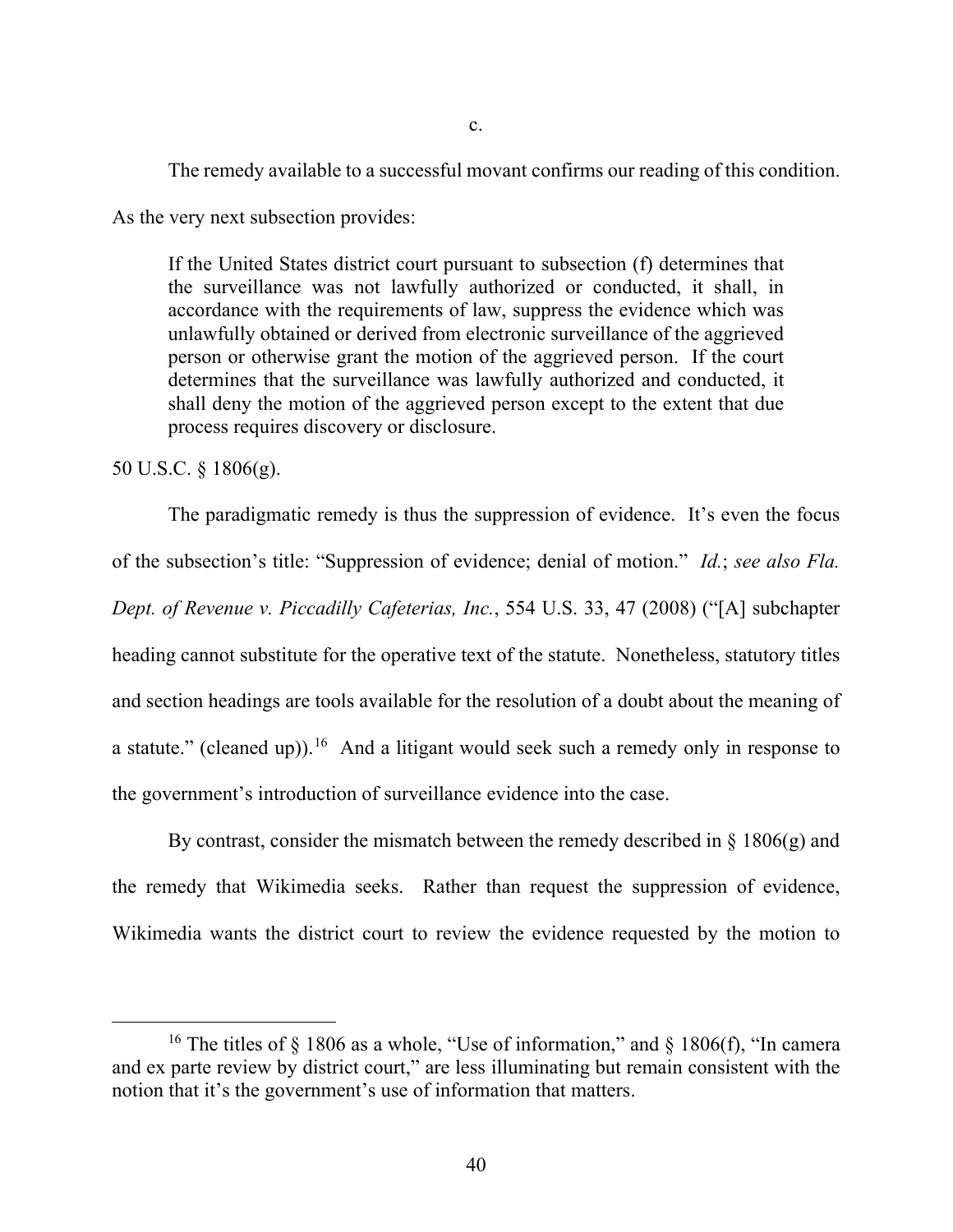compel to decide both standing and the merits of its unlawful surveillance claims. But that approach would contort the  $\S1806(f)$  and (g) procedures beyond recognition. The statutory text doesn't permit the district court to rule on anything other than the motion at hand or consider evidence beyond the FISA application and related materials, let alone conduct an entire trial in camera and grant final judgment on the merits of the underlying claim.<sup>[17](#page-40-0)</sup>

We note that every other subsection under  $\S 1806$  speaks to the government's use of electronic surveillance evidence. Section 1806(a) provides that such evidence "may be used and disclosed by Federal officers and employees" in compliance with minimization procedures; (b) says that such evidence "may only be used in a criminal proceeding with the advance authorization of the Attorney General"; (c) and (d) mandate that federal and state governments give notice before using such information against an aggrieved person; (e) permits an aggrieved person to file a motion to suppress such evidence when used against him; (i) requires that the government destroy information unintentionally acquired through electronic surveillance; (j) instructs a court about notifying an aggrieved person when the government conducts emergency surveillance without pre-authorization; and (k) allows federal officers who conduct electronic surveillance to coordinate with federal or state law enforcement officers.<sup>[18](#page-40-1)</sup> We think it unlikely that Congress stashed away an

<span id="page-40-0"></span><sup>&</sup>lt;sup>17</sup> Wikimedia argues that this emphasis on motions to suppress is misguided because § 1806(f) expressly includes more than that. Even accepting that as true, we are confident that it doesn't contemplate what Wikimedia seeks in this litigation.

<span id="page-40-1"></span><sup>&</sup>lt;sup>18</sup> Section 1806(h) is the only subsection that doesn't expressly relate to the government's use of information, but it merely provides that a district court's decisions under subsection (g) are final and binding upon all other federal courts.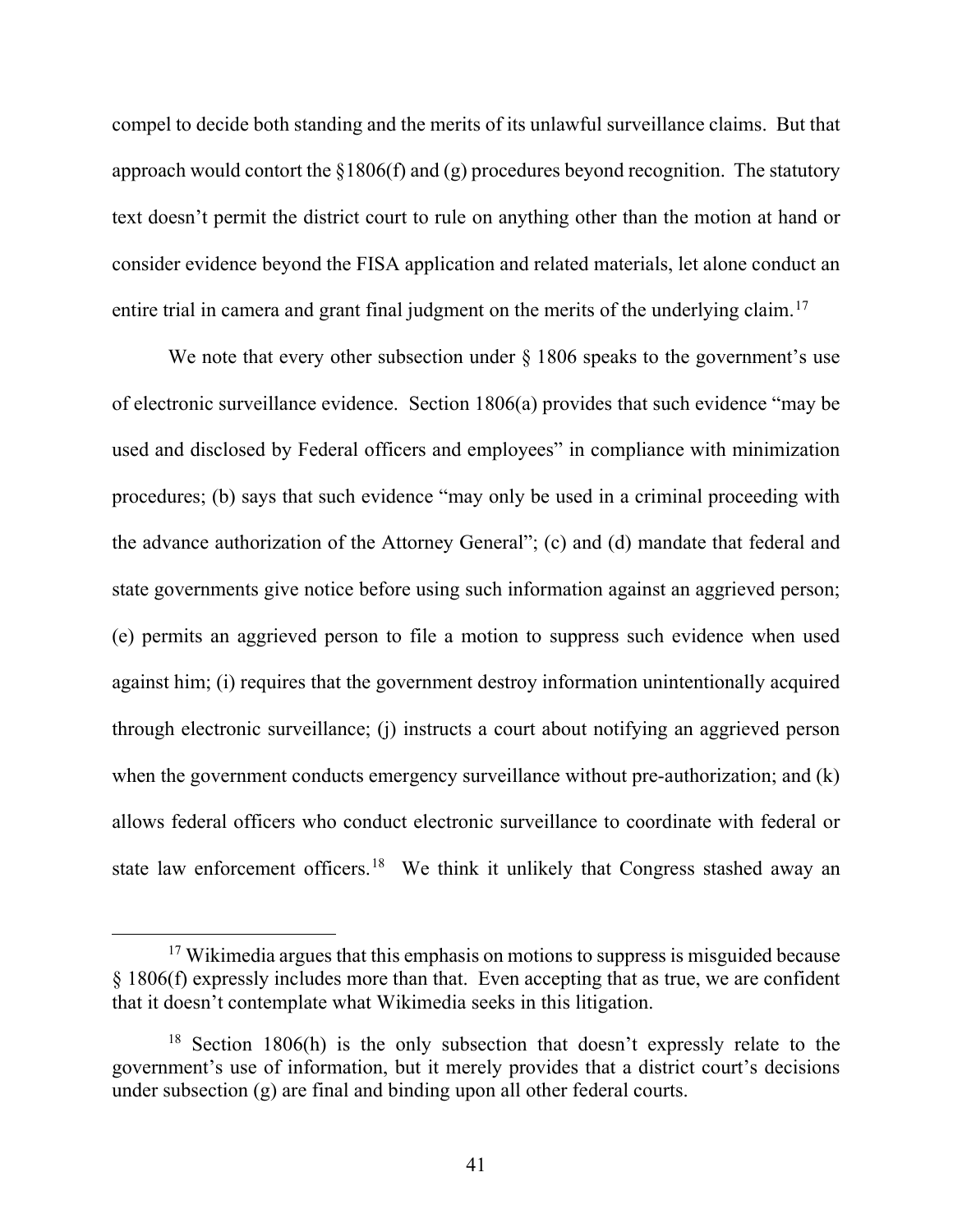expansive right for litigants within a statute directed entirely toward the government's use of information. *See Whitman v. Am. Trucking Ass'ns*, 531 U.S. 457, 468 (2001) ("Congress . . . does not, one might say, hide elephants in mouseholes.").

Still, Wikimedia resists this interpretation, contending that the government's reading effectively means that a plaintiff can only rely on § 1806(f) after the government has given notice that it's using electronic surveillance information per  $\S 1806(c)$  or (d), <sup>[19](#page-41-0)</sup> which renders the two other conditions for obtaining in camera and ex parte review superfluous. That might be the case if the government were always scrupulous in providing such notice. But even the government admits that there has been some "dispute" about its withholding of notice in the past, though it claims to have "redoubled its efforts" since the Solicitor General's 2013 confession of error on this front. Oral Argument at 35:07–35:56.

It's therefore reasonable for Congress to have crafted additional paths for ascertaining the legality of electronic surveillance evidence that the government intends to marshal against a litigant who can show that it is an "aggrieved person," even when the government has violated its duty to provide notice of such use. *Cf. United States v. Belfield*, 692 F.2d 141, 146 (D.C. Cir. 1982) (explaining that a litigant "claim[ing] that he has been the victim of an illegal surveillance [operation] and seek[ing] discovery of the [surveillance records] to ensure that no fruits thereof are being used against him" can trigger the

<span id="page-41-0"></span><sup>&</sup>lt;sup>19</sup> As mentioned above, § 1806(c) and (d) require federal and state governments, respectively, to give notice to the court or to the aggrieved person when they intend to use surveillance evidence against such a person in a judicial proceeding.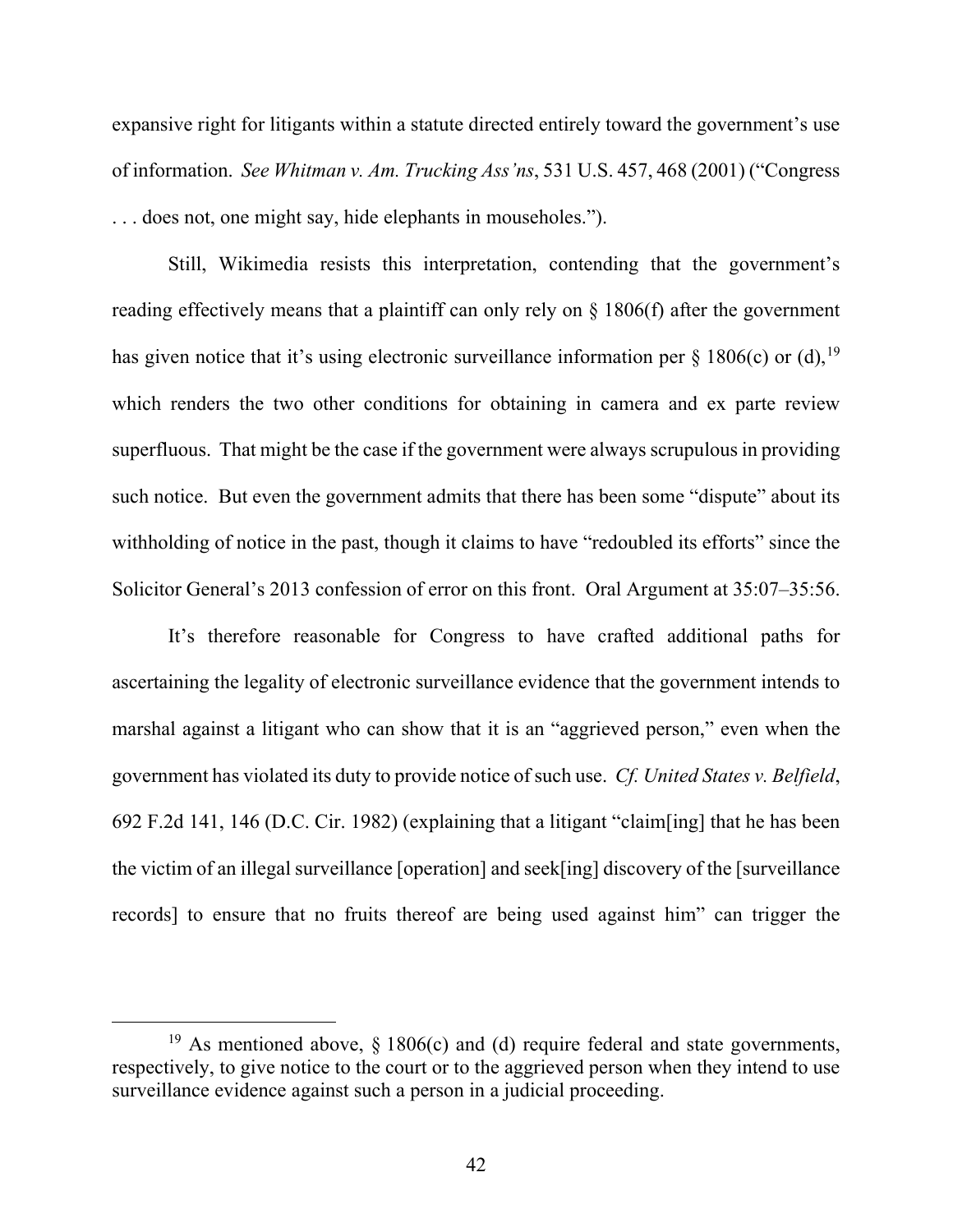§ 1806(f) procedures even though the government "has purported not to be offering any [such] evidence").

Additionally, Wikimedia asserts that the phrase "notwithstanding any other law" is an indication that FISA displaces the state secrets privilege. But that clause applies only when the plaintiff has fulfilled one of the three pre-requisite conditions for triggering the court's in camera and ex parte review, and the Attorney General has filed the necessary affidavit. Only then "shall" the court apply the  $\S 1806(f)$  in camera procedures, "notwithstanding any other law" that would require some other, public resolution of the litigant's motion challenging the government's use of electronic surveillance information. *See* S. Rep. No. 95-701, at 63 ("Although a number of different procedures might be used to attack the legality of the surveillance, it is this procedure 'notwithstanding any other law' that must be used to resolve the question. . . . This is necessary to prevent the carefully drawn procedures in subsection [(f)] from being bypassed by the inventive litigant using a new statute, rule or judicial construction.").<sup>[20](#page-42-0)</sup>

And although § 1806(f) and the state secrets privilege are triggered by an affidavit from the government, it doesn't follow that FISA speaks directly to the state secrets privilege, as Wikimedia claims. Tellingly, these procedures contemplate different affiants. Because the privilege is a shield to protect state secrets from disclosure, the head of the

<span id="page-42-0"></span><sup>&</sup>lt;sup>20</sup> In the draft of the statute discussed by this report, what is now subsection (f) was located under subsection (e). *See* S. Rep. No. 95-701, at 88. Despite the different lettering, the substance of the provision was largely the same. We have edited the quote to correspond with the current organization of § 1806's provisions.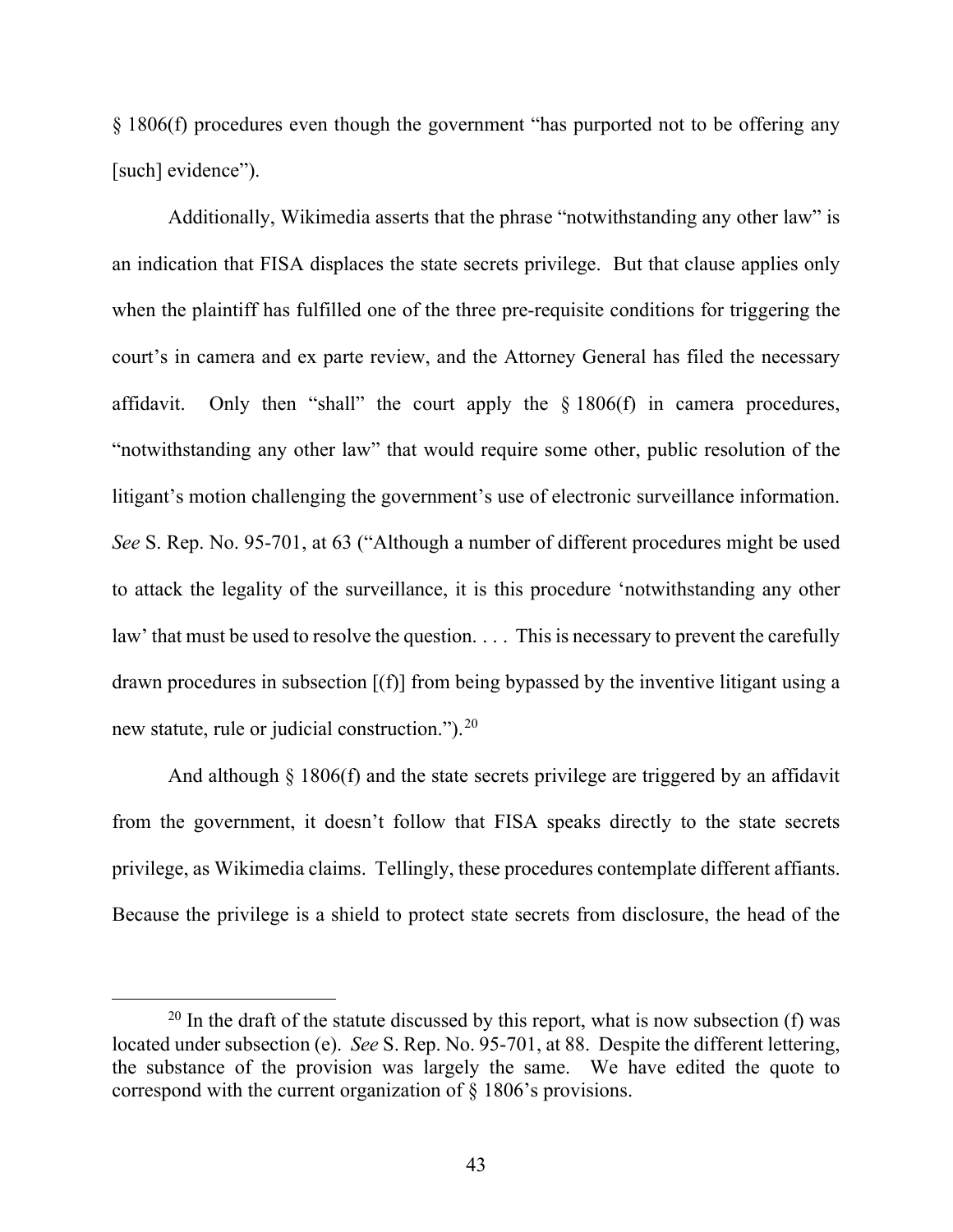department controlling the information must assert it. By contrast, FISA applies when the government is attempting to offer electronic surveillance evidence in a case. In such an instance, responsibility for invoking § 1806(f) falls to the one who wields the sword: the Attorney General (or his delegees, under 50 U.S.C. § 1801(g)). The triggering mechanisms for each procedure thus strengthen the inference that FISA wasn't intended to displace the state secrets privilege.

### d.

Wikimedia further contends that limiting the applicability of  $\S$  1806(f) and (g) to when the government offers electronic surveillance evidence in a case is inconsistent with FISA as a whole. In particular, Wikimedia complains that if § 1806(f) doesn't displace the state secrets privilege, the government can invoke the privilege "in *every* FISA suit brought by a civil plaintiff." Reply Br. at 5. This would, in turn, give the government "nearly exclusive control over challenges to FISA surveillance" and "profoundly undermine the civil remedies that Congress enacted for surveillance abuses[] and the very purpose of FISA itself," which Wikimedia asserts is "to ensure judicial review of executive branch surveillance." Appellant's Br*.* at 51–52.

We are not convinced. The government knows that it carries the burden "to satisfy the reviewing court that the *Reynolds* reasonable-danger standard is met," *Abilt v. CIA*, 848 F.3d 305, 312 (4th Cir. 2017) (cleaned up), and that the judiciary is "firmly in control of deciding whether an executive assertion of the state secrets privilege is valid," *El-Masri*, 479 F.3d at 304–05. Indeed, the court stands as a gatekeeper to the privilege, and "[w]e take very seriously our obligation to review the [government's claims] with a very careful,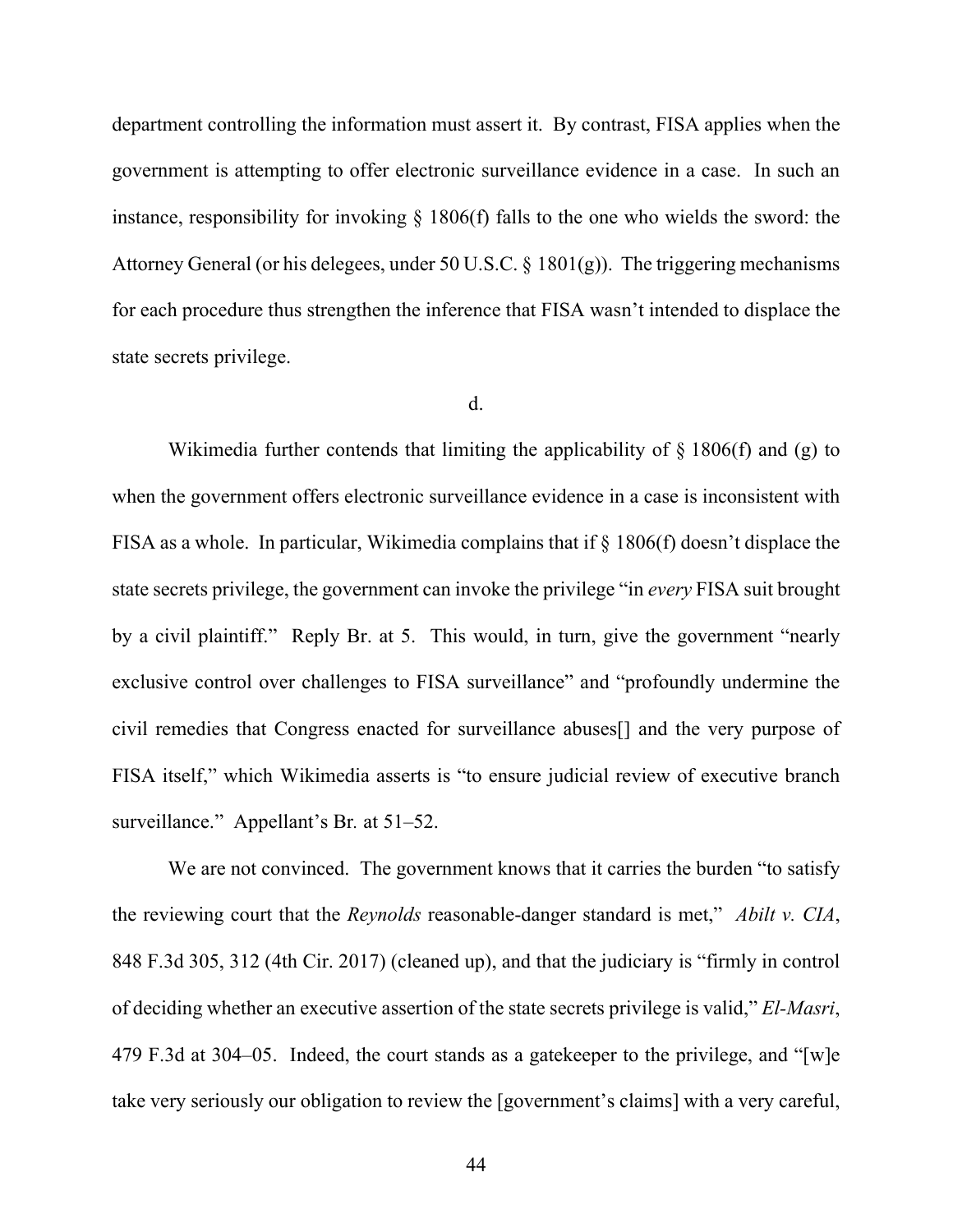indeed a skeptical, eye," *Abilt*, 848 F.3d at 312 (quoting *Al–Haramain Islamic Found., Inc. v. Bush*, 507 F.3d 1190, 1203 (9th Cir. 2007)), so that "the state secrets privilege is asserted no more frequently and sweepingly than necessary," *id.* (quoting *Ellsberg v. Mitchell*, 709 F.2d 51, 58 (D.C. Cir. 1983)). There have thus been FISA cases where the government hasn't invoked the privilege, *see, e.g.*, *Am. Civil Liberties Union v. Clapper*, 785 F.3d 787, 801–03 (2d Cir. 2015), or has invoked the privilege narrowly, *see, e.g.*, *Fazaga*, 965 F.3d at 1042 ("Here, although the Government has claimed the *Reynolds* privilege over certain state secrets, it has not sought dismissal of the Fourth Amendment and FISA claims based on its invocation of the privilege.").

Nor do we see any actual contradictions between FISA and the *Reynolds* privilege. Congress provided for judicial review of executive branch surveillance, but it did so to "strike[] a fair and just balance between protection of national security and protection of personal liberties." S. Rep. No. 95-604, pt. 1, at 7 (1978). The government's reading of § 1806(f) fits that schema exactly. In that provision, Congress permits the government to use electronic surveillance evidence in court against a litigant while withholding materials related to that surveillance from that individual in the interests of national security. But in the same breath, Congress also allows an aggrieved person to challenge the government's use of such evidence and have a court evaluate the lawfulness of the government's actions.

Far from giving the government exclusive control over challenges to surveillance, we think this reading of § 1806(f) acknowledges the court's role in preserving the compromise Congress made between individual rights and national security. *See Belfield*, 692 F.2d at 149 ("If anything, the legality inquiry mandated by FISA is easier for a court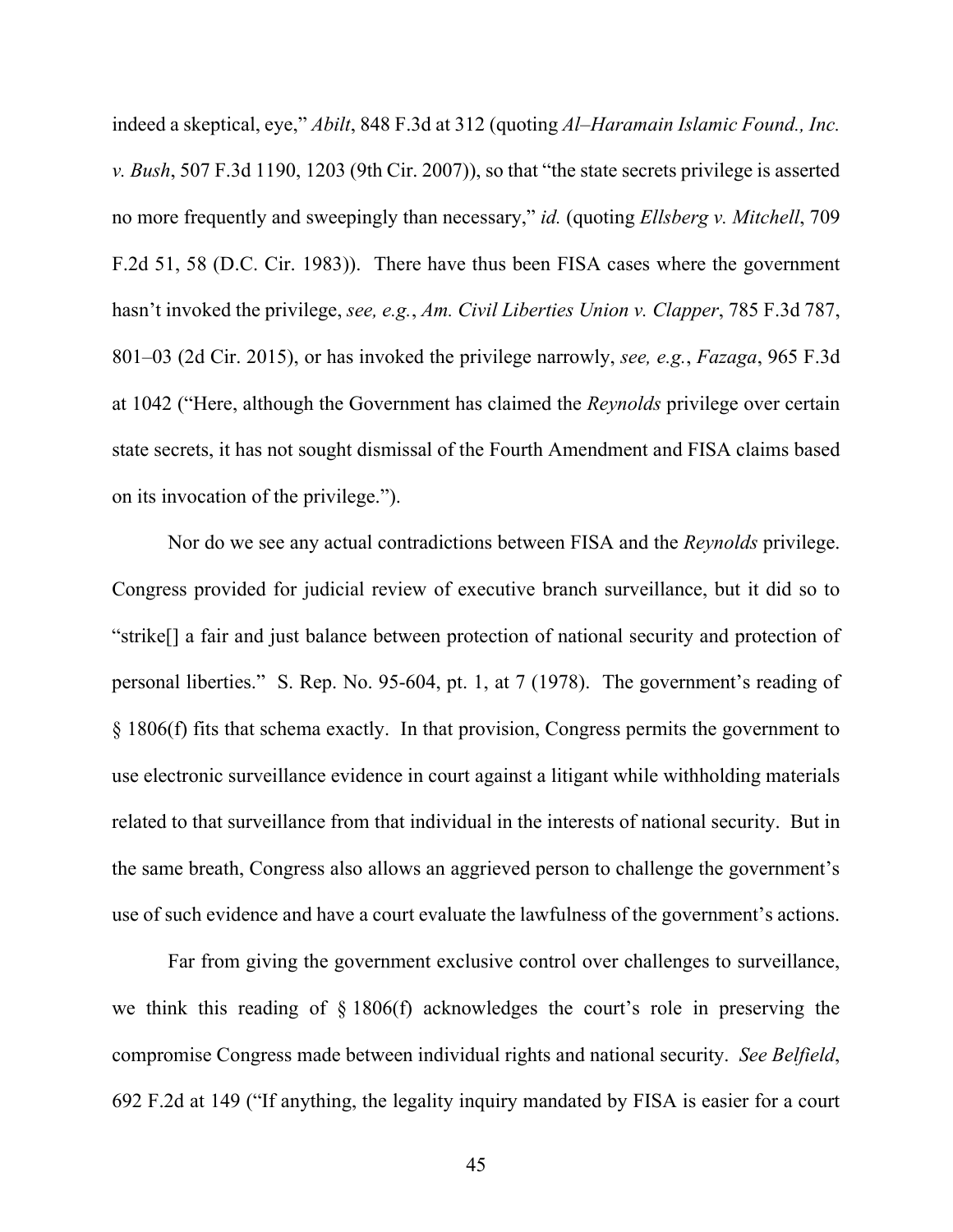to perform *ex parte* than the pre-FISA inquiry into the legality of warrantless electronic surveillance . . ."). For instance, when "the Court believes that disclosure is necessary to make an accurate determination of legality, but the Government argues that to do so ... would damage the national security,"  $\S$  1806(f) says that "the Government must choose either disclose the material or forgo the use of the surveillance-based evidence." *See* S. Rep. No. 95-701, at 65.

Additionally, judicial review occurs at another point in the FISA process. "Congress created a comprehensive scheme in which the [FISC] evaluates the Government's certifications, targeting procedures, and minimization procedures including assessing whether the targeting and minimization procedures comport with the Fourth Amendment," *Clapper*, 568 U.S. at 421, which we described more fully in our prior opinion, *see Wikimedia Found.*, 857 F.3d at 200–01."Any dissatisfaction that [Wikimedia] may have about the [FISC]'s rulings—or the congressional delineation of that court's role—is irrelevant" to our analysis. *Clapper*, 568 U.S. at 421*.* 

In sum, the government's reading of  $\S$  1806 is entirely consistent with ensuring judicial review of executive branch surveillance. That's not surprising considering the history of courts uniformly using in camera procedures to determine the legality of foreignintelligence surveillance even before FISA's enactment. *See Belfield*, 692 F.2d at 149 & n.38 (collecting cases). As the government observes, "[t]hat such [in camera] procedures comfortably coexisted with the [state secrets] privilege before FISA underscores that codification of *in camera* procedures for certain purposes," without more, doesn't suggest that Congress intended to displace the privilege. Appellee's Br. at 35; *see also* H.R. Rep.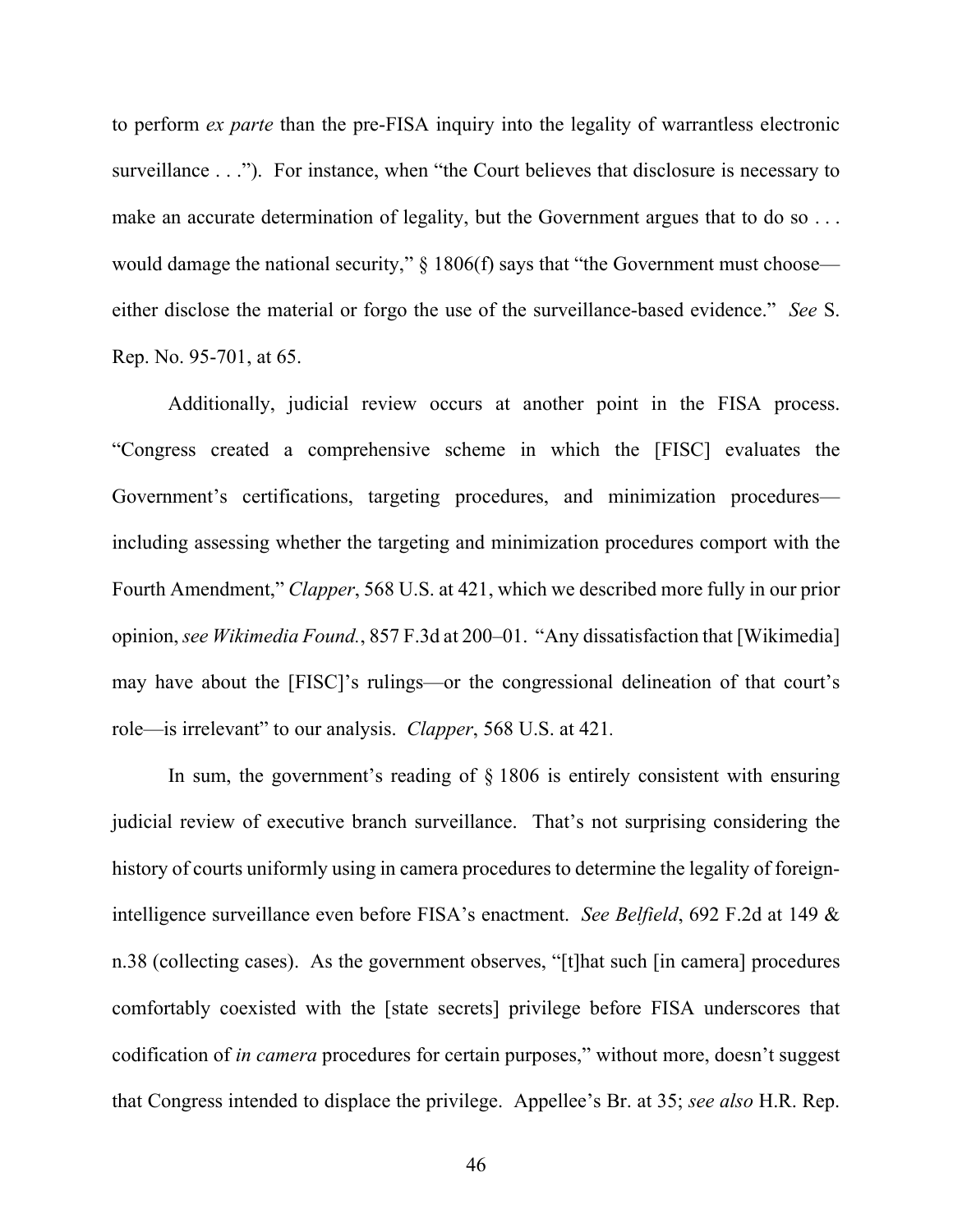No. 95-1283 (1978) ("[O]nce the surveillance is determined to be unlawful, the intent of [§ 1806] is to leave to otherwise existing law the resolution of what, if anything, is to be disclosed.").

The only "inconsistency" between FISA and the state secrets privilege Wikimedia identifies is that Congress provided civil remedies for violations of FISA that a plaintiff may have to forego when the government invokes the *Reynolds* privilege. These include 50 U.S.C. § 1810, whereby a plaintiff may recover damages from a person who is criminally prosecuted under 50 U.S.C. § 1809 for intentionally engaging in, disclosing, or using electronic surveillance in violation of FISA; and 18 U.S.C. § 2712, which permits a plaintiff to recover damages from the United States for a willful violation of FISA.

But this problem isn't unique to FISA. Every state secrets case presents the possibility that a plaintiff will be denied—in the interests of national security—a remedy available by law. *See El-Masri*, 479 F.3d at 313 ("[T]he successful interposition of the state secrets privilege imposes a heavy burden on the party against whom the privilege is asserted . . . not through any fault of his own, but because his personal interest in pursuing his civil claim is subordinated to the collective interest in national security."); *Fitzgerald v. Penthouse Int'l, Ltd.*, 776 F.2d 1236, 1238 n.3 ("When the state secrets privilege is validly asserted, the result is unfairness to individual litigants—through the loss of important evidence or dismissal of a case—in order to protect a greater public value."); *Sterling v. Tenet,* 416 F.3d 338, 348 (4th Cir. 2005) ("[I]n limited circumstances like these, the fundamental principle of access to courts must bow to the fact that a nation without sound intelligence is a nation at risk.").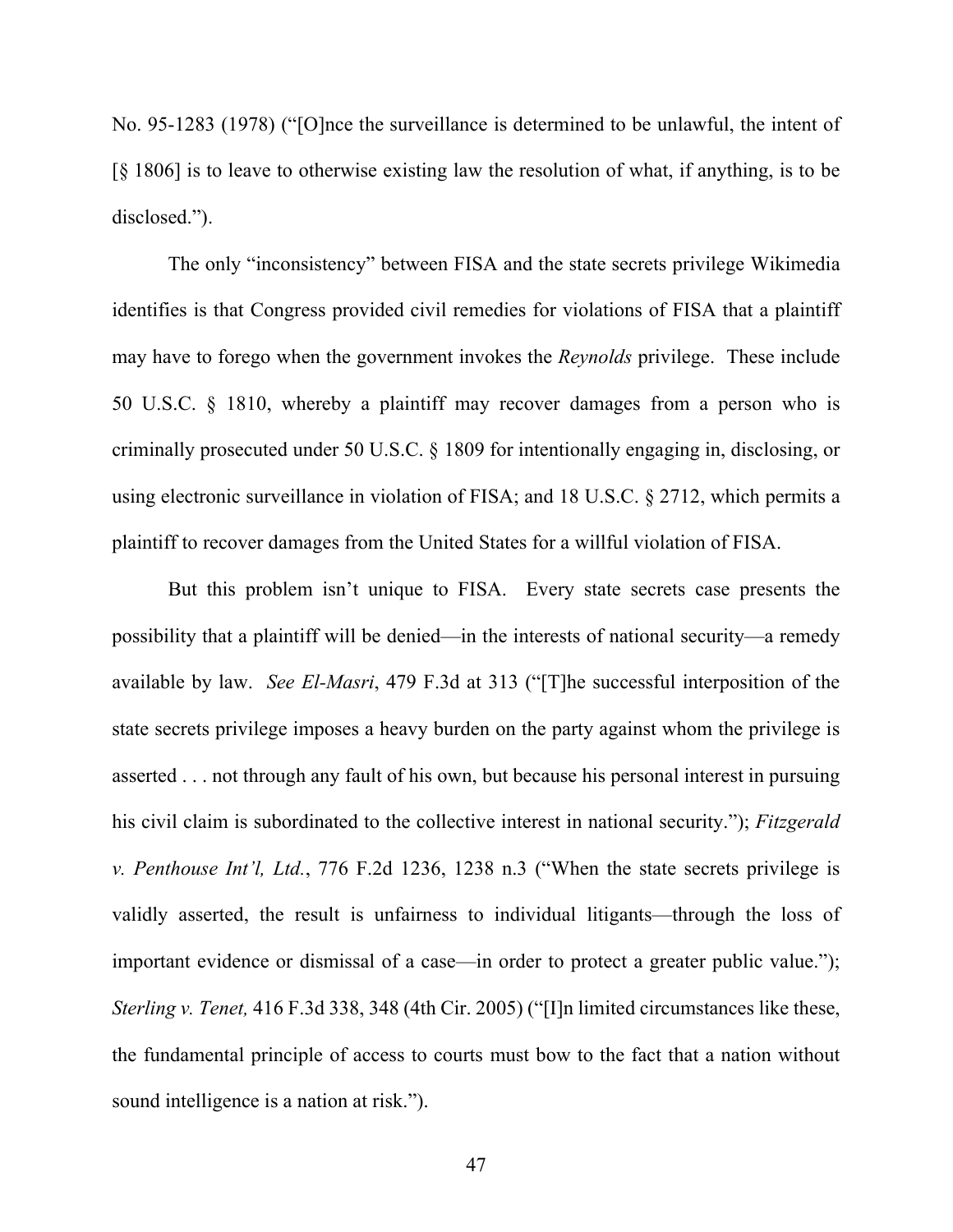Accordingly, we conclude that  $\S 1806(f)$  doesn't displace the state secrets privilege, even in actions pertaining to government-run electronic surveillance.

3.

Because FISA's discovery procedures don't govern here, we turn to whether the district court properly applied the state secrets privilege. We hold that the privilege indeed requires dismissal of this case.

a.

When a state secrets question arises, a court applies a three-part analysis. First, "the court must ascertain that the procedural requirements for invoking the state secrets privilege have been satisfied"—i.e., that the government properly made a formal claim of privilege. *El-Masri*, 479 F.3d at 304. Wikimedia doesn't dispute that the government satisfied this condition.

Second, "the court must decide whether the information sought to be protected qualifies as privileged" because it is a state secret. *Id.* That is, it must determine, "from all the circumstances of the case," whether "there is a reasonable danger that compulsion of the evidence will expose military matters which, in the interest of national security, should not be divulged." *Reynolds*, 345 U.S. at 10.

This inquiry "pits the judiciary's search for truth against the Executive's duty to maintain the nation's security." *El-Masri*, 479 F.3d at 305. Accordingly, "[t]he degree to which such a reviewing court should probe depends in part on the importance of the assertedly privileged information to the position of the party seeking it": "where there is a strong showing of necessity, the claim of privilege should not be lightly accepted," but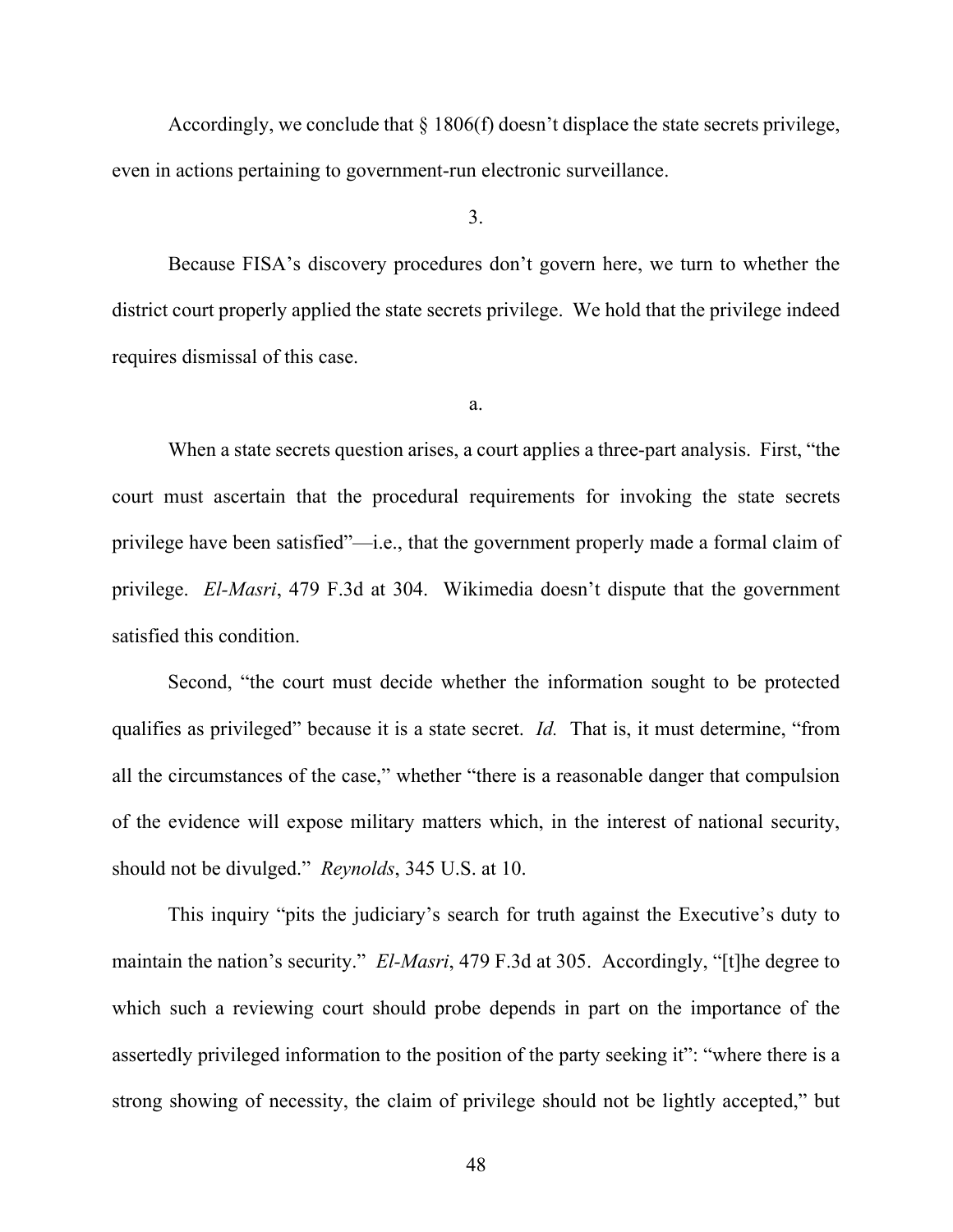"even the most compelling necessity cannot overcome the claim of privilege if the court is ultimately satisfied that [state] secrets are at stake." *Id.*

b.

The district court found that "the entities subject to Upstream surveillance activity and the operational details of the Upstream collection process" were state secrets because their disclosure "would (i) undermine ongoing intelligence operations, (ii) deprive the NSA of existing intelligence operations, and significantly, (iii) provide foreign adversaries with the tools necessary both to evade U.S. intelligence operations and to conduct their own operations against the United States and its allies." *Wikimedia Found*., 427 F. Supp. 3d at 613. The court thus sustained the government's claim of privilege for the seven categories of information identified by the NSA.

Wikimedia doesn't meaningfully dispute the court's finding on this prong either. Instead, it quibbles that to the extent the seven categories cover material that the government has already disclosed, the district court's ruling is overly broad. But we don't read the court's decision to make privileged what's already public. The court instead concluded that because of the state secrets privilege, Wikimedia couldn't compel the government to produce, or otherwise continue to pursue litigation that would risk the disclosure of, additional information related to those categories. *See Wikimedia Found.*, 427 F. Supp. 3d at 611.

And based on the totality of the circumstances, including the Coats and Barnes affidavits, we agree that "there is a reasonable danger" to national security should these facts be disclosed. *El-Masri*, 479 F.3d at 305; *see also id.* ("Frequently, the explanation of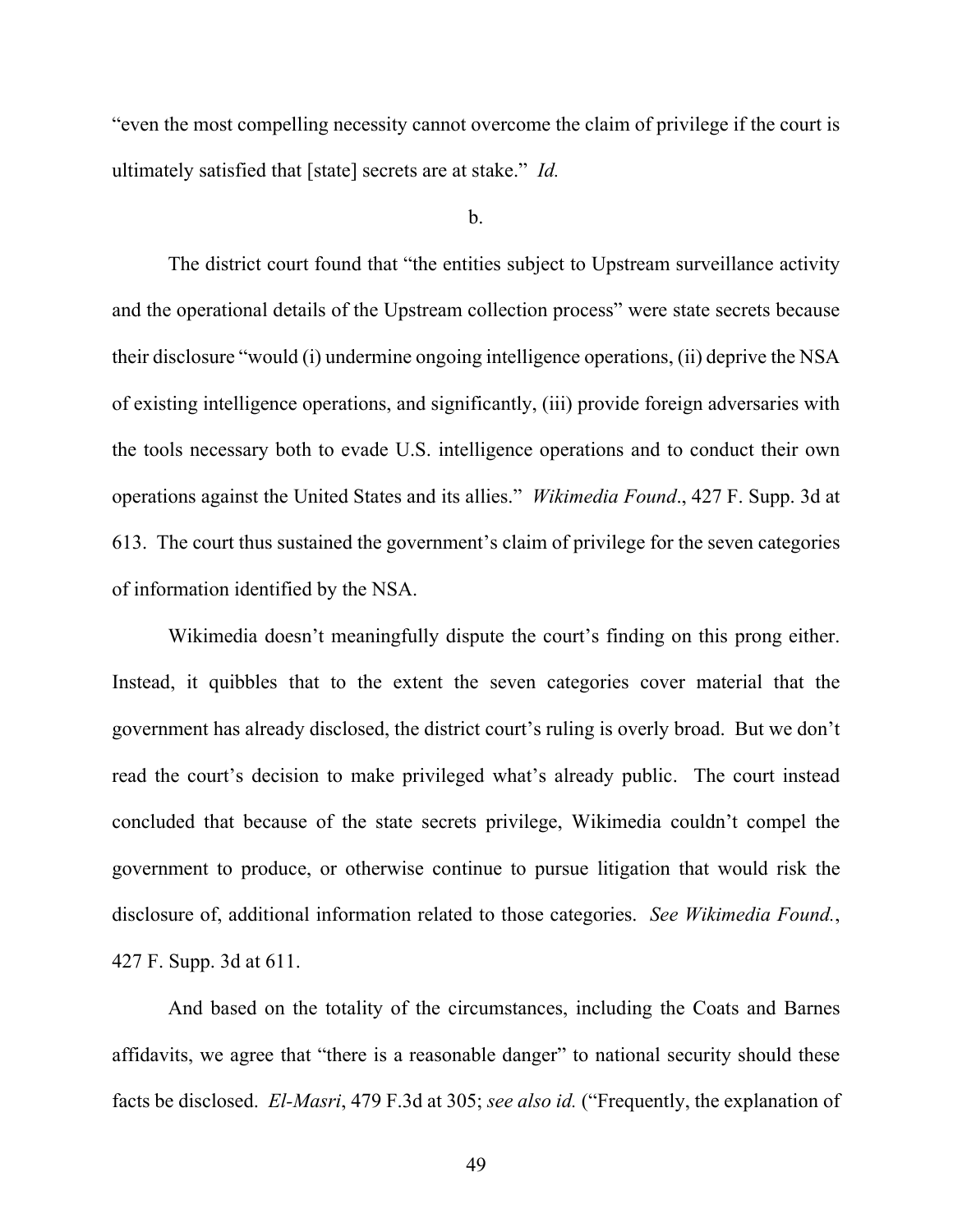the department head who has lodged the formal privilege claim . . . is sufficient to carry the Executive's burden.").

This leads us to the third step, which is to resolve "how the matter should proceed in light of the successful privilege claim." *El-Masri*, 479 F.3d at 304. Once a court determines that certain facts are state secrets, they are "absolutely protected from disclosure." *Id.* at 306. "[N]o attempt is made to balance the need for secrecy of the privileged information against a party's need for the information's disclosure." *Id.*

As a result, "[i]f a proceeding involving state secrets can be fairly litigated without resort to the privileged information, it may continue." *Id.* But if "any attempt to proceed will threaten disclosure of the privileged matters, dismissal is the proper remedy." *Id.*  (cleaned up). The latter situations include where: (1) "the plaintiff cannot prove the prima facie elements of his or her claim without privileged evidence"; (2) "even if the plaintiff can prove a prima facie case without resort to privileged information, . . . the defendants could not properly defend themselves without using privileged evidence"; and (3) "further litigation would present an unjustifiable risk of disclosure." *Abilt*, 848 F.3d at 313–14.<sup>21</sup>

<span id="page-49-0"></span><sup>&</sup>lt;sup>21</sup> Wikimedia asserts (without further explanation) that the third basis for invoking the state secrets privilege "wrongly collapses the *Reynolds* privilege and the *Totten* [*v. United States*, 92 U.S. 105 (1876)] bar." Appellant's Br. at 58 n.19 (citing *Gen. Dynamics*, 563 U.S. at 485). "*Totten* has come to primarily represent . . . a categorical bar on actions to enforce secret contracts for espionage" that leads to dismissal at the pleading stage "without ever reaching the question of evidence," but it rested "on the proposition that a cause cannot be maintained if its trial would inevitably lead to the disclosure of privileged information." *El-Masri*, 479 F.3d at 306 (citing *Totten*, 92 U.S. at 107; *Reynolds* 345 U.S. at 11 n.26). *Abilt* held that dismissal is appropriate in such a circumstance, and we are bound by circuit precedent.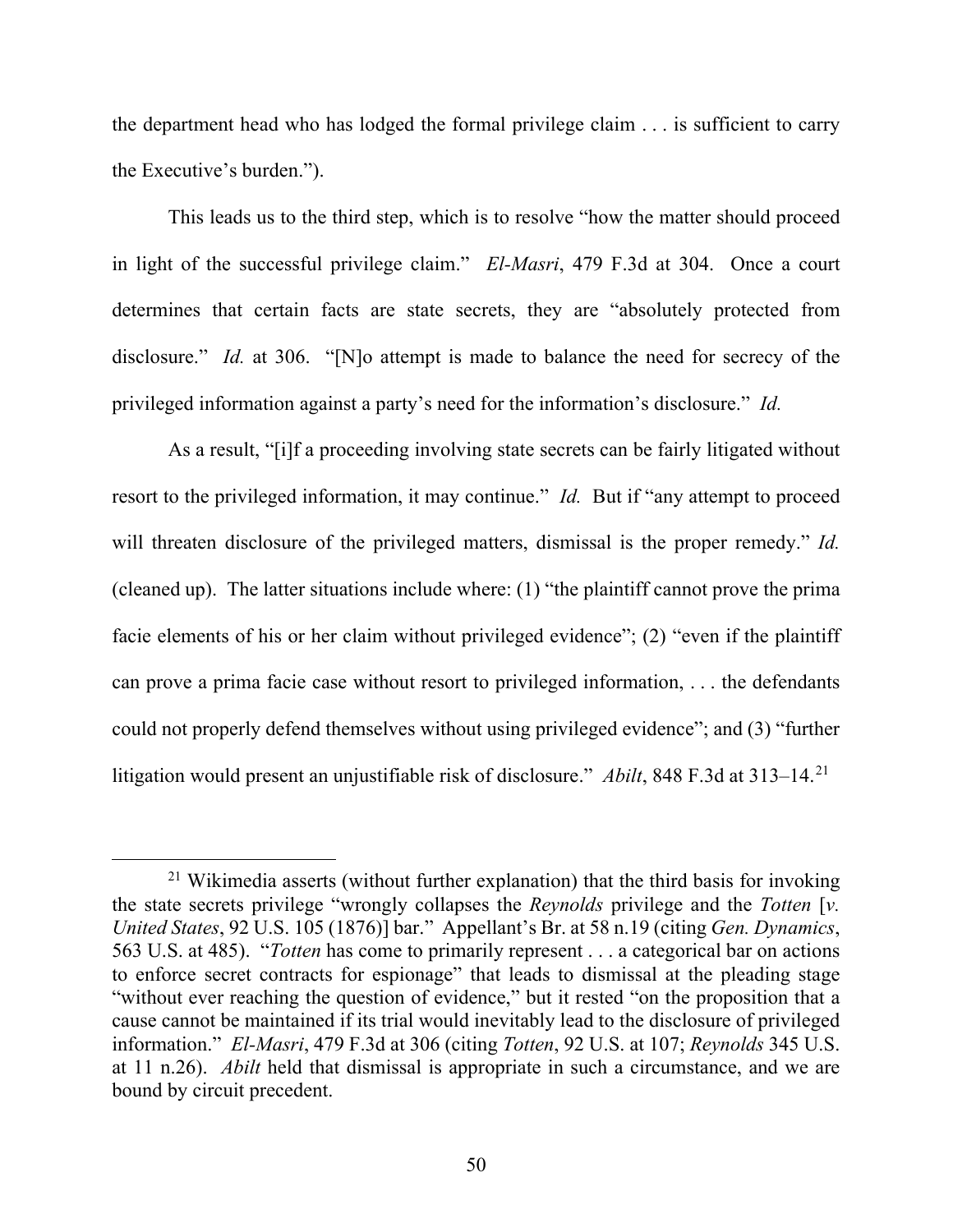Here, the district court determined that both the second and third situations apply such that "dismissal is the appropriate, and only available, course of action." *Wikimedia Found*., 427 F. Supp. 3d at 611. Wikimedia now argues that because it established a prima facie case for standing using public evidence, the court should have reviewed the purportedly privileged material in camera to determine the validity—or at least the existence—of the government's hypothetical defense before ordering the case dismissed.

We agree with the district court that in camera review in this instance would fly in the face of the state secrets privilege as espoused by "both Supreme Court precedent and our own cases." *Sterling*, 416 F.3d at 345. A district court may consider any evidence it deems necessary at step two of the *Reynolds* inquiry—i.e., when determining whether the information at issue comprises state secrets. *See id.* ("There may . . . be cases where the necessity for evidence is sufficiently strong and the danger to national security sufficiently unclear that in camera review of all materials is required to evaluate the claim of privilege."). But after a court makes that determination, the privileged evidence is excised from the case, and not even the court may look at such material in camera. *See id.* ("[W]hen a judge has satisfied himself that the dangers asserted by the government are substantial and real, he need not—indeed, should not—probe further."); *El-Masri*, 479 F.3d at 306 ("On this point, *Reynolds* could not be more specific: 'When the occasion for the privilege is appropriate, the court should not jeopardize the security which the privilege is meant to protect by insisting upon an examination of the evidence, even by the judge alone, in chambers.'" (cleaned up)).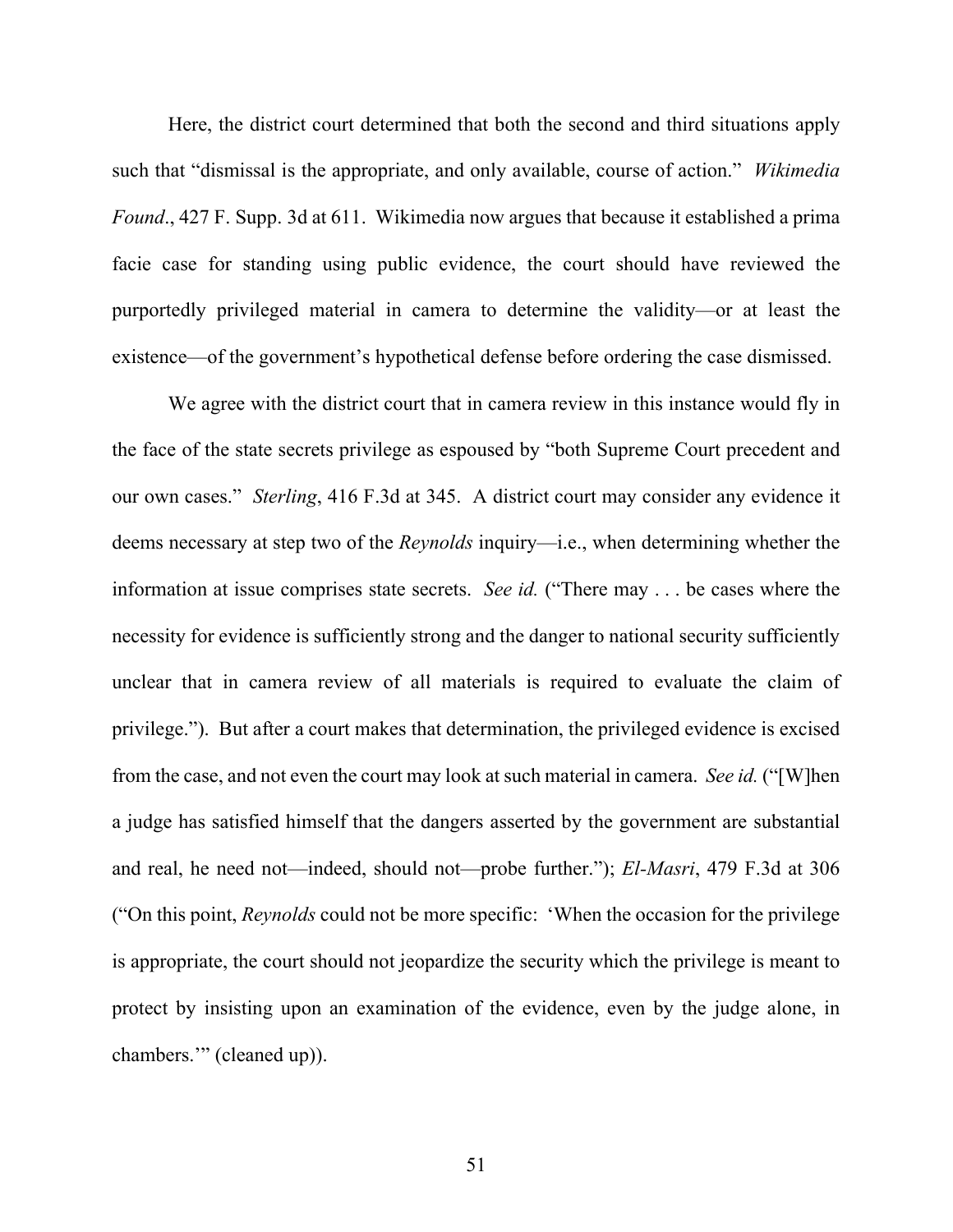Nevertheless, Wikimedia contends that we should hold that a court dismissing a claim in the second situation (for defenses made unavailable by the state secrets privilege) must first determine that the putative defense is "valid," even if that requires limited review of privileged material by the court. *See In re Sealed Case*, 494 F.3d 139, 149 (D.C. Cir. 2007). But even if we adopted that rule—a decision we leave for another day—it wouldn't apply here. In the very case that Wikimedia cites for this proposition, the D.C. Circuit distinguishes between a situation where the government alleges that there are "possible defenses that [the defendant] cannot pursue without resort to privileged materials," in which dismissal is not required unless the government demonstrates that one of those defenses is valid, and where "*any* valid defense . . . would require resort to privileged materials," in which dismissal is warranted without further ado. *Id.* at 149 (emphasis added).

The latter ties into the third condition for dismissal under the state secrets privilege: where "further litigation would present an unjustifiable risk of disclosure." *Abilt*, 848 F.3d at 314. Circumstances in which any valid defense would require resort to privileged materials are those in which "state secrets are so central to [the] proceeding that it cannot be litigated without threatening their disclosure." *El-Masri*, 479 F.3d at 308; *see also In re Sealed Case*, 494 F.3d at 149.

That's the situation here. Wikimedia claims that the NSA is acquiring all communications on a chokepoint cable that it is monitoring. There's simply no conceivable defense to this assertion that wouldn't also reveal the very information that the government is trying to protect: how Upstream surveillance works and where it's

52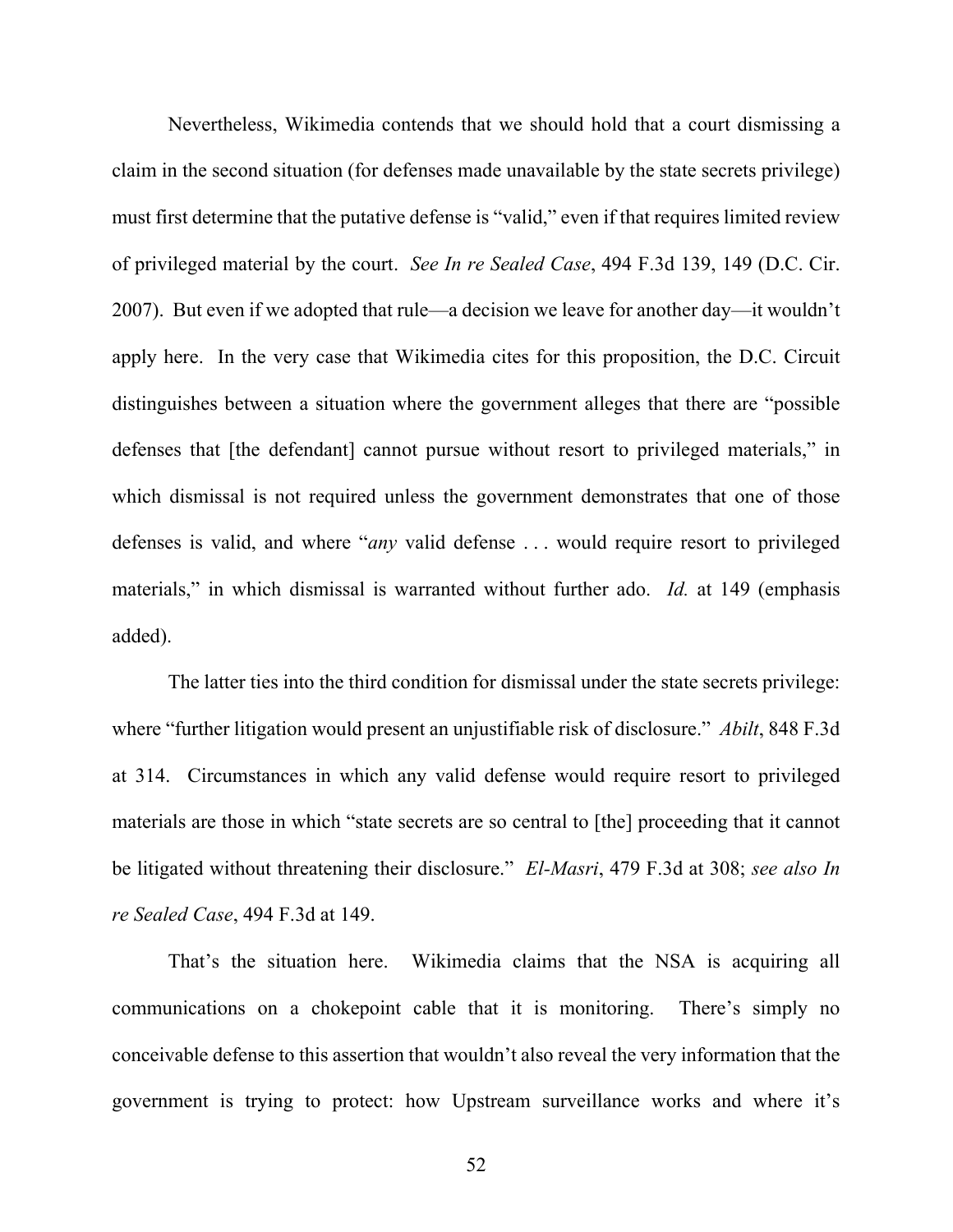conducted. Indeed, "the whole object of [Wikimedia's] suit and of the discovery" is to inquire into "the methods and operations of the [NSA]"—"a fact that is a state secret."<sup>[22](#page-52-0)</sup> *Sterling*, 416 F.3d at 348.

Wikimedia contends that "the district court need not conclusively determine that Wikimedia is or was in fact subject to Upstream surveillance." Appellant's Br. at 61–62. Even at trial, says Wikimedia, the factfinder need only find by a preponderance of the evidence that the NSA copied Wikimedia's communications.

We, however, can't condone holding a one-sided trial. At the summary-judgment stage, the nonmovant need only support its claims with specific facts that "will be taken to be true." *Lujan v. Defs. of Wildlife*, 504 U.S. 555, 561 (1992). But "at the final stage, those facts (if controverted) must be supported adequately by the evidence adduced at trial." *Id.*  (cleaned up). And given that the government's hands are so clearly tied by state secrets, "it would be a mockery of justice for the court" to permit Wikimedia to substantiate its claims by presenting its half of the evidence to the factfinder as if it were the whole. *In re Sealed Case*, 494 F.3d at 148 (quoting *Molerio v. FBI*, 749 F.2d 815, 825 (D.C. Cir. 1984)).

<span id="page-52-0"></span><sup>&</sup>lt;sup>22</sup> Judge Motz says that the district court could ascertain in camera the validity of the government's "discrete" defenses that (1) it's not copying all communications on a monitored link, and (2) it's hypothetically possible for Upstream to avoid Wikimedia's communications. Dissent at 60-61. Respectfully, a hypothetical is not a defense to reasonable inferences drawn from specific facts (here, a 2011 FISC opinion). Yet that's all the government can offer because how the NSA is actually conducting Upstream is a state secret. That's exactly why the case must be dismissed. In short, there isn't a state secrets problem because the government offers only hypothetical defenses; the government only offers hypothetical defenses because there's a state secrets problem.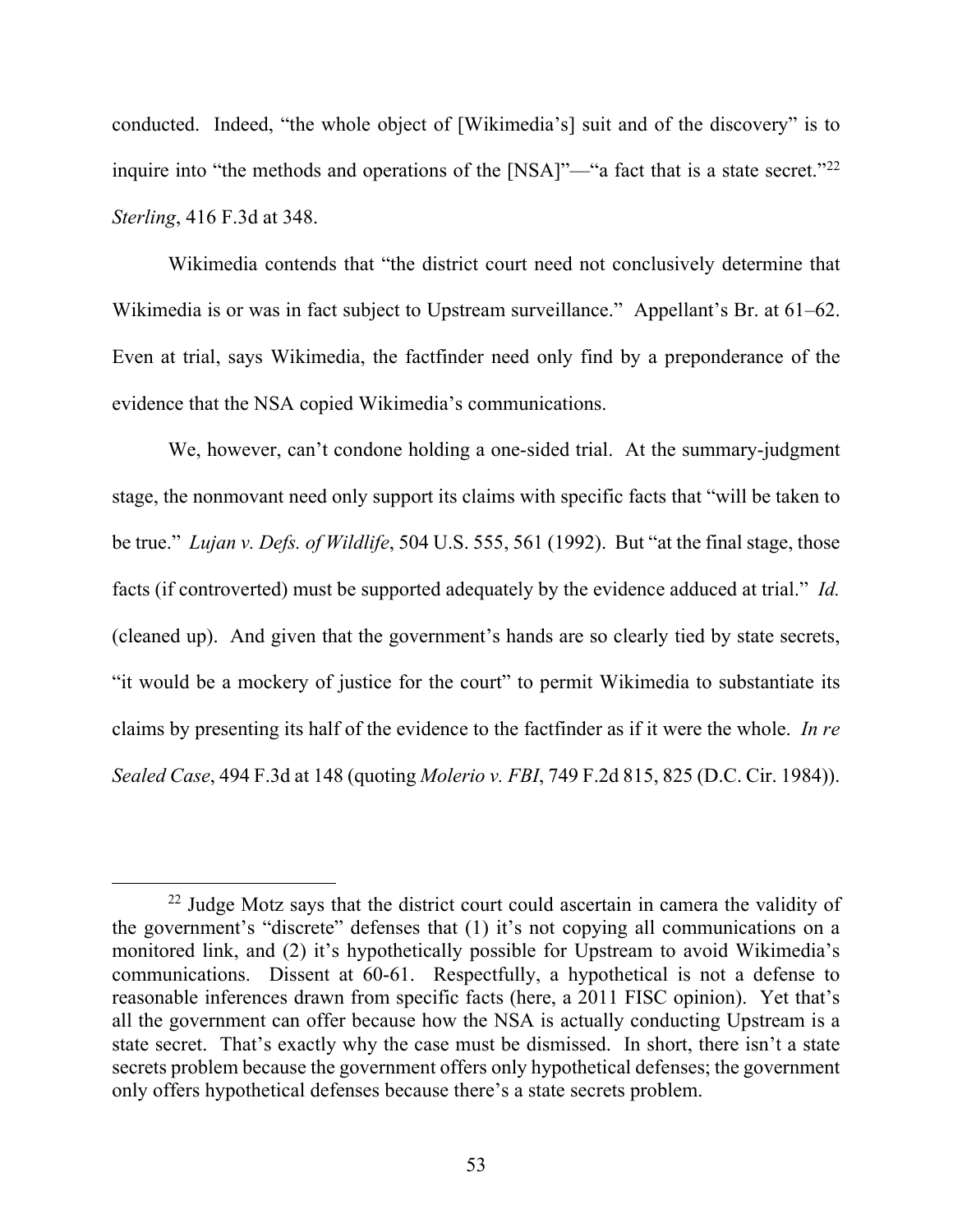The district court thus correctly held that, in the face of the state secrets privilege, Wikimedia can't continue to litigate the Wikimedia Allegation to support standing.<sup>[23](#page-53-0)</sup>

 $C<sub>c</sub>$ 

In a last-ditch attempt to avoid dismissal, Wikimedia maintains that Upstream inflicted three additional injuries that independently establish standing without implicating state secrets (and therefore may continue to be litigated): (1) a drop in the readership of certain Wikipedia pages; (2) the cost of implementing protective measures against surveillance over its communications; and (3) third party standing.

On the first, we conclude for substantially the reasons given by the district court that Wikimedia's decline in readership isn't "fairly traceable to the challenged action" such that it confers standing. *Clapper*, 568 U.S. at 409.

The second and third theories of standing aren't actually independent of the Wikimedia Allegation. Both require that Wikimedia establish an injury-in-fact. *See id.* at 402 ("[R]espondents cannot manufacture standing by choosing to make expenditures based on hypothetical future harm that is not certainly impending."); *Freilich*, 313 F.3d at 215 ("Our [third-party] standing inquiry involves both constitutional limitations on federalcourt jurisdiction and prudential limitations on its exercise.... [A] plaintiff must demonstrate . . . an injury-in-fact."). Because further litigation premised on the Wikimedia

<span id="page-53-0"></span><sup>&</sup>lt;sup>23</sup> Although this case can't proceed to the merits because of the state secrets privilege, that result is not a fait accompli in every case, as Judge Motz fears. Rather, "[t]he effect of a successful interposition of the state secrets privilege by the United States will vary from case to case." *El-Masri*, 479 F.3d at 306.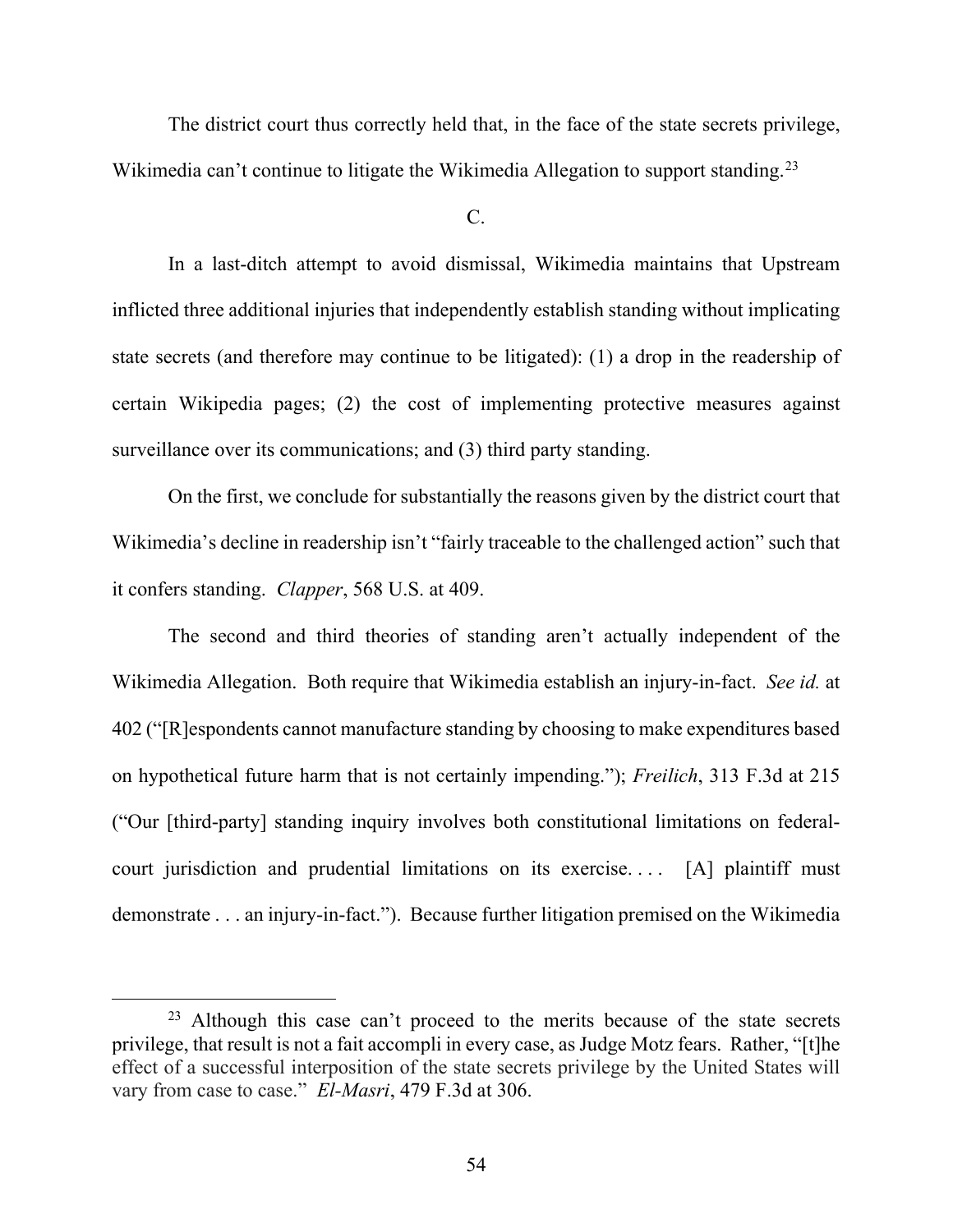Allegation—the only remaining and viable injury-in-fact—is foreclosed by the state secrets privilege, so too are these supplementary theories of standing.

\* \* \*

To sum up, evidence of the Wikimedia Allegation establishes a genuine issue of material fact as to standing, but the state secrets privilege prevents further litigation of that issue. And because Wikimedia's other alleged injuries don't support standing, the district court's judgment dismissing this case is

*AFFIRMED.*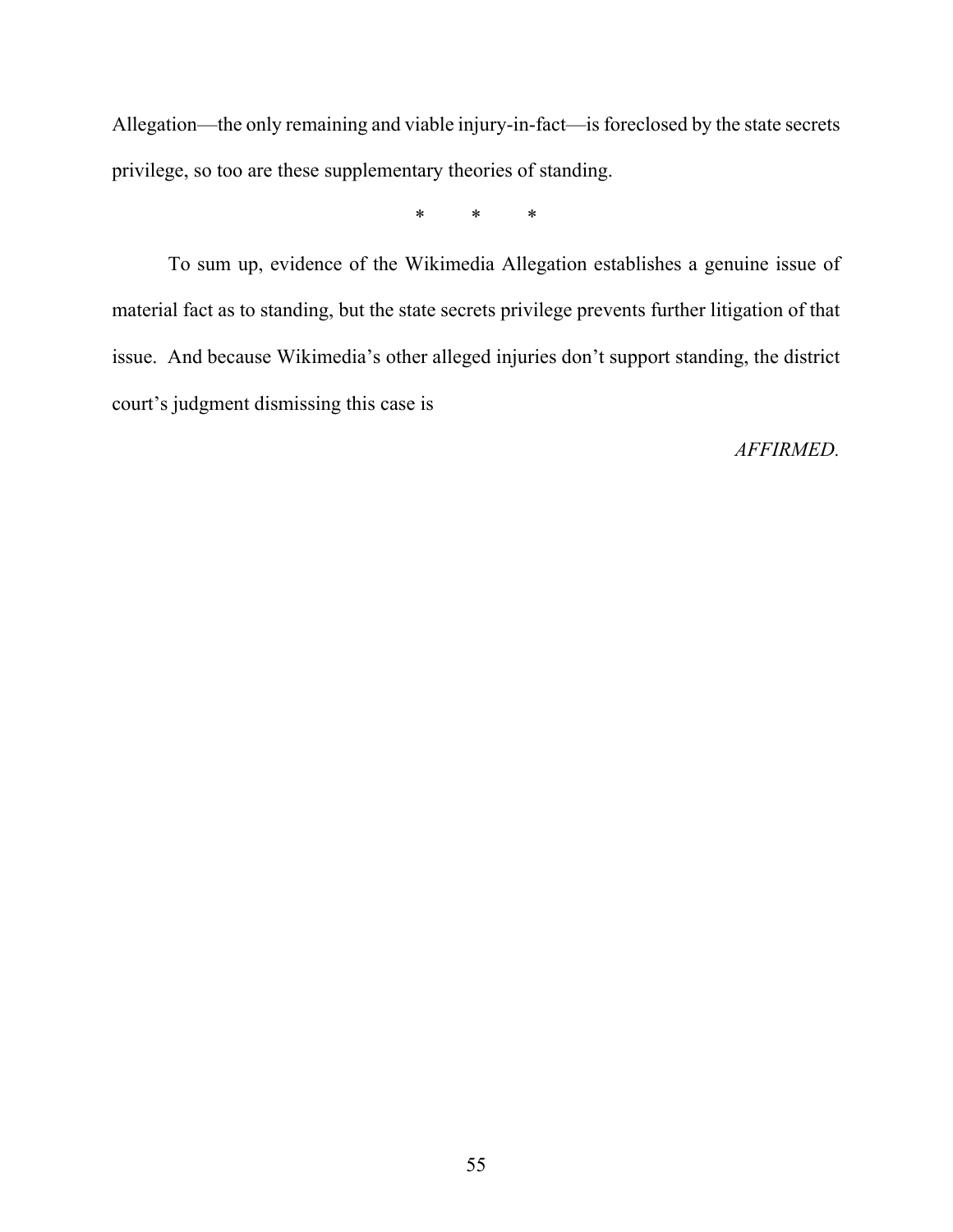DIANA GRIBBON MOTZ, concurring in part and dissenting in part:

I concur in Parts I and II.A of Judge Diaz's majority opinion. Specifically, I concur in the holding that the district court erred in granting summary judgment as to Wikimedia's standing. But I cannot join the remainder of Judge Diaz's opinion. For reasons unclear to me, both of my colleagues rush to decide a novel and difficult question that the Supreme Court will resolve within the year.

#### I.

My colleagues conclude that  $\S 106(f)$  of the Foreign Intelligence Surveillance Act ("FISA"), 50 U.S.C.  $\S$  1806(f), does not displace the common law state secrets privilege. *See* Maj. Op. Part II.B.2; Judge Rushing Concurring Op. at 64. Two months ago, the Supreme Court granted certiorari on this very question. *See Fazaga v. Fed. Bureau of Investigation*, 965 F.3d 1015 (9th Cir. 2020), *cert. granted*, 2021 WL 2301971 (U.S. June 7, 2021). I would stay this case pending the outcome of the case before the Supreme Court.

 In *Fazaga*, the Ninth Circuit closely examined FISA's text and history and concluded that "the procedures outlined in § 1806(f) [of FISA] . . . constitute Congress's specific and detailed description for how courts should handle claims by the government that the disclosure of material relating to or derived from electronic surveillance would harm national security." *Id.* at 1048 (cleaned up). The *Fazaga* court reasoned that FISA's "plain language, statutory structure, and legislative history demonstrate that Congress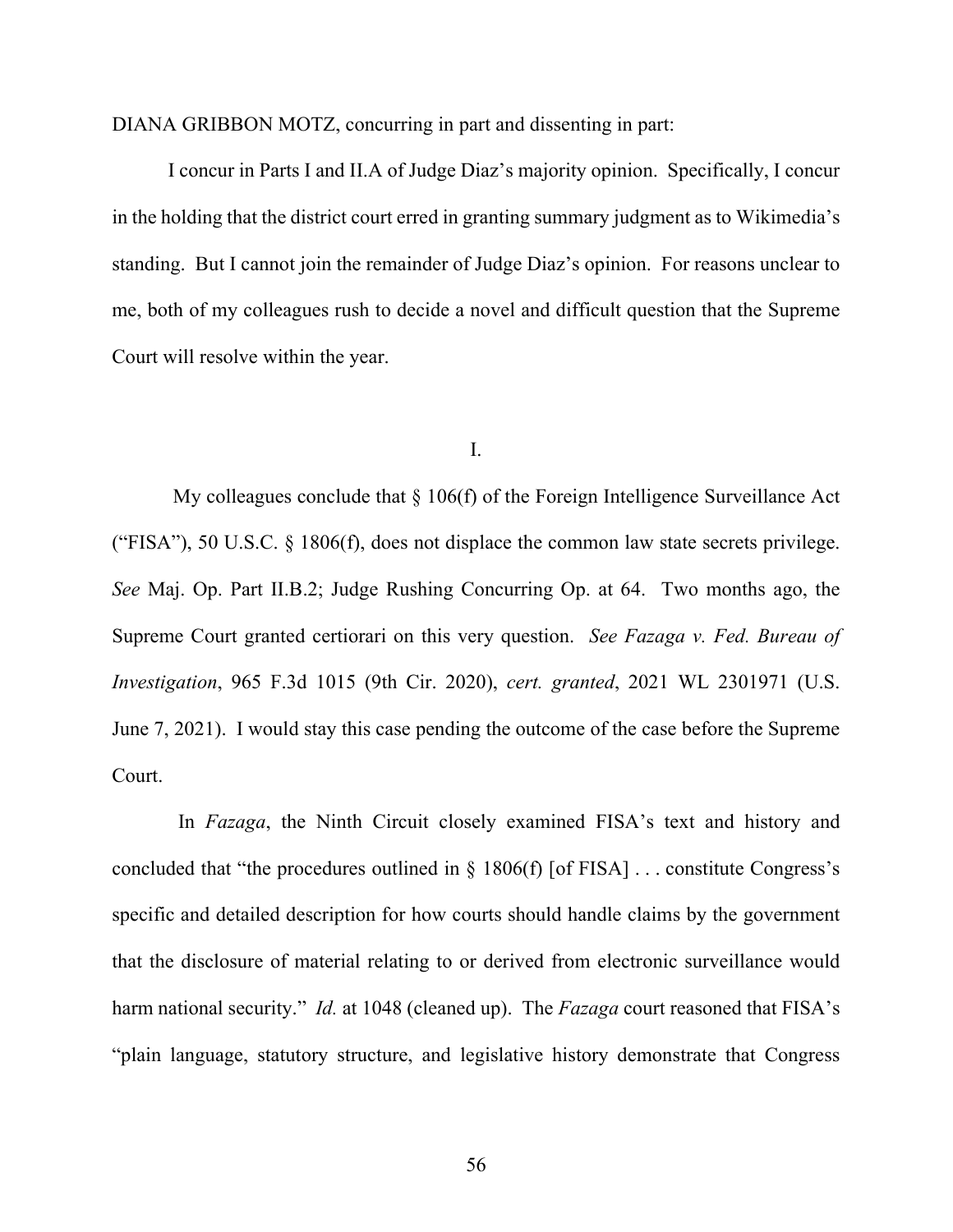intended FISA to displace the state secrets privilege and its dismissal remedy with respect to electronic surveillance." *Id.* at 1052.

When, as here, the Supreme Court will, in a matter of months, address a question that is central to a case before a lower court, that court should exercise its "inherent" "power to stay proceedings." *Landis v. N. Am. Co.*, 299 U.S. 248, 254 (1936). We have followed precisely this practice in the past, *see Hickey v. Baxter*, 833 F.2d 1005 (4th Cir. 1987) (unpublished table decision) (holding that it was proper to "stay[] proceedings while awaiting guidance from the Supreme Court in a case that could decide relevant issues"), as have our sister circuits, *see, e.g.*, *Chowdhury v. Worldtel Bangladesh Holding, Ltd.*, 746 F.3d 42, 47–48 (2d Cir. 2014); *Golinski v. U.S. Office of Personnel Mgmt.*, 724 F.3d 1048, 1050 (9th Cir. 2013); *Trump Plaza Assocs. v. NLRB*, 679 F.3d 822, 826 (D.C. Cir. 2012). In such cases, staying our hand to await the Supreme Court's guidance "is an expression of prudence, judicial restraint, and respect for the role of a [lower court] that must scrupulously adhere to the instructions of" a higher authority. *Benisek v. Lamone*, 266 F. Supp. 3d 799, 808 (D. Md. 2017). With these principles in mind, I would not attempt to resolve a question that the Supreme Court will soon answer.

#### II.

Because I would not, at this time, reach the question whether FISA displaces the state secrets privilege, judicial restraint similarly counsels against determining whether the state secrets privilege requires dismissal of Wikimedia's case. I will not do that here. But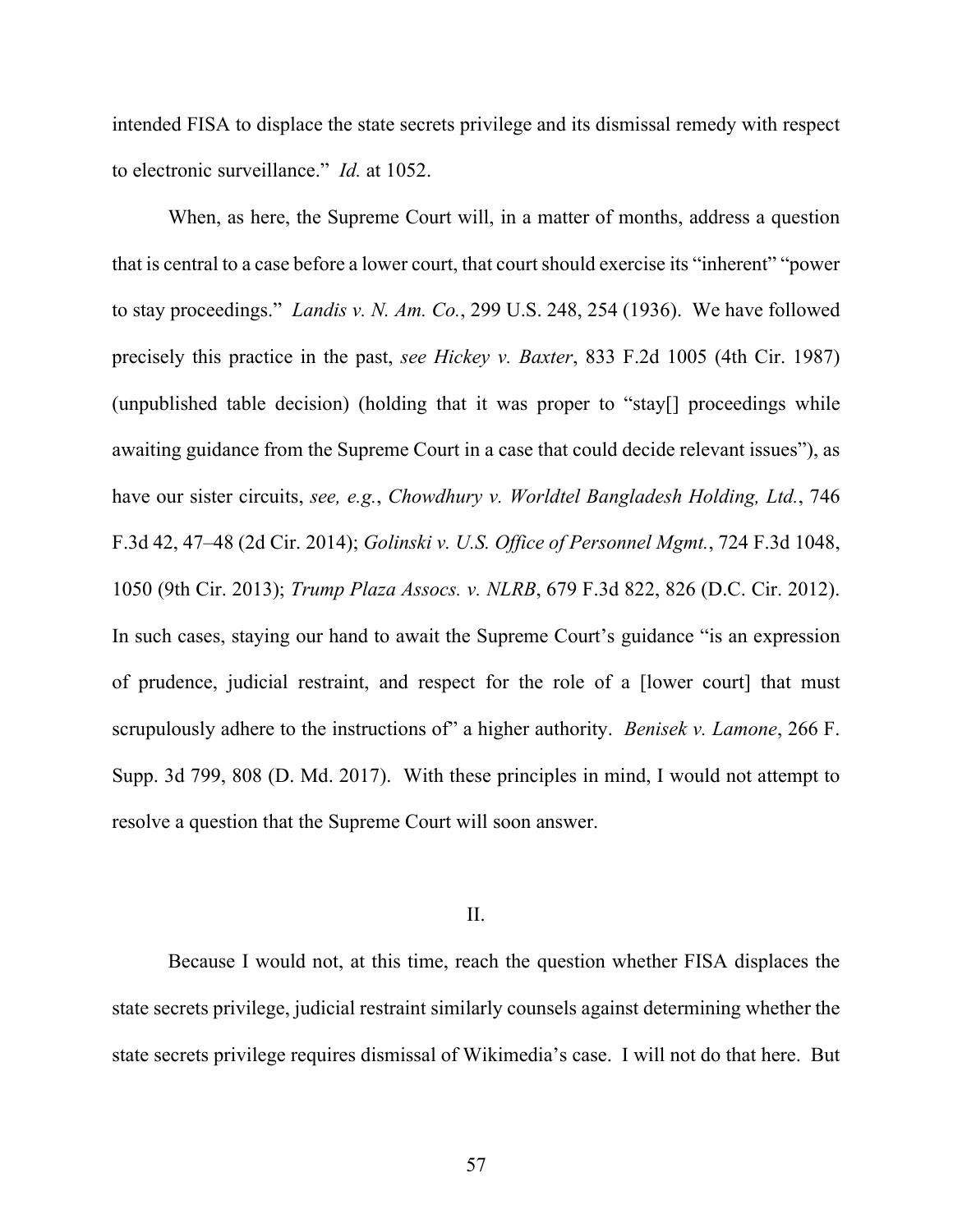I must note that Judge Diaz's state secrets analysis, *see* Maj. Op. Part II.B.3, does raise some serious concerns.<sup>[1](#page-57-0)</sup>

That opinion stands for a sweeping proposition: A suit may be dismissed under the state secrets doctrine, after minimal judicial review, even when the Government premises its only defenses on far-fetched hypotheticals. Maj. Op. at 52. This conclusion marks a dramatic departure from *United States v. Reynolds*, 345 U.S. 1 (1953), and its progeny. And it relegates the judiciary to the role of bit player in cases where weighty constitutional interests ordinarily require us to cast a more "skeptical eye." *Abilt v. CIA*, 848 F.3d 305, 312 (4th Cir. 2017) (cleaned up).

In *Reynolds*, the Supreme Court cautioned that, even in cases implicating national security, "[j]udicial control over the evidence in a case cannot be abdicated to the caprice of executive officers." 345 U.S. at 9–10. Thus, the Court developed a "formula of compromise," mindful that "[t]oo much judicial inquiry into [a] claim of privilege would force disclosure of the thing the privilege was meant to protect, while a complete abandonment of judicial control would lead to intolerable abuses." *Id.* at 8–9.

Under the *Reynolds* framework, before a court passes on a claim of privilege, it must first "determine how far [it] should probe in satisfying itself that the occasion for invoking

<span id="page-57-0"></span><sup>&</sup>lt;sup>1</sup> Judge Rushing believes that Wikimedia did not demonstrate a dispute of material fact as to its standing, and so she would hold that the Government's motion for summary judgment — not the state secrets doctrine — requires dismissal of this case. *See* Judge Rushing Concurring Op. at 64 (joining only Parts I, II.B.2, and II.C of Judge Diaz's opinion). However, Judge Rushing does agree with Judge Diaz that the Government "successful[ly] assert[ed] [] the state secrets privilege" when opposing Wikimedia's discovery requests. *Id.* at 68.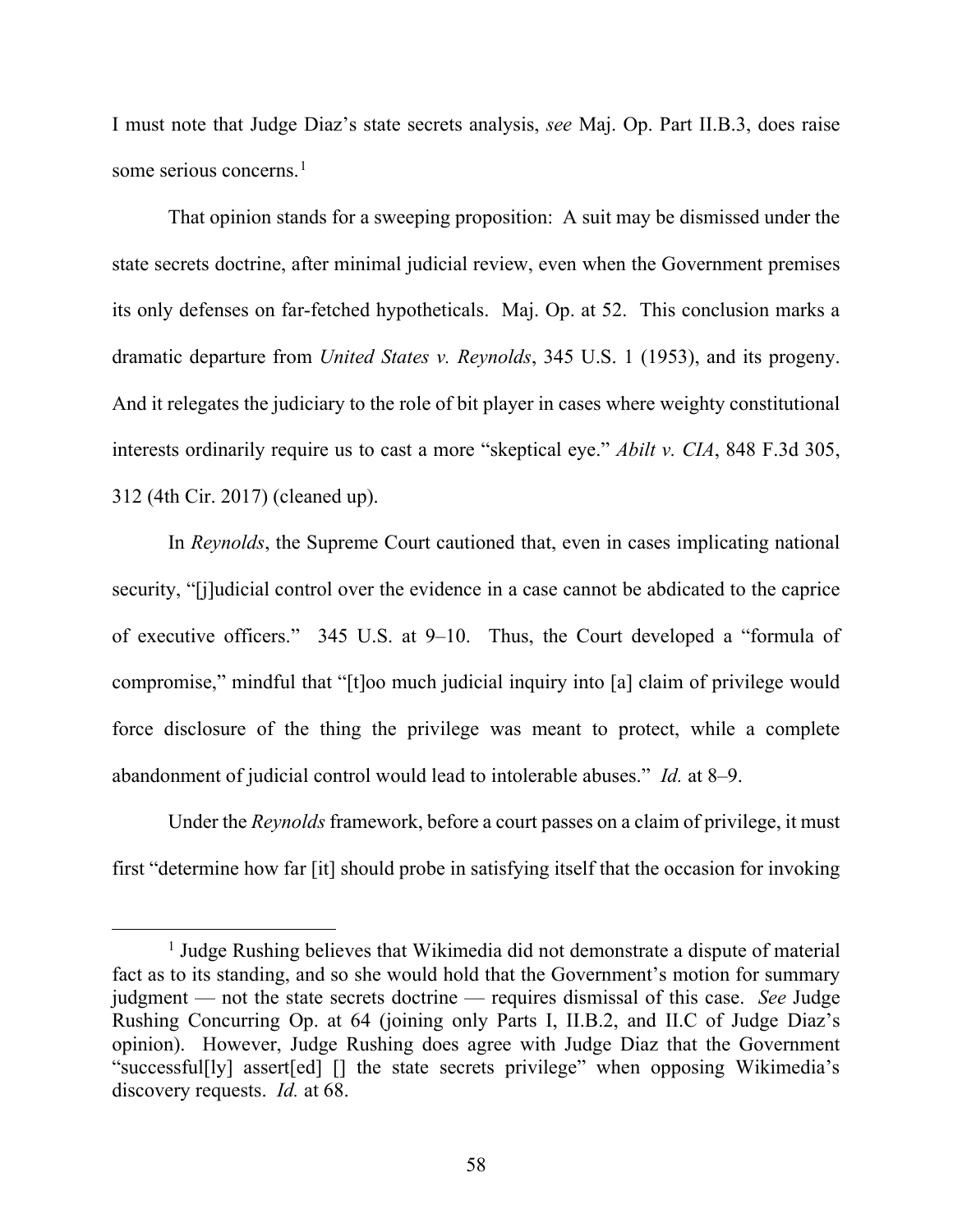the privilege is appropriate." *Id.* at 11. This threshold inquiry necessitates considering both the Government's "showing of privilege" and the plaintiff's "showing of necessity." *Id*. On one end of the spectrum, "[w]here there is a strong showing of necessity" or the security threat posed by disclosure is unclear, "the claim of privilege should not be lightly accepted." *Id.*; *Sterling v. Tenet*, 416 F.3d 338, 345 (4th Cir. 2005), *cert. denied*, 546 U.S. 1093 (2006). At the other end, "where necessity is dubious, a formal claim of privilege . . . will have to prevail." *Reynolds*, 345 U.S. at 11*.*

Applying this framework, the Court in *Reynolds* determined that the plaintiff's "necessity was greatly minimized" by the availability of non-privileged evidence and so a formal claim of privilege — filed by the Secretary of the Air Force — constituted "a sufficient showing of privilege to cut off further demand for the [privileged evidence]." *Id.* at 10–11. The Court concluded that in the case before it, "examination of the [privileged] evidence, even by the judge alone, in chambers" was inappropriate, because a "court should not jeopardize the security which the [state secrets] privilege is meant to protect" when it is confident the privilege applies. *Id.* at 10.

While the *Reynolds* Court refused to "automatically require a complete disclosure to the judge before [a] claim of privilege will be accepted," it expressly recognized that in camera review might sometimes be necessary to evaluate a privilege claim. *Id.*; *Sterling*, 416 F.3d at 345 ("There may of course be cases where the necessity for evidence is sufficiently strong and the danger to national security sufficiently unclear that in camera review of all materials is required to evaluate the claim of privilege."); *see also Doe v. CIA*, 576 F.3d 95, 105 (2d Cir. 2009).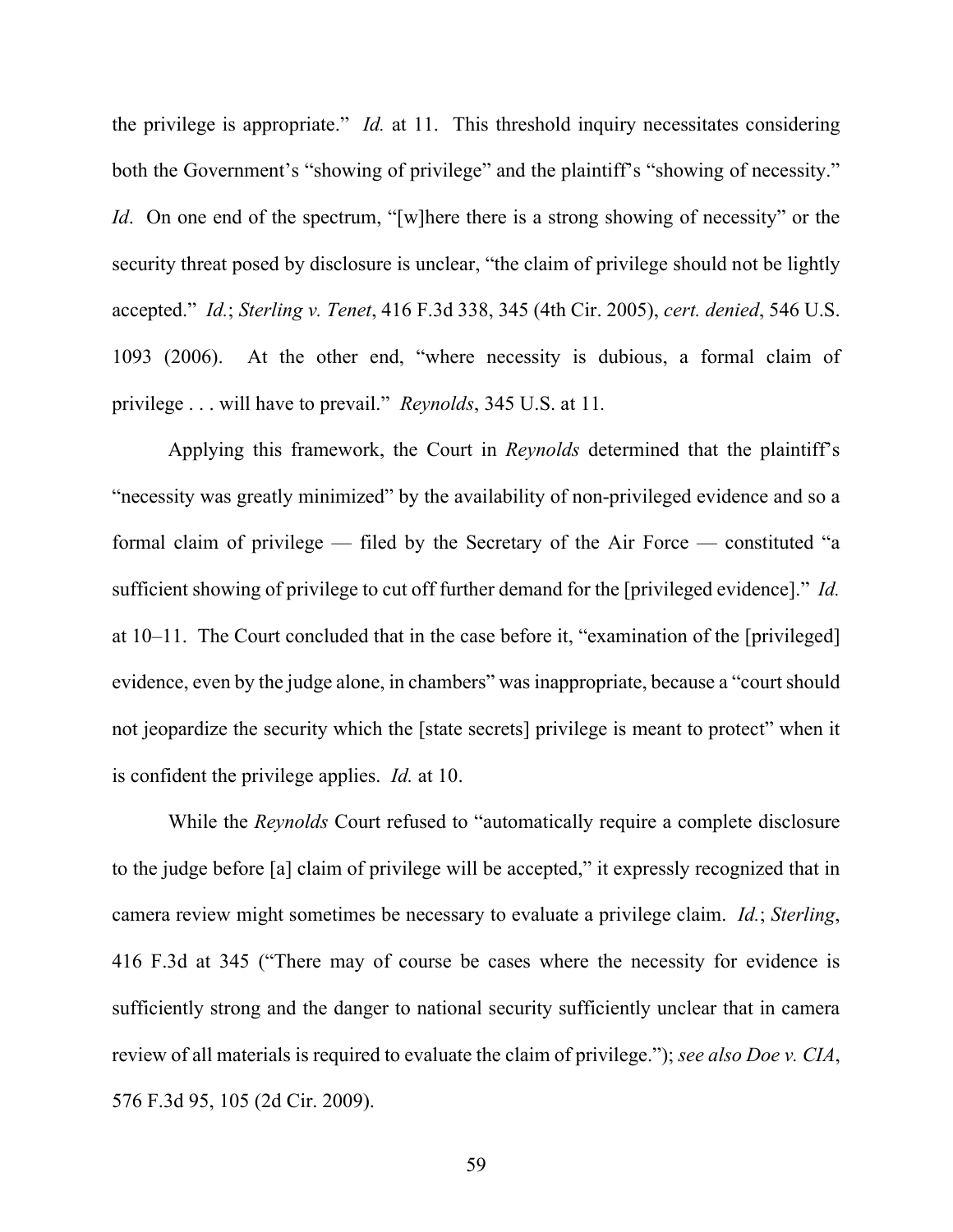In the decades since *Reynolds*, courts have repeatedly concluded that in camera review is a "necessary process" when, as here, the Government asserts that the state secrets privilege will preclude it from raising a valid defense to a constitutional claim. *Molerio v. FBI*, 749 F.2d 815, 825 (D.C. Cir. 1984) (Scalia, J.); *Fazaga*, 965 F.3d at 1067; *In re Sealed Case*, 494 F.3d 139, 149–51 (D.C. Cir. 2007); *see also Tenenbaum v. Simonini*, 372 F.3d 776, 777 (6th Cir. 2004). Indeed, "allowing the mere prospect of a privileged defense to thwart a citizen's efforts to vindicate his or her constitutional rights would run afoul of the Supreme Court's caution against precluding review of constitutional claims." *In re Sealed Case*, 494 F.3d at 151 (citing *Webster v. Doe*, 486 U.S. 592, 603–04 (1988)). Thus, particularly when constitutional rights are at stake, courts routinely probe a claim of privilege through an "appropriately tailored in camera review" to determine whether "resort to privileged material" is in fact necessary for the Government to pursue a "meritorious and not merely plausible" defense. *Id.* at 149–51.

Judge Diaz eschews this widely adopted approach. Instead, he concludes that we need not scrutinize the Government's claim of privilege because the Government has demonstrated that "*any* valid defense" to Wikimedia's arguments "would require resort to privileged materials." Maj. Op. at 52. My colleague concludes that "state secrets are so central to [the] proceeding that it cannot be litigated without threatening their disclosure," and so the case must be dismissed. *Id.* (quoting *El-Masri v. United States*, 479 F.3d 296, 308 (4th Cir. 2007)).

That simply is not so. The Government has offered two discrete defenses to Wikimedia's standing: (1) that the Government might not engage in Upstream surveillance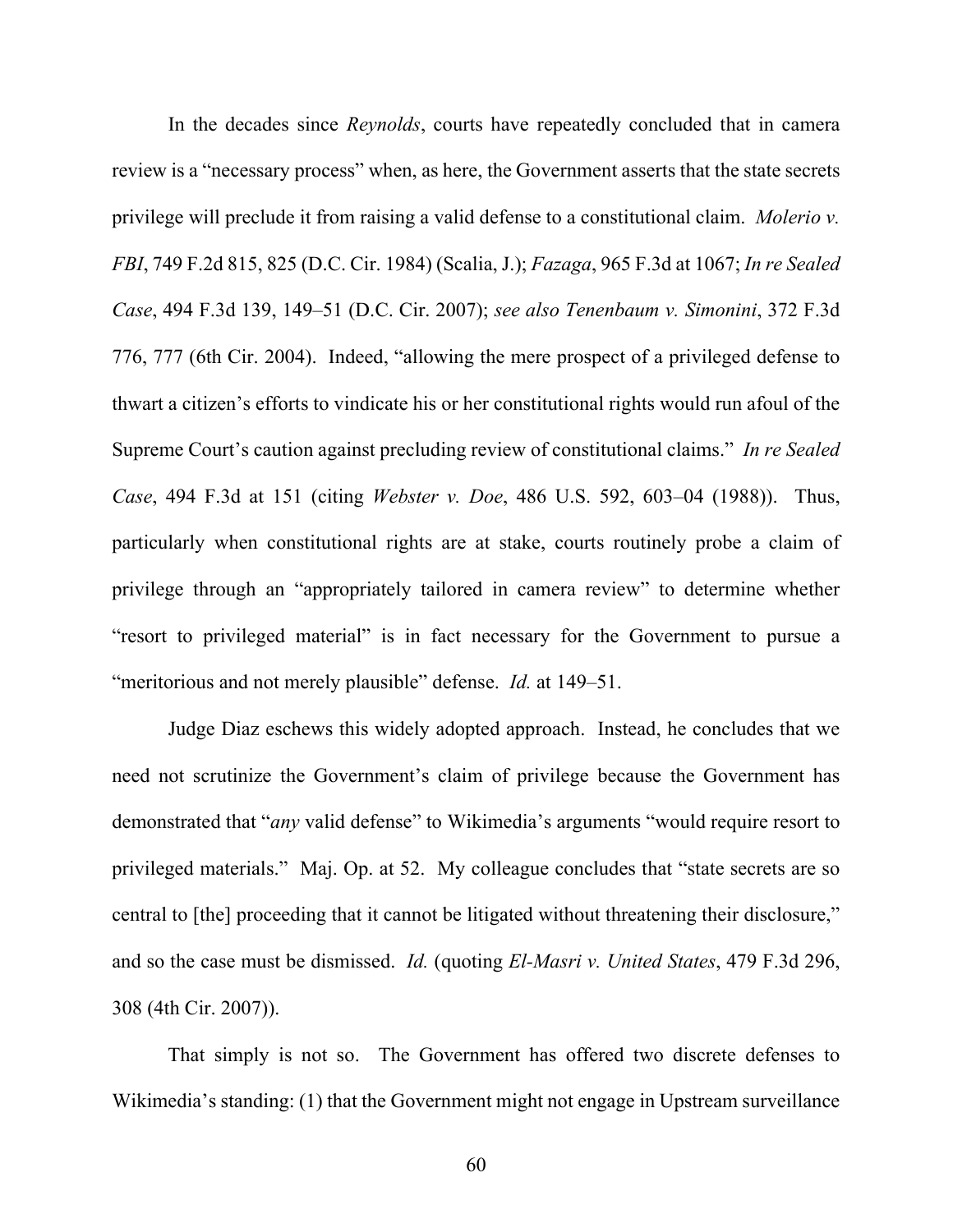at any chokepoint cables carrying Internet traffic between the United States and other countries; and (2) that it is hypothetically possible for Upstream to operate such that the Government filters communications before copying or reviewing them, thus avoiding Wikimedia's communications entirely. Gov't Br. at 39, 44–45, 60. Judge Diaz himself explains at some length that the first defense cannot be reconciled with numerous public disclosures — and simple common sense. Maj. Op. at 22–27. As to the second defense, the Government offers *no* reason why an "appropriately tailored in camera review" could not ascertain the validity of the defense without imperiling state secrets. *In re Sealed Case*, 494 F.3d at 151. As Wikimedia concedes, such review need not probe "the identities of [the Government's] targets, the specific geographic locations where Upstream surveillance is conducted, or the participating companies." Reply Br. at 15–16.

Moreover, the Government's public disclosures and publicly available information about the Internet's workings raise serious doubts about whether privileged material even exists to bolster the Government's second defense. *See* Brief of Amici Curiae Network Engineers and Technologists in Support of Plaintiff-Appellant Wikimedia and Reversal at 3, 12, *Wikimedia Found. v. Nat'l Sec. Agency* (No. 20-1191) (concluding, based on public disclosures and expertise in Internet networking, that the Government's defense "lacks a basis in both Internet technology and engineering" and so "[i]t is highly unlikely, if not virtually impossible," that Upstream's operation resembles the Government's hypothetical).

Judge Diaz suggests that, because the Government offered only totally inadequate hypotheticals as defenses, we must assume — based on nothing more than boilerplate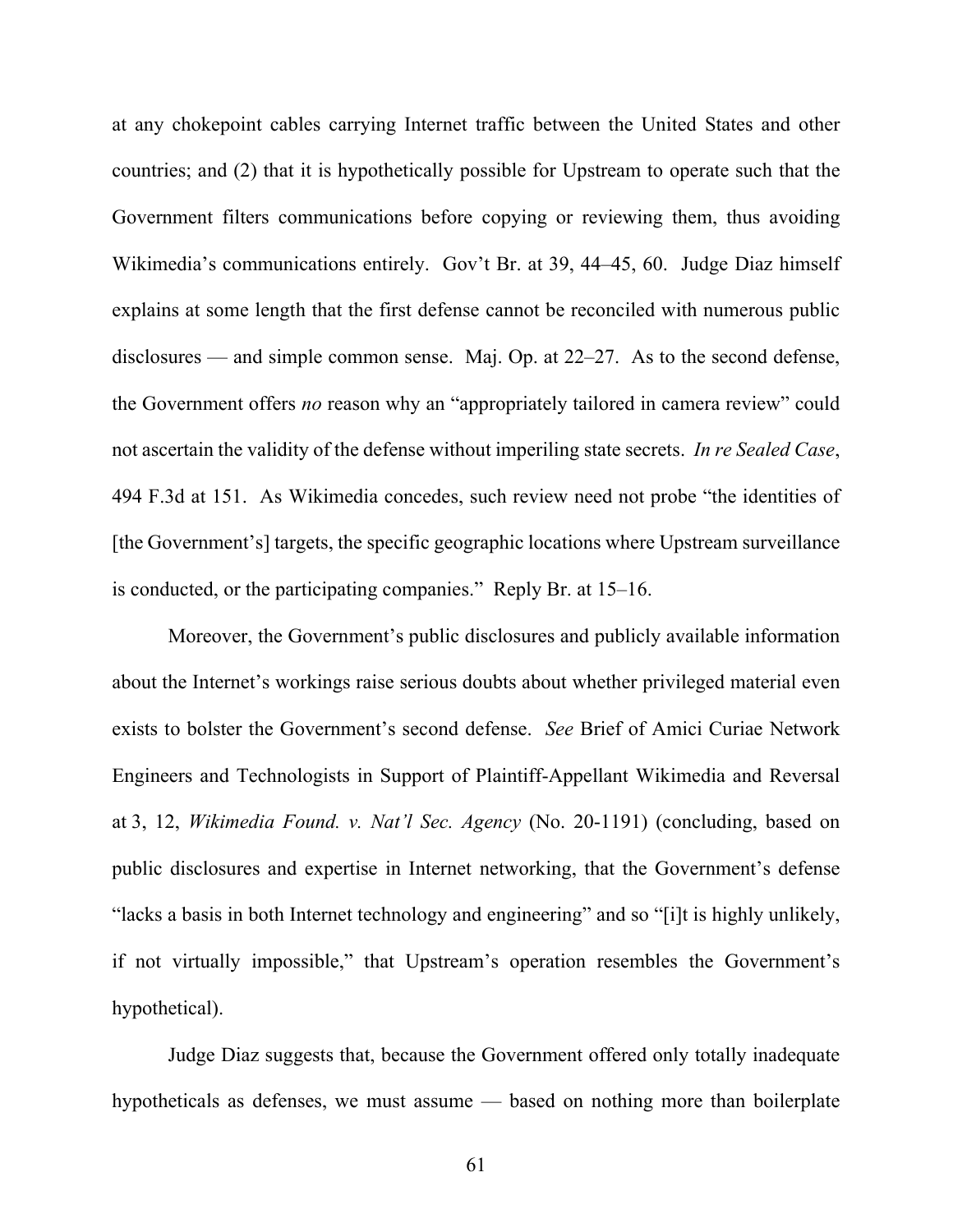claims of privilege — that any valid defense would resort to privileged materials. But this turns *Reynolds* on its ear. When the Government makes an inadequate showing, that is precisely when we should not "lightly accept[]" its claims. *Reynolds*, 345 U.S. at 11; *Ellsberg v. Mitchell*, 709 F.2d 51, 59 (D.C. Cir. 1983) (holding that the scope of a court's review should depend on whether the Government's claims are "plausible and substantial"), *cert. denied*, 465 U.S. 1038 (1984); *see also In re United States*, 872 F.2d 472, 479 (D.C. Cir.) (rejecting a claim of privilege after in camera review, notwithstanding the Government's submission of an "affidavit ostensibly describ[ing] the harms that would be dealt to our nation's security . . . were [the] case to continue through the normal course of litigation"), *cert. denied sub nom.*, *United States v. Albertson*, 493 U.S. 960 (1989).

At bottom, my colleague concludes that whenever the Government has not disclosed whether a plaintiff's communications have been subject to FISA surveillance, vague claims of privilege and far-fetched hypotheticals will suffice to obtain dismissal. But FISA surveillance is not a subject that categorically falls outside the bounds of judicial review. *Cf. Tenet v. Doe*, 544 U.S. 1, 9 (2005) (noting that "where the very subject matter of [an] action," such as "a contract to perform espionage, [is] a matter of state secret," a case may be "dismissed on the pleadings without ever reaching the question of evidence, since it [is] so obvious that the action should never prevail over the privilege") (quoting *Reynolds*'s discussion of *Totten v. United States*, 92 U.S. 105 (1876)) (emphasis omitted). And if the *Reynolds* privilege is stretched to require dismissal — before a court may scrutinize the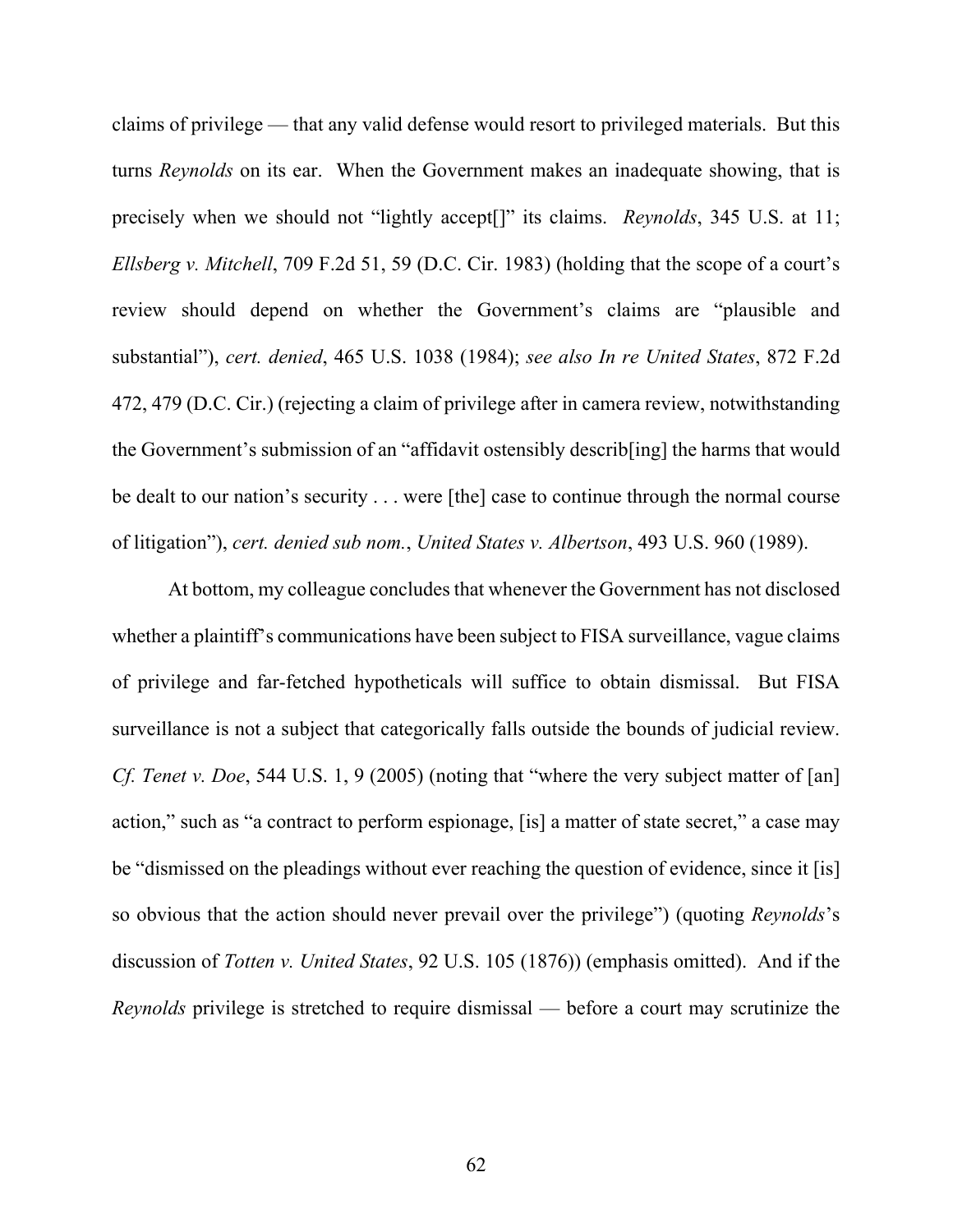Government's claims — in cases like this one, I am left to wonder whether *any* electronic surveillance case could *ever* proceed to the merits.<sup>[2](#page-62-0)</sup>

\* \* \*

I recognize that when it considers the issues raised in *Fazaga* and the case at hand, the Supreme Court may bless the majority's approach. But the Court may conclude that the Ninth Circuit properly reconciled "transparency, accountability and national security" in resolving the difficult questions before it. *Fazaga*, 965 F.3d at 1068. The Court may even articulate new factors for lower courts to consider in electronic surveillance cases. In any event, I would await guidance from the Supreme Court.

<span id="page-62-0"></span><sup>&</sup>lt;sup>2</sup> My colleagues suggest that we should be comforted by the fact that the Government has, in two cases involving FISA surveillance, either declined to invoke the state secrets privilege or declined to seek outright dismissal of some claims pursuant to the privilege. Maj. Op. at 44-45; Judge Rushing Concurring Op. at 64 (joining Part II.B.2 of Judge Diaz's opinion). Recent history indicates that these two cases are outliers. *See* Daniel R. Cassman, Note, *Keep It Secret, Keep It Safe: An Empirical Analysis of the State Secrets Doctrine*, 67 Stan. L. Rev. 1173, 1190–91 (2015) (documenting a dramatic increase in Government assertions of the state secrets privilege, including in FISA cases). In any event, *Reynolds*'s admonition remains applicable: "Judicial control over the evidence in a case cannot be abdicated to the caprice of executive officers." 345 U.S. at 9–10.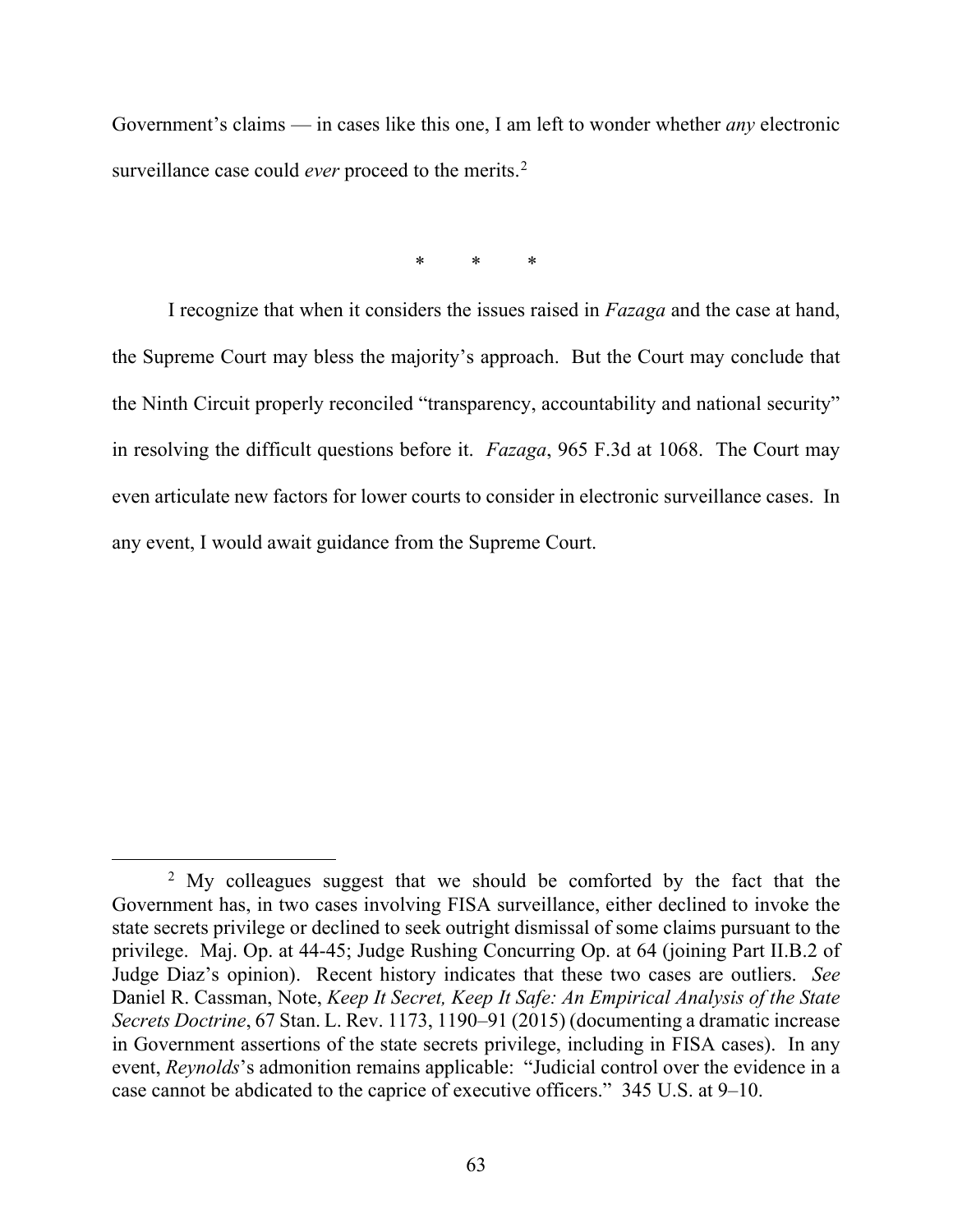RUSHING, Circuit Judge, concurring in part and in the judgment:

I agree with Judge Diaz that FISA's discovery procedures do not govern here, therefore the district court did not err in denying Wikimedia's motion to compel discovery. *See* Maj. Op. Part II.B.2. And I join my colleagues in concluding that Wikimedia's supplementary theories of standing fail. *See* Maj. Op. Part II.C. I write separately because I would also hold that Wikimedia has failed to demonstrate a dispute of material fact regarding its standing based on the Wikimedia Allegation and therefore would affirm the district court's grant of summary judgment on standing grounds.

Summary judgment is proper if Wikimedia—which bears the burden to prove its standing at trial—failed to make a showing sufficient to establish that it has suffered an injury in fact. *See Celotex Corp. v. Catrett*, 477 U.S. 317, 327 (1986); *see also Spokeo, Inc. v. Robins*, 136 S. Ct. 1540, 1547 (2016). At the summary judgment stage, Wikimedia "can no longer rest on mere allegations but must set forth . . . specific facts" that create a genuine dispute at each necessary step of its standing theory. *Clapper v. Amnesty Int'l USA*, 568 U.S. 398, 411–412 (2013) (original alterations and internal quotation marks omitted). The third prong of the Wikimedia Allegation requires Wikimedia to prove that the NSA actually copies and reviews "all the international text-based communications that travel across a given link upon which it has installed surveillance equipment." *Wikimedia Found. v. Nat'l Sec. Agency*, 857 F.3d 193, 210 (4th Cir. 2017) (internal quotation marks omitted). Because much of the information about how the NSA collects communications is shielded from discovery by the state secrets privilege, Wikimedia's task is a difficult one. Unlike the majority, I would hold that Wikimedia has not presented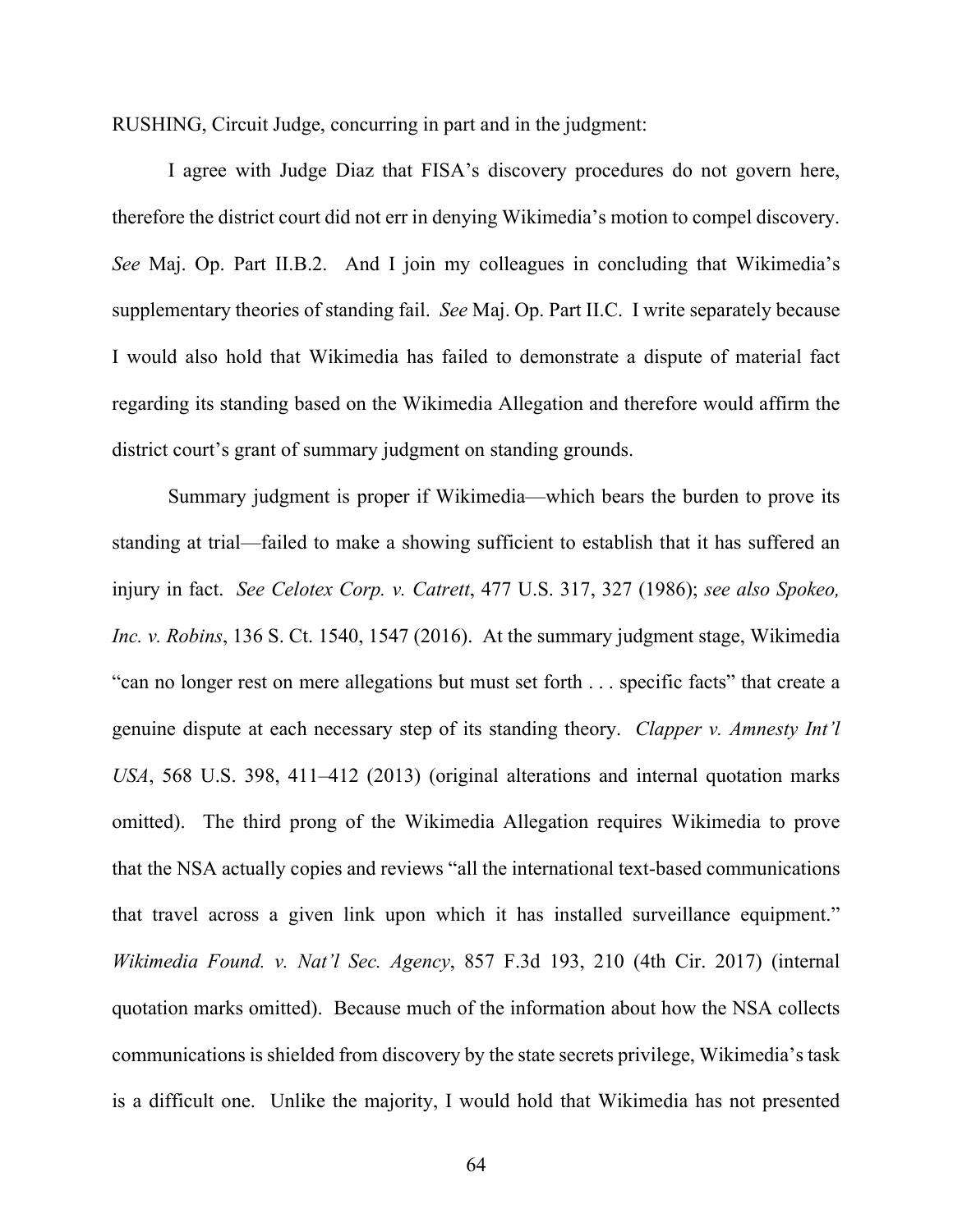sufficient evidence from which a reasonable jury could find in its favor on prong three of the Wikimedia Allegation and therefore the Government "is entitled to judgment as a matter of law." Fed. R. Civ. P. 56(a); *see also Anderson v. Liberty Lobby, Inc.*, 477 U.S. 242, 249 (1986) ("[T]here is no issue for trial unless there is sufficient evidence favoring the nonmoving party for a jury to return a verdict for that party.").

The majority hangs its hat on the statement in a declassified 2011 FISC opinion that the "NSA will acquire a wholly domestic 'about' communication if the transaction containing the communication is routed through an international Internet link being monitored by NSA." *Redacted*, 2011 WL 10945618, at \*15 (FISA Ct. Oct. 3, 2011). Wikimedia reads this sentence as conceding that the NSA will acquire *all* wholly domestic "about" communications routed through a monitored link, which, for technological reasons, can only be true if the NSA is copying all traffic on a surveilled circuit. The premise of Wikimedia's argument—that the Government has admitted the NSA collects *all* domestic "about" communications routed through a monitored link—is based not on technological facts, expert opinion, or other evidence in the record but on an unreasonable inference from the 2011 FISC opinion.

By relying on a capacious reading of an indefinite article while ignoring the other eighty pages of the FISC opinion, it is Wikimedia that fails to account for "context." Maj. Op. 31. The section of the 2011 FISC opinion from which Wikimedia plucks its chosen quotation analyzed whether the NSA's acquisition of wholly domestic communications was unintentional. After reviewing the facts concerning collection of both single communication transactions and multiple communication transactions, the FISC concluded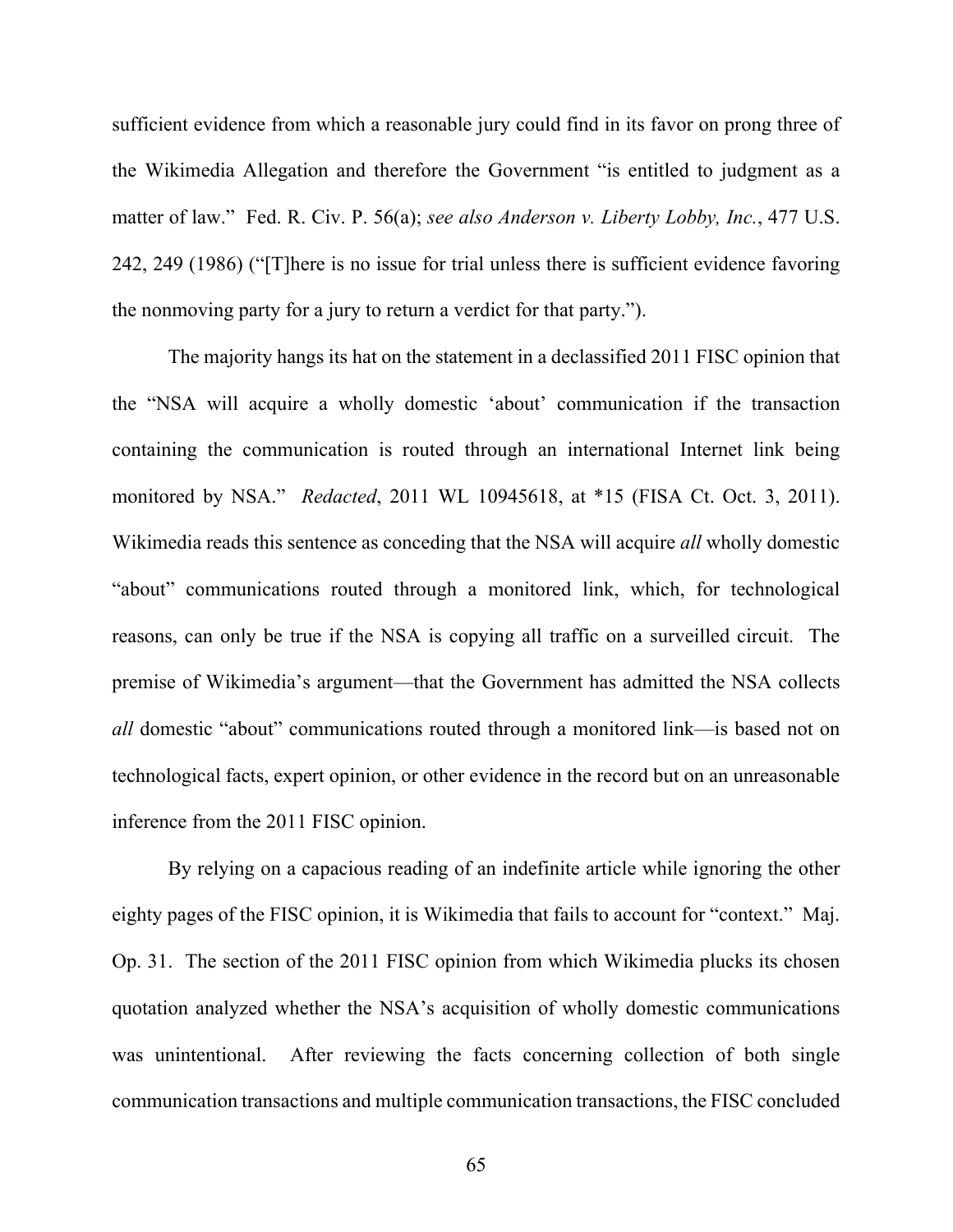that the collection of wholly domestic communications within those transactions could not be considered unintentional because nothing "suggest[s] that NSA's technical means are malfunctioning or otherwise failing to operate as designed. Indeed, the government readily concedes that NSA will acquire a wholly domestic 'about' communication if the transaction containing the communication is routed through an international Internet link being monitored by NSA or is routed through a foreign server." *Redacted*, 2011 WL 10945618, at \*15; *see id.* ("[After] a manual review of a sample of its upstream collection . . . there is no question that the government is knowingly acquiring Internet transactions that contain wholly domestic communications through its upstream collection."). Read in context, this statement affirmed that, by design rather than accident, the NSA was collecting communications containing tasked selectors—even wholly domestic communications—on the circuits it monitored.

Nothing in this statement or the surrounding analysis, however, suggested that the NSA was collecting *all* such communications. In reviewing the NSA's targeting and minimization procedures, the FISC was concerned with whether the NSA was intentionally acquiring *any* wholly domestic communications. *Id.* at \*15–\*16; *see also* 50 U.S.C. § 1881a(d)(1)(B). It was not evaluating the comprehensiveness of the NSA's collection practices, *i.e.*, whether the agency was acquiring every last communication "about" a tasked selector or was leaving some communications of interest uncollected because of other restrictions or priorities irrelevant to the question before the FISC. And it did not purport, in this statement, to present a comprehensive description of the NSA's collection procedures.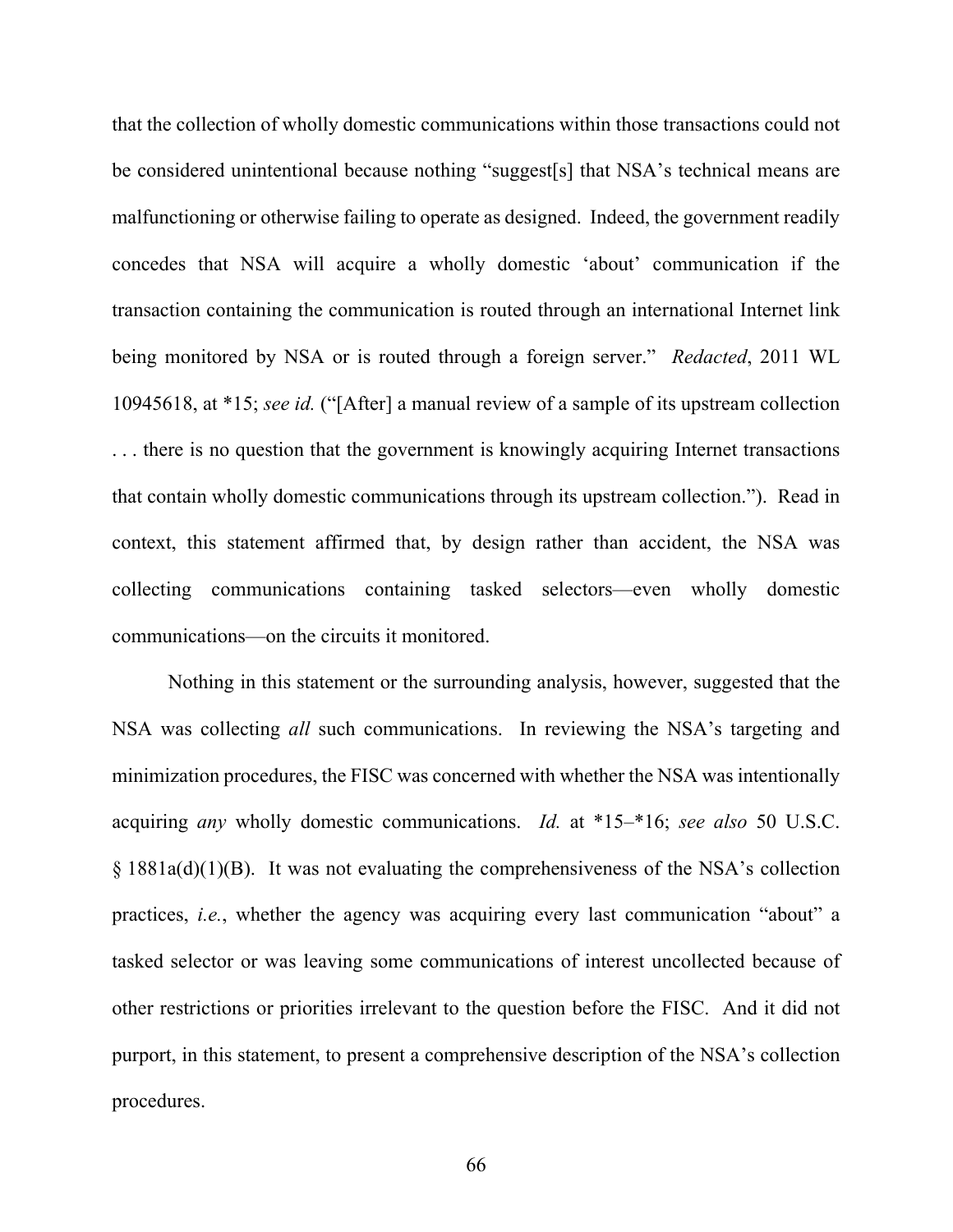The Government's traffic-mirroring-with-filtering hypothetical illustrates the point. Both parties agree that, as a technological matter, the NSA would acquire some wholly domestic "about" communications if it applied filters before copying Internet traffic. The Government's concession in the 2011 FISC opinion is thus entirely compatible with the possibility that the NSA filtered out certain categories of Internet traffic before acquiring the wholly domestic transactions discussed. It says nothing about filtering one way or the other, because that stage of the collection process was not the focus of the FISC's analysis. Wikimedia stretches the bounds of inference too far when it reads into the FISC's statement an off-topic proposition not necessarily implied by that statement, and one that would, apparently by accident, reveal state secrets to boot.

Even drawing "all justifiable inferences" in Wikimedia's favor, its out-of-context interpretation of one statement from the 2011 FISC opinion could not support a jury finding in its favor that the NSA actually copies and reviews all communications on a monitored link. *Anderson*, 477 U.S. at 255. And as the majority correctly acknowledges, "Wikimedia's 'grab-bag' of other support" does little to help it bear its burden. Maj. Op. 32. Nor does the excluded portion of Brader's expert report—which is based on speculative assumptions about the NSA's undisclosed surveillance priorities and capabilities—appreciably boost Wikimedia's evidentiary showing. *See*, *e.g.*, *Obama v. Klayman*, 800 F.3d 559, 567 (D.C. Cir. 2015) (Williams, J.) (rejecting the plaintiffs' assertion that the NSA's collection must be comprehensive to be effective because it "rests on an assumption that the NSA prioritizes effectiveness over all other values" and fails to